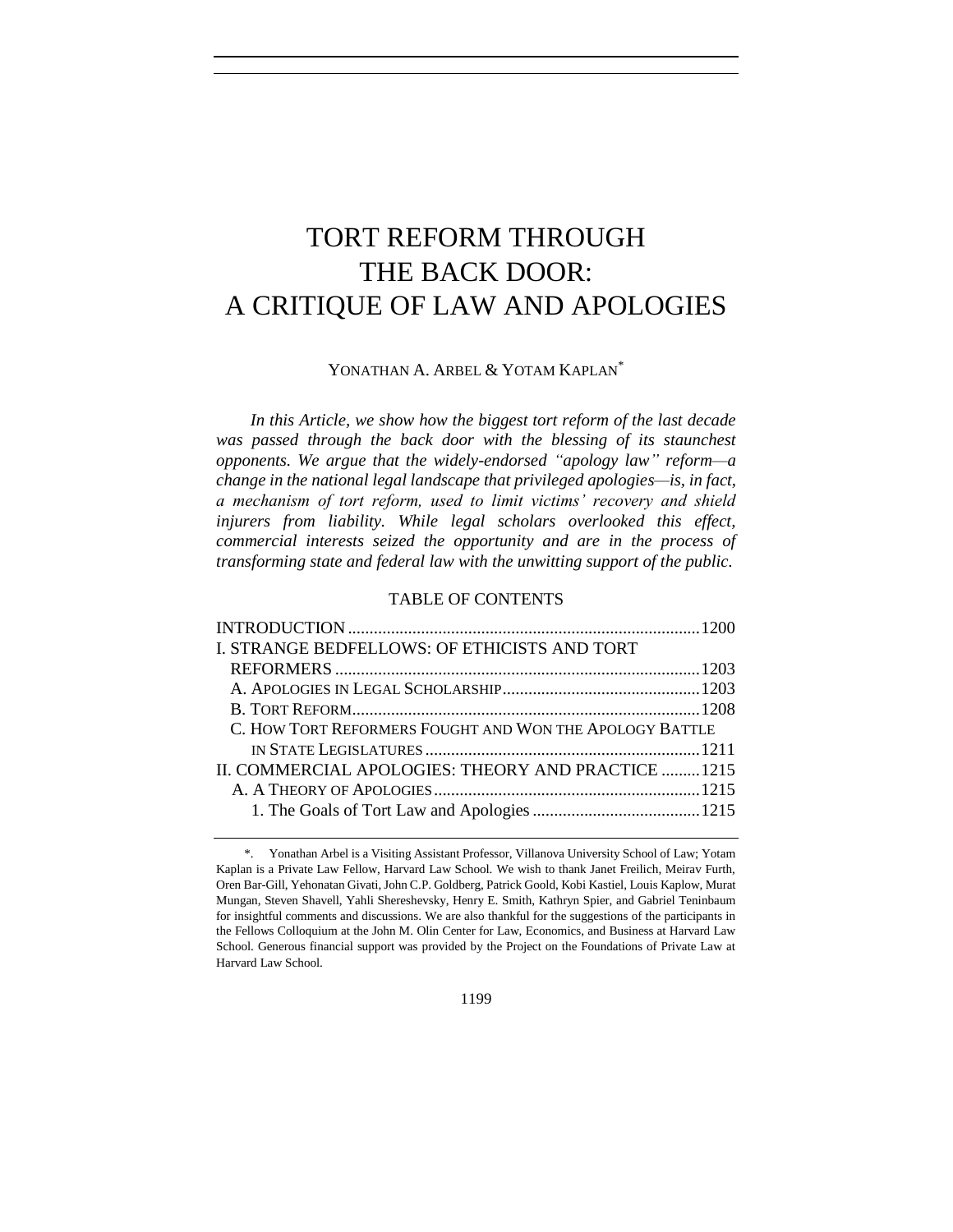1200 *SOUTHERN CALIFORNIA LAW REVIEW* [Vol. 90:1199

| 2. A Unified Theory of Apologies in Tort Law1220     |
|------------------------------------------------------|
|                                                      |
|                                                      |
|                                                      |
|                                                      |
|                                                      |
| C. EFFECTIVENESS OF COMMERCIAL APOLOGIES 1230        |
| III. CRITICAL ANALYSIS AND POLICY IMPLICATIONS  1233 |
|                                                      |
|                                                      |
|                                                      |
|                                                      |
|                                                      |
|                                                      |
| APPENDIX: A MODEL OF LIABILITY FOR ACCIDENTS WITH    |
|                                                      |
|                                                      |

#### <span id="page-1-0"></span>INTRODUCTION

Why do large commercial interests—insurance companies, manufacturers, hospitals—pledge millions of dollars to lobby for laws that encourage apologies? What may explain this very recent interest of commercial firms in the virtue of apologies? Why did tort reformers come to adopt the rhetoric of regret, consilience, and penance? And how did the largest tort reform of the last few decades pass *with the blessing of its staunchest opponents?*

Tort reform is a highly contentious social agenda. It is based on a belief that litigation is inherently biased in favor of plaintiffs and must, therefore, be reined in by measures such as damages caps and screening panels.<sup>1</sup> Opponents of tort reform dispute this basic premise; they worry that limitations on liability would unduly deprive accident victims of muchneeded compensation and would encourage negligent and reckless behavior. The political pendulum slowly swings between these two positions.

In recent years, tort reformers have found a new and powerful platform to advance their position, one that allowed them to strike a major victory in their war against what they perceive as excessive liability: apology laws, laws designed to privilege apologies made by injurers, making them inadmissible at trial. By co-opting the rhetoric and discourse on apologies and the law—independently developed by ethicists, dispute resolution

<sup>1.</sup> *See infra* Part I.B.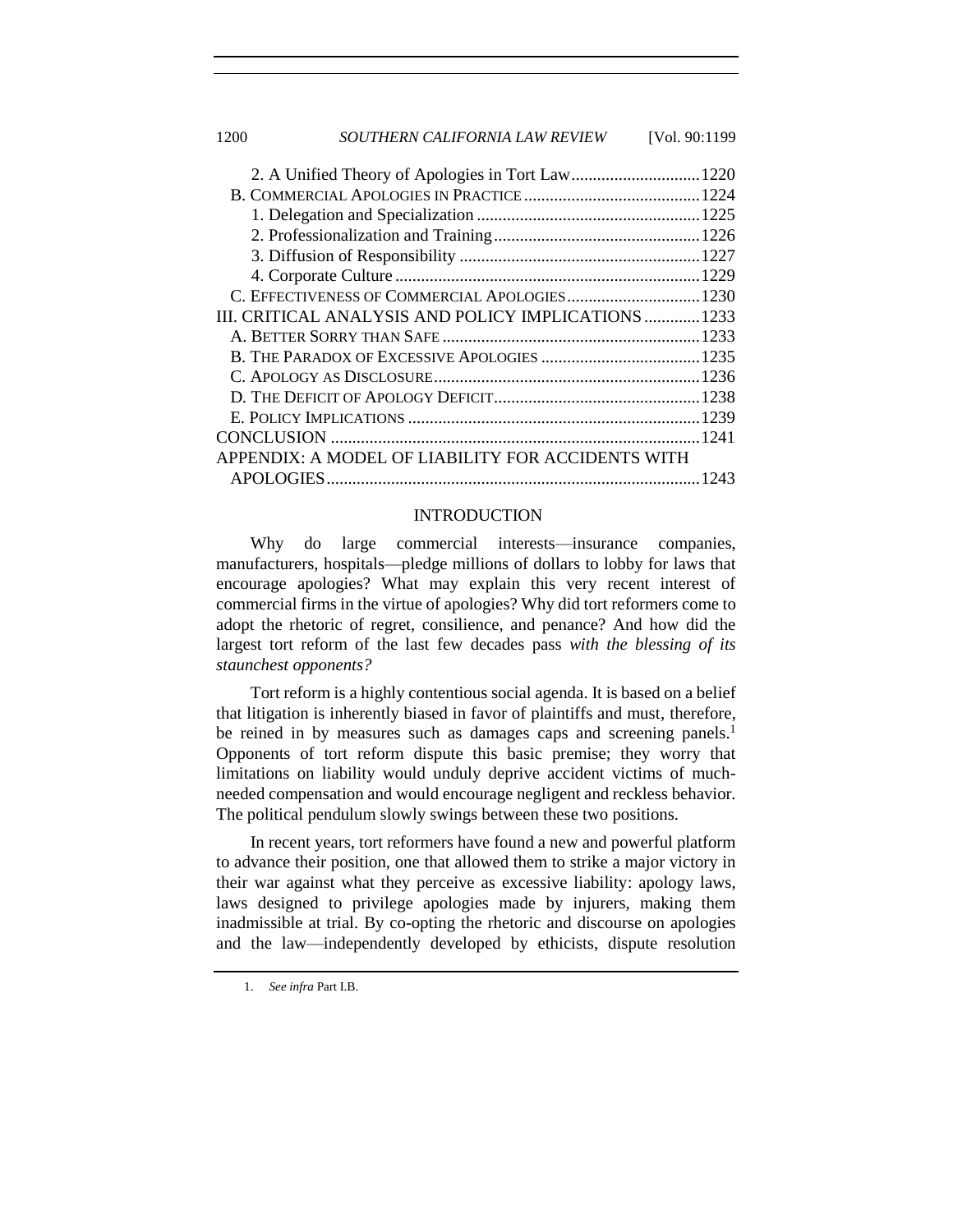specialists, and legal theorists—they found a path into the hearts of legislators and the public. This maneuver has been so effective that even long-standing opponents of tort reform, such as former President Barack Obama, expressed support for these reforms.<sup>2</sup> In only two decades, thirty-six states have adopted apology laws, and there is currently a strong push to expand apology law reform to the federal level and to other areas of law.<sup>3</sup>

<span id="page-2-1"></span><span id="page-2-0"></span>This Article argues and demonstrates that despite appearances, apology laws *are* de-facto tort reform. Looking beyond the virtuous rhetoric, the effect of apology laws on commercial actors is similar to that of damages caps.<sup>4</sup> In other words, we make the overlooked claim that apology laws undercut the deterrent effect of tort liability.<sup>5</sup> We base our argument on tort theory as well as research in psychology, economics, sociology, and marketing. We contend that apology laws facilitate and encourage strategic apologies by commercial actors—apologies that do not express a real commitment to avoid future wrongdoing. Instead, commercial apologies exploit the human tendency to forgive, a tendency with myriad psychological, social, and evolutionary reasons. For any of these reasons, victims forgive and settle for a fraction of the value of their claims, foregoing hundreds of thousands of dollars in compensation. Because commercial actors can anticipate in advance that they will be exposed to limited liability if they apologize, they will have less of an incentive to invest in precautions that would prevent accidents in the first place. In other words, *apologies dilute deterrence*, making it better to be sorry than safe. This problem is exacerbated in light of new market trends that "professionalize" and facilitate the tender of apologies by commercial actors, thus greatly amplifying their

<sup>2.</sup> *See infra* Part I.C.

<sup>3.</sup> *See, e.g.*, Chandler Farmer, *Striking a Balance: A Proposed Amendment to the Federal Rules of Evidence Excluding Partial Apologies*, 2 BELMONT L. REV. 243, 264 (2015) (calling for the creation of federal apology laws); Lauren Gailey, *"I'm Sorry" as Evidence? Why the Federal Rules of Evidence Should Include a New Specialized Relevance Rule to Protect Physicians*, 82 DEF. COUNS. J. 172, 180 (2015); Dan M. Kahan & Eric A. Posner, *Shaming White-Collar Criminals: A Proposal for Reform of the Federal Sentencing Guidelines*, 42 J.L. & ECON. 365, 367 (1999) (calling for the use of shaming and apologies as a substitute to criminal sanctions); Michael B. Runnels, *Apologies All Around: Advocating Federal Protection for the Full Apology in Civil Cases*, 46 SAN DIEGO L. REV. 137, 148–49 (2009). *See also infra* not[e 76.](#page-15-0) 

<sup>4.</sup> Indeed, to the economist, apologies are puzzling: "they must be regarded as *cheap talk*," and "the only thing that is relevant is the expected magnitude of penalties." Murat C. Mungan, *Don't Say You're Sorry Unless You Mean It: Pricing Apologies to Achieve Credibility*, 32 INT'L REV. L. & ECON. 178, 178 (2012). Mungan argues that wrongdoers benefit from apologizing, as it relieves their guilt, which suggests that a special penalty will be levied on those who apologize. *Id.* at 179. *See also* Murat C. Mungan, *A Note on the Effects of State-Dependent Benefits on Optimal Law Enforcement*, 6 REV. L. & ECON. 97, 98 (2010) (noting that certain individuals feel a relief of their guilt after being punished). Our focus on commercial apologies suggests a lesser role for relief of guilt than in Mungan's analysis.

<sup>5.</sup> *See infra* Part II.A.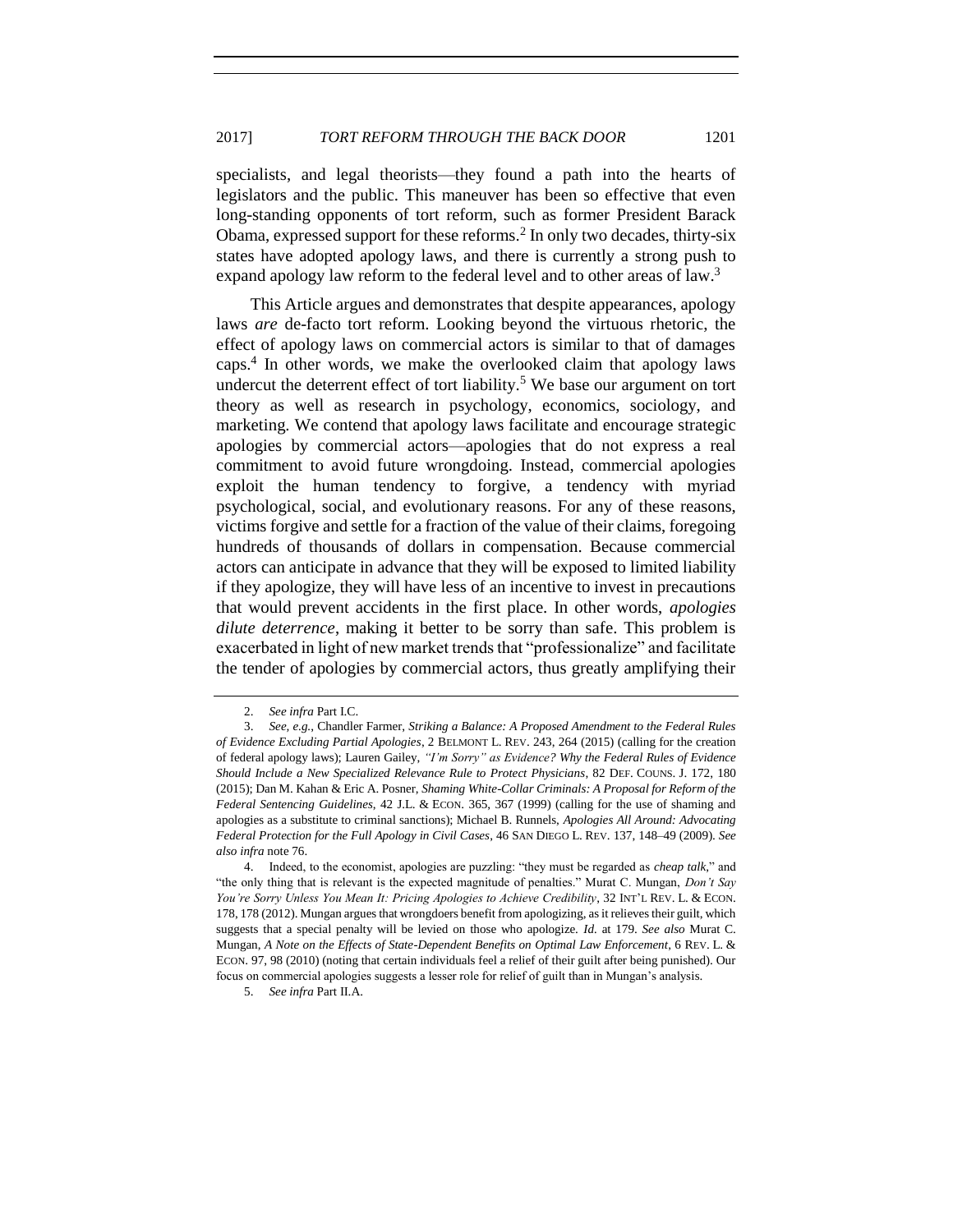potential harmful effects.<sup>6</sup>

The policy implications of our argument span three domains. First, the argument highlights a democratic gap in apology laws, inviting greater, and more informed, public scrutiny of the discussion over these laws, either in the context of pending attempts to expand these laws or in the context of repealing them. The public should start viewing apology laws as homomorphous with tort reform. Second, our argument suggests that consumer and patient safety may be in jeopardy due to the use of apologies, and we believe scholars should suspend their support of these laws and focus on establishing their actual effect on patient safety. Finally, judges should be made aware of the side effects of apologies and learn to approach them with greater caution in commercial settings.

Our argument explains, among other things, why we are suddenly witnessing deep interest from commercial actors and tort reformers in the virtues of apologies in the context of private law.<sup>7</sup> These reformers realized that by using the uncontroversial rhetoric of apologies and penance they can mobilize legislators from both sides of the political aisle. Hence, the support of apology laws by commercial interests should not be viewed as a commendable fusion of social and moral norms with business practices, but rather as a self-interested decision with potentially harmful social effects.

To provide a sense of the magnitude of the effect commercial apologies have on victims, it is illuminating to consider the results of studies done on payments to victims in states that enacted apology laws.<sup>8</sup> These studies, concentrating on hospitals, show a reduction of as much as 60% in payments to victims. This translates to a reduction of \$32,000–\$73,000 in legal payouts *per case*, <sup>9</sup> which, for many victims, marks the difference between being able

<span id="page-3-0"></span><sup>6.</sup> Our analysis does not assume that all commercial apologies are merely strategic. *See infra* Part  $II.A.2.$ 

<sup>7.</sup> We do not address in this paper the topics of public or state apologies, which raise distinct issues. For more on these issues, see generally MARTHA MINOW, BETWEEN VENGEANCE AND FORGIVENESS: FACING HISTORY AFTER GENOCIDE AND MASS VIOLENCE (1998); Michael R. Marrus, *Official Apologies and the Quest for Historical Justice*, 6 J. HUM. RTS. 75 (2007).

<sup>8.</sup> *See infra* Part II.C.

<sup>9.</sup> *See* Benjamin Ho & Elaine Liu, *What's an Apology Worth? Decomposing the Effect of Apologies on Medical Malpractice Payments Using State Apology Laws*, 8 J. EMPIRICAL LEGAL STUD. 179, 192 (2011) (showing a reduction of \$32,665 per case); Benjamin Ho & Elaine Liu, *Does Sorry Work? The Impact of Apology Laws on Medical Malpractice*, 43 J. RISK & UNCERTAINTY 141, 143, 161 (2011) [hereinafter Ho & Liu, *Does Sorry Work?*] (showing a reduction of \$58,000–\$73,000 for severe cases and \$16,989–\$24,017 for less severe cases, but -\$3,132–\$431 for insignificant cases, suggesting a potential increase in payouts for those cases)*. See also* Benjamin J. McMichael, R. Lawrence Van Horn & W. Kip Viscusi, *Sorry Is Never Enough: The Effect of State Apology Laws on Medical Malpractice Liability Risk* (Dec. 10, 2016) (unpublished manuscript), https://papers.ssrn.com/sol3/papers.cfm?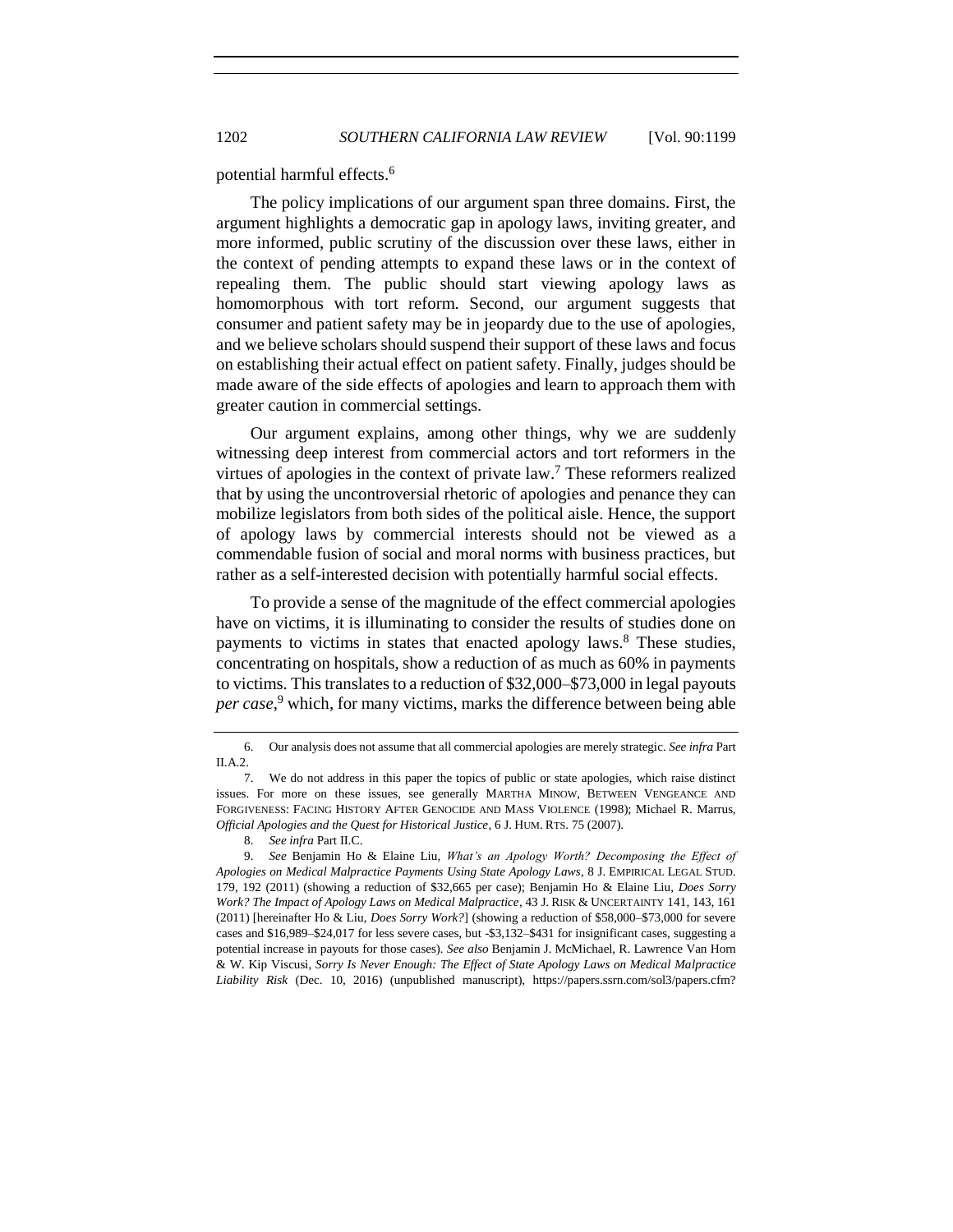to afford proper treatment for their accidents and suffering from disability and abject poverty. For firms, on the other hand, the costs of apologies are relatively marginal, and there is a large consensus that apologies are costsaving devices which can cut down operational costs by millions of dollars in regulatory fines, judgments, and public outrage. $^{10}$ 

<span id="page-4-3"></span>The Article has three Parts. In Part I, we explore the unexpected camaraderie between ethicists and tort reformers. We show how the legal apology movement was co-opted by the tort reform lobby to successfully effect tort reform across the nation. Part II grounds apologies in tort theory and explains how apologies can undermine deterrence in commercial settings. Our theoretical analysis suggests that the problem is most acute if apologies are cheap to produce and have a strong effect on victims. We then survey recent developments in commercial apologies that show that commercial apologies have indeed become cheaper and are highly effective. Part III examines the theoretical and policy implications of these developments. We argue that the evidence in support of apology law reform is weak, and while much empirical evidence is still needed, the existing evidence is consistent with the concern that apology laws undermine liability. After a brief conclusion, an Appendix details our analysis using a formal economic model.

# <span id="page-4-0"></span>I. STRANGE BEDFELLOWS: OF ETHICISTS AND TORT REFORMERS

In recent decades, legal scholars from distinct disciplines—ethicists, dispute resolution experts, and sociologists—have formed a movement that challenged the traditional approach of the law of apologies. This Part tracks the rise of this movement and its internal discourse. It then shows how the rhetoric developed by this movement was co-opted by commercial interests lobbying for apology laws in state legislatures. These attempts were immensely successful, and this Part concludes by documenting the change in the legal landscape.

#### <span id="page-4-2"></span>A. APOLOGIES IN LEGAL SCHOLARSHIP

<span id="page-4-1"></span>In the early 1990s, a movement of loosely formed "Legal Apologists" started to gain traction.<sup>11</sup> The Legal Apologists critiqued the resolution of

abstract\_id=2883693 (reaching findings similar to those offered by Ho and Liu).

<sup>10.</sup> *See, e.g.*, Erin O'Hara O'Connor, *Organizational Apologies: BP as a Case Study*, 64 VAND. L. REV. 1957, 1977–79 (2011) (discussing the role and effect of corporate apologies).

<sup>11.</sup> *See* Jonathan R. Cohen, *Advising Clients to Apologize*, 72 S. CAL. L. REV. 1009, 1019–23 (1999) (explaining the benefits of apologies to clients); Aviva Orenstein, *Apology Excepted:*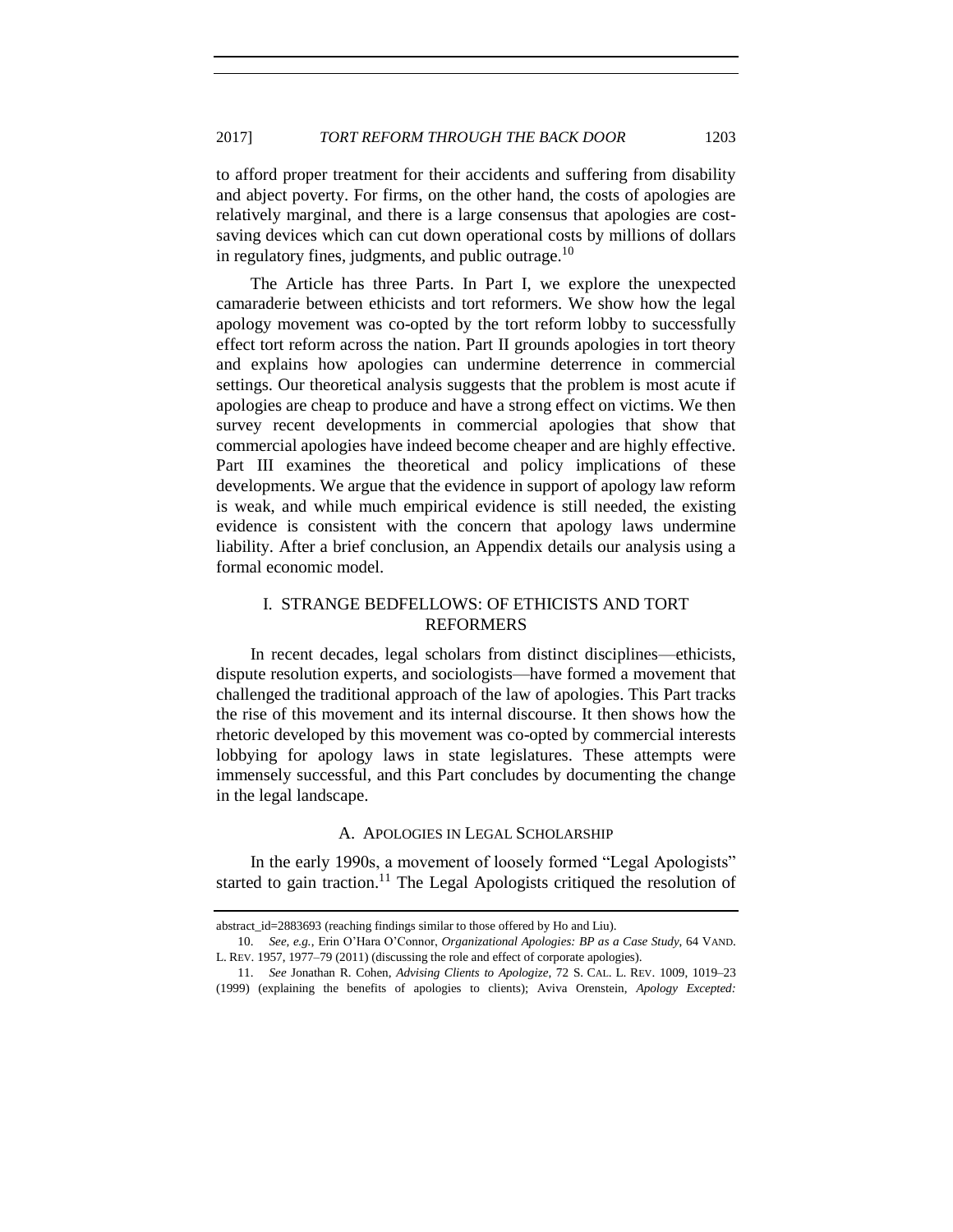conflict by the legal system for being overly abrasive to the relationship of the parties. Instead, they argued that apologies can provide an effective and wholesome solution to disputes. Despite the perception that apologies are private and informal acts operating outside of the law, they argued that the law has an important facilitative role.<sup>12</sup> In their view, the law should encourage individuals to apologize or, at the very least, not stand in the way of those who wish to apologize. The Legal Apologists claimed that apologies have a wide array of benefits. When an individual is wronged, an apology by the responsible party may acknowledge the harm done to the victim and the victim's agency,<sup>13</sup> reduce feelings of anger and aggression by the victim,<sup>14</sup> control the attribution of fault to the responsible party, <sup>15</sup> and start the process of healing.<sup>16</sup> As a consequence, apologies are said to mend the social fabric

12. *See, e.g.*, Cohen, *supra* not[e 11,](#page-4-2) at 1011 ("Although a physician may wish to tell a patient when he has made a mistake, lawyers often order doctors to say nothing."). *See also* Farmer, *supra* note [3,](#page-2-0) at 249 (calling apologies "legally dangerous").

13. *See* AARON LAZARE, ON APOLOGY 107 (2005) (considering acknowledgment of harm as the foundation of an apology); Michael C. Jones, *Can I Say I'm Sorry?: Examining the Potential of an Apology Privilege in Criminal Law*, 7 ARIZ. SUMMIT L. REV. 563, 567 (2014) (noting that in restorative justice, "[t]he offender acknowledges the harm he caused [and] apologizes").

14. *See* Erin Ann O'Hara & Douglas Yarn, Note & Comment, *On Apology and Consilience*, 77 WASH. L. REV. 1121, 1124 (2002) ("In the face of a heartfelt apology, victims . . . report feeling a near instantaneous erosion of anger and pain."); Ken-ichi Ohbuchi et al., *Apology as Aggression Control: Its Role in Mediating Appraisal of and Response to Harm*, 56 J. PERSONALITY & SOC. PSYCHOL. 219, 221 (1989) (testing empirically the effects of apologies on victim's aggression and finding soothing effects).

15. Psychologists find that apologies have a paradoxical effect. On the one hand, apologies imply guilt and responsibility, but on the other hand, experiments consistently find that apologies reduce the attribution of fault to the wrongdoer and increase the belief that the wrong happened for reasons outside the wrongdoer's control, *See* Bruce W. Darby & Barry R. Schlenker, *Children's Reactions to Apologies*, 43 J. PERSONALITY & SOC. PSYCHOL. 742, 745, 749 (1982) (finding that children attribute less responsibility to apologizing transgressors); Bernard Weiner et al., *Public Confession and Forgiveness*, 59 J. PERSONALITY 281, 308 (1991) ("confession[s] alter perceptions of the confessor's moral character and causal attributions for the negative action."). On the paradox, see Jennifer K. Robbennolt, *Apologies and Reasonableness: Some Implications of Psychology for Torts*, 59 DEPAUL L. REV. 489, 492 (2010).

16. *See* LAZARE, *supra* note [13,](#page-5-0) at 263 (listing the healing properties of apologies); Margareth Etienne & Jennifer K. Robbennolt, *Apologies and Plea Bargaining*, 91 MARQUETTE L. REV. 295, 297 (2007) (arguing that victims of crimes find "emotional restoration" and a "re-established sense of security" when receiving apologies)*. See also* Stephanos Bibas & Richard A. Bierschbach, *Integrating Remorse and Apology into Criminal Procedure*, 114 YALE L.J. 85, 90 (2004) ("[Apologies] heal offenders, victims, and communities. Remorse and apology would teach offenders lessons, vindicate victims, and encourage communities to welcome wrongdoers back into the fold."); Brent T. White, *Say You're Sorry: Court-Ordered Apologies as a Civil Rights Remedy*, 91 CORNELL L. REV. 1261, 1273–74

<span id="page-5-3"></span><span id="page-5-2"></span><span id="page-5-1"></span><span id="page-5-0"></span>*Incorporating a Feminist Analysis into Evidence Policy Where You Would Least Expect It*, 28 SW. U. L. REV. 221, 247 (1999) (advocating for legal protection of apologies); Hiroshi Wagatsuma & Arthur Rosett, *The Implications of Apology: Law and Culture in Japan and the United States*, 20 LAW & SOC'Y REV. 461, 487–88 (1986) (arguing that the incorporation of apologies into the American legal culture would reduce litigation and repair relationships). Regarding the trend, see Aaron Lazare, *The Healing Force of Apology in Medical Malpractice and Beyond*, 57 DEPAUL L. REV. 251, 251 (2008) ("Beginning in the early 1990s, there was a surge of academic and public interest in apologies.").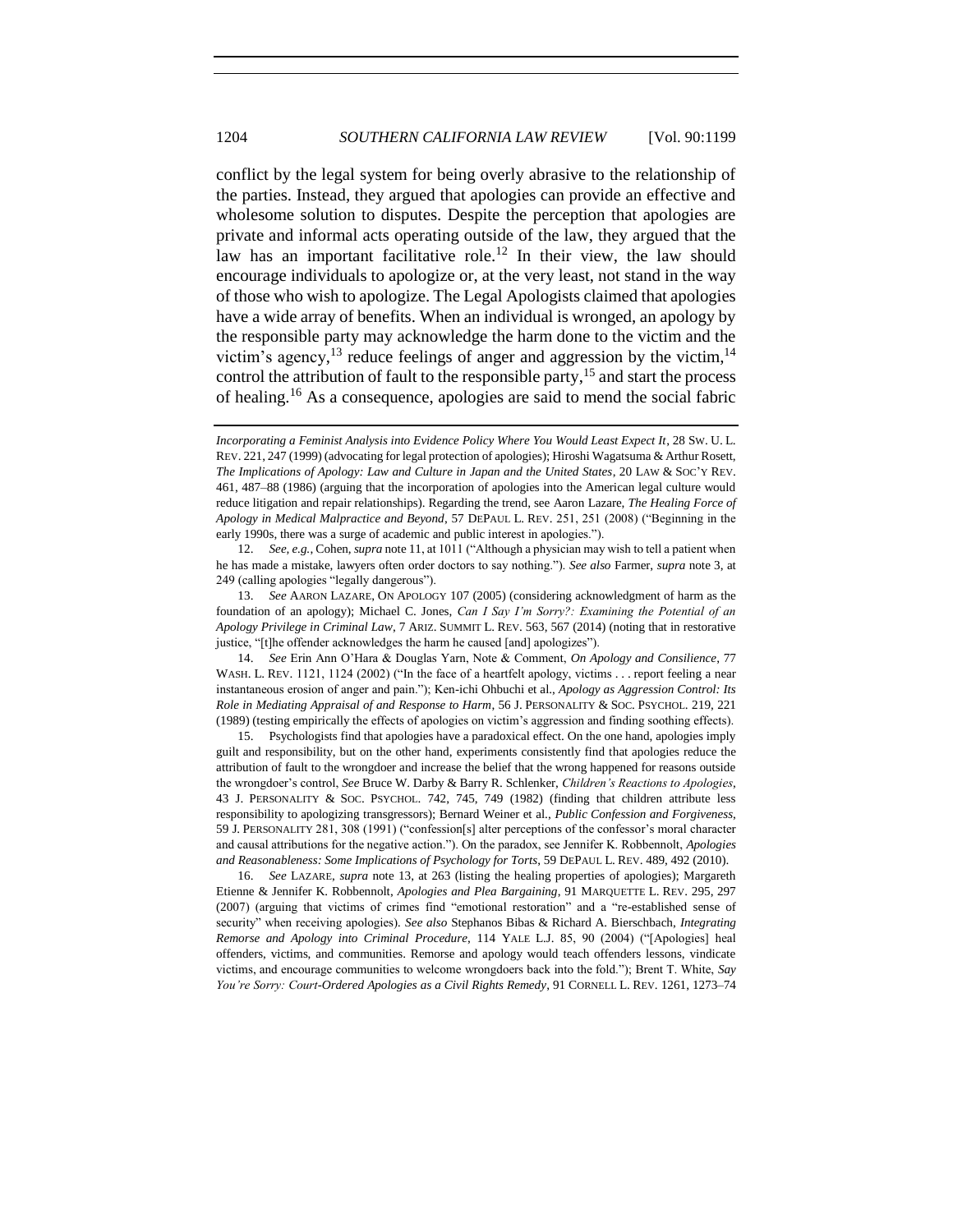<span id="page-6-1"></span><span id="page-6-0"></span>torn by the transgression,<sup>17</sup> restore prior relationships,<sup>18</sup> and facilitate negotiation.<sup>19</sup> Importantly, the apology expresses a reestablished obligation to refrain from future transgressions. $^{20}$ 

<span id="page-6-3"></span><span id="page-6-2"></span>For the Legal Apologists, all of these advantages link to one overarching theme: apologies facilitate effective dispute resolution.<sup>21</sup> By

18. *See* Orenstein, *supra* note [11,](#page-4-2) at 241 ("[A]pologies can transform individuals and regenerate relationships."). According to equity theory, individuals strive for a sense of equity in their relationships, which is disturbed by wrongdoing. The sense of imbalance is reported to create anxiety. *See generally*  Brad R.C. Kelln & John H. Ellard, *An Equity Theory Analysis of the Impact of Forgiveness and Retribution on Transgressor Compliance*, PERSONALITY & SOC. PSYCHOL. BULL. 864 (1999). Apologies are found to restore the sense of equity by demonstrating that the offender suffers too. *See* Robbennolt, *supra* not[e 15,](#page-5-1) at 492. *See also* Kish Vinayagamoorthy, *Apologies in the Marketplace*, 33 PACE L. REV. 1081, 1105 (2013) (arguing that an apology "reminds the transgressor of the value of the relationship").

19. *See* Cohen, *supra* note [11,](#page-4-2) at 1020 ("Indignity can be a large barrier to compromise, and in many cases, an apology is needed . . . ."); Robin E. Ebert, *Attorneys, Tell Your Clients to Say They're Sorry: Apologies in the Health Care Industry*, 5 IND. HEALTH L. REV. 337, 339 (2015) (advocating for the use of apologies as a settlement strategy); Nancy L. Zisk, *A Physician's Apology: An Argument Against Statutory Protection*, 18 RICH. J.L. & PUB. INT. 369, 390 (2015) ("In light of the powerful empirical data suggesting that physicians can reduce their chances of being sued by communicating openly and honestly with their patients . . . the conclusion seems inescapable that physicians must disclose mistakes and admit responsibility for those mistakes."). For a general discussion of research in emotion in negotiations, see Max H. Bazerman et al., *Negotiation*, 51 ANN. REV. PSYCHOL. 279, 285–86 (2000).

20. *See* Gregg J. Gold & Bernard Weiner, *Remorse, Confession, Group Identity and Expectancies About Repeating Transgression*, 22 BASIC & APPLIED SOC. PSYCHOL. 291, 299 (2000); Runnels, *supra*  not[e 3,](#page-2-0) at 143–44 ("The apologetic offender will therefore be perceived as less likely to engage in similar offending behavior in the future."); Mihaela Mihai, *Apology*, INTERNET ENCYCLOPEDIA PHIL., http://www.iep.utm.edu/apology (last visited Sept. 4, 2017) (noting that to be considered valid, the apology must imply an intention to refrain from similar actions in the future).

21. *See* Cohen, *supra* not[e 11,](#page-4-2) at 1061 ("[E]ncouraging apologies to occur early on may prevent many injuries from escalating into legal disputes."); Ebert, *supra* not[e 19,](#page-6-0) at 339 (noting that apologies can reduce litigation); Farmer, *supra* note [3,](#page-2-0) at 244 ("A sincere apology can help promote judicial economy by unlocking stalled settlement negotiations . . . [and] can help ensure that impasse is avoided altogether."); Jeffrey S. Helmreich, *Does "Sorry" Incriminate? Evidence, Harm and the Protection of* 

<sup>(2006);</sup> Deborah L. Levi, Note*, The Role of Apology in Mediation*, 72 N.Y.U. L. REV. 1165, 1176–77 (1997) (arguing that apologies can be viewed as a form of compensation as they heal part of the harm).

<sup>17.</sup> NICHOLAS TAVUCHIS, MEA CULPA: A SOCIOLOGY OF APOLOGY 13 (1991) ("An apology thus speaks to an act that cannot be undone but that cannot go unnoticed without compromising the current and future relationship of the parties, the legitimacy of the violated rule, and the wider social web in which the participants are enmeshed.") Tavuchis also argues that apologies serve to reaffirm the victim's membership in the community. *See id.* at 7–8, 20–21; Bruce W. Darby & Barry R. Schlenker, *Children's Reactions to Transgressions: Effects of the Actor's Apology, Reputation and Remorse,* 44 BRIT. J. SOC. PSYCHOL. 353, 354 (noting that by apologizing, the offender "reaffirms the values of the rules that have been broken"); Erving Goffman, *On Face-Work: An Analysis of Ritual Elements in Social Interaction*, 18 PSYCHIATRY 213, 220 (1955) (finding that the apology is intended to "correct for the offense and reestablish the expressive order"); Roy J. Lewicki et al., *An Exploration of the Structure of Effective Apologies*, 9 NEGOT. & CONFLICT MGMT. RES. 173, 176 (2016). *See also* Samuel P. Oliner, *Altruism, Apology, Forgiveness, and Reconciliation as Public Sociology*, *in* HANDBOOK OF PUBLIC SOCIOLOGY 375, 380 (Vincent Jeffries ed., 2009) ("Through genuine apology and forgiveness, harmony may be restored.").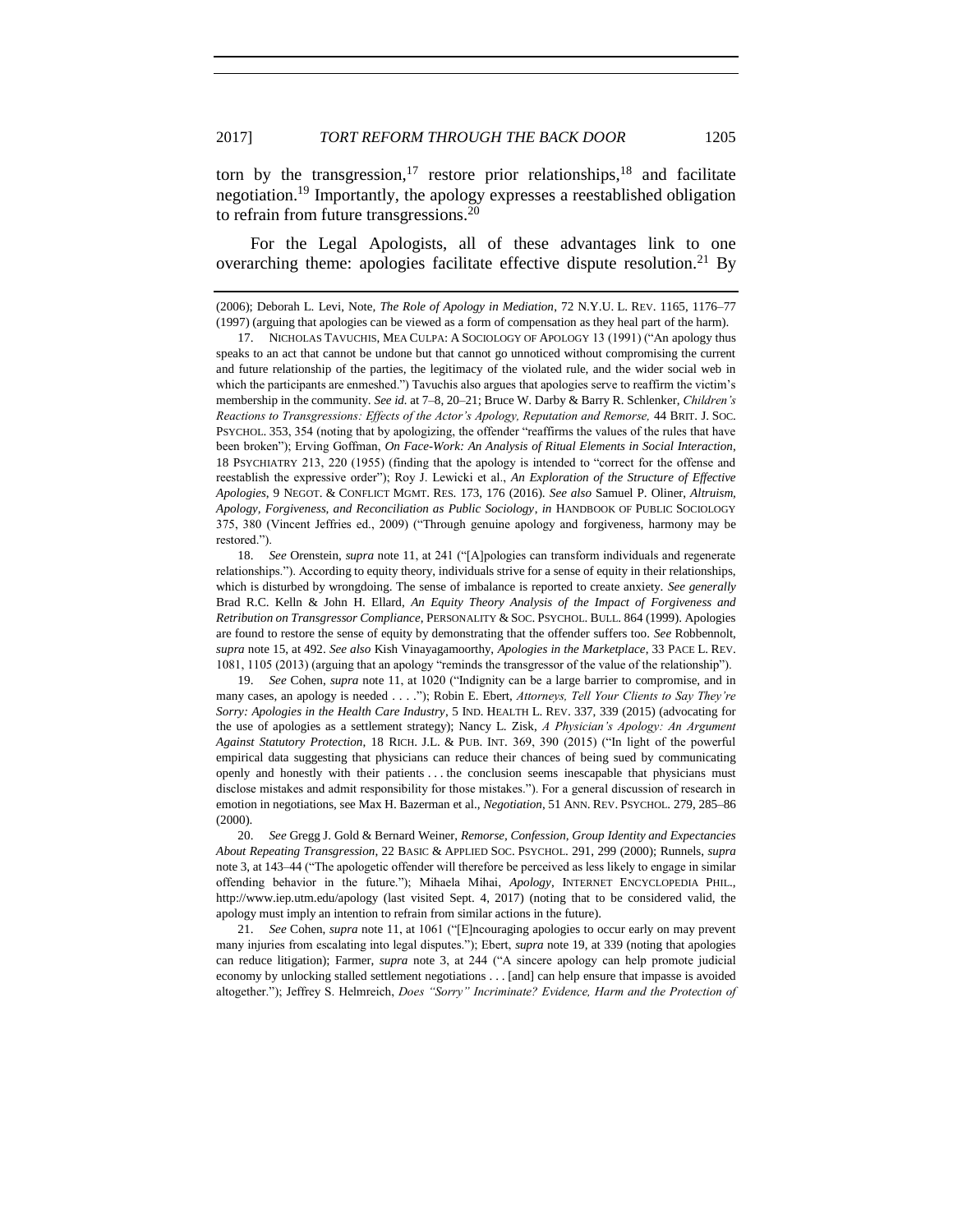defusing victims' desire for vindication, $2<sup>2</sup>$  apologies avoid disputes and encourage settlements, thus saving protracted legal proceedings with their emotional and pecuniary costs.<sup>23</sup>

<span id="page-7-2"></span><span id="page-7-1"></span>To demonstrate that these benefits are not merely theoretical, the Legal Apologists have set to prove them empirically, mostly in lab settings. The resulting studies have shown that victims of wrongful conduct report a strong desire to receive an apology, and once this need is met, victims express satisfaction and high willingness to settle and forego litigation.<sup>24</sup> A leading example is Jennifer Robbennolt's work. In a series of experimental studies, Robbennolt found that apologies increase victims' belief that they would win their lawsuits, but paradoxically, she also found that recipients of apologies had more favorable views of the injurer, were more willing to settle, and were more receptive to lower settlement offers.<sup>25</sup> Robbennolt also found that

<span id="page-7-0"></span>22. *See supra* not[e 16.](#page-5-2)

23. Steven Shavell and Mitchell Polinsky estimate that costs of the legal system absorb almost half of payments made by plaintiffs to defendants. A. Mitchell Polinsky & Steven Shavell, *The Uneasy Case for Product Liability*, 123 HARV. L. REV. 1437, 1470 (2010) ("[F]or each dollar that an accident victim receives in a settlement or judgment, it is reasonable to assume that a dollar of legal and administrative expenses is incurred.").

24. *See* Thomas H. Gallagher et al., *Patients' and Physicians' Attitudes Regarding the Disclosure of Medical Errors*, 289 JAMA 1001, 1001 (2003) (finding that patients expressed a desire to receive an apology following a medical error); Gerald B. Hickson et al., *Factors That Prompted Families to File Medical Malpractice Claims Following Prenatal Injuries*, 267 JAMA 1359, 1361 (1992) (noting that 24% of patients filed claims "when they realized that physicians had failed to be completely honest with them about what happened, allowed them to believe things that were not true, or intentionally misled them"); Marlynn L. May & Daniel B. Stengel, *Who Sues Their Doctors? How Patients Handle Medical Grievances*, 24 LAW &SOC'Y REV. 105, 116 (1990) (finding that the absence of doctor concern motivates patients to bring suit); Charles Vincent et al., *Why Do People Sue Doctors? A Study of Patients and Relatives Taking Legal Action*, 343 LANCET 1609, 1612 (1994) (finding that 37% of respondents said that they would not have sued had there been a full explanation and an apology and that 14% indicated that they would not have sued had there been an admission of negligence); Amy B. Witman et al., *How Do Patients Want Physicians to Handle Mistakes? A Survey of Internal Medicine Patients in an Academic Setting*, 156 ARCHIVES INTERNAL MED. 2565, 2566 (1996) (finding that 98% of respondents "desired or expected the physician's active acknowledgement of an error," and that "patients were significantly more likely to either report or sue the physician when he or she failed to acknowledge the mistake")*. See also*  Nathalie Des Rosiers et al., *Legal Compensation for Sexual Violence: Therapeutic Consequences and Consequences for the Judicial System*, 4 PSYCHOL. PUB. POL'Y & L. 433, 442 (1998) (finding a desire for apologies in a survey of victims of sexual abuse); Piper Fogg, *Minnesota System Agrees to Pay \$500,000 to Settle Pay-Bias Dispute*, CHRON. HIGHER EDUC., Feb. 14, 2003, at A12 ("'I want an apology,' [a classaction plaintiff] said [in disappointed reaction to a settlement], 'and I am never going to get it.'"); Editorial, *The Paula Jones Settlement*, WASH. POST, Nov. 15, 1998, at C6.

25. *See* Jennifer K. Robbennolt, *Apologies and Settlement Levers*, 3 J. EMPIRICAL LEGAL STUD. 333, 353–56 (2006); Jennifer K. Robbennolt, *Apologies and Legal Settlement: An Empirical Examination*, 102 MICH. L. REV. 460, 462 (2003) [hereinafter Robbennolt, *Legal Settlement*]. *See also* 

*Apology*, 21 CORNELL J.L. & PUB. POL'Y 567, 567 (2012) ("Apology has proven a dramatically effective means of resolving conflict and preventing litigation."); Orenstein, *supra* note [11,](#page-4-2) at 242 ("[A]pologies can substitute for costly litigation."); Zisk, *supra* not[e 19,](#page-6-0) at 390.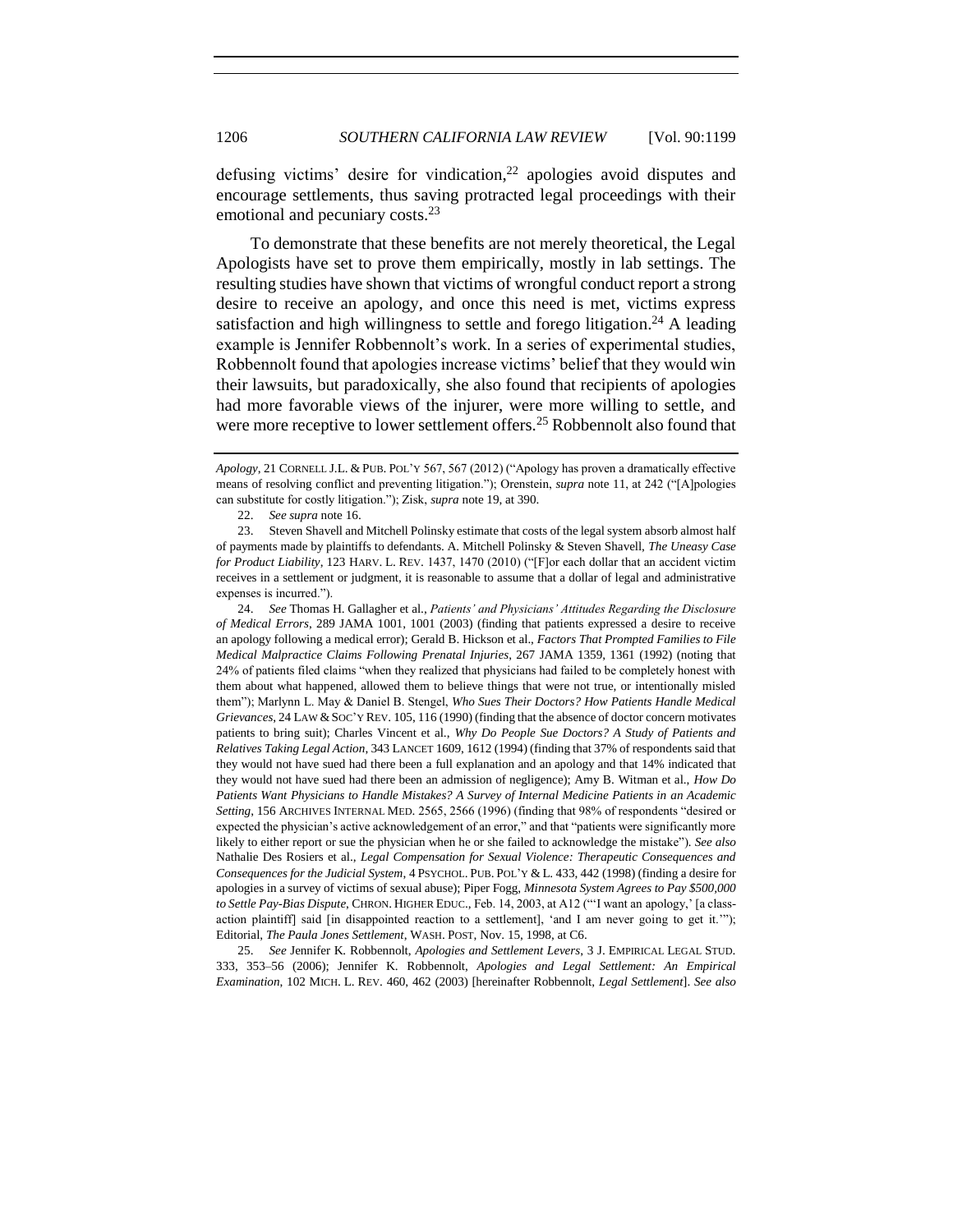victims who received an apology believed that the injurer is more likely to be careful in the future.<sup>26</sup> Armed with theory and evidence, the Legal Apologists quickly swept legal academia. As others recently noted: "In the last two decades, apology legal scholarship has become increasingly robust."<sup>27</sup> In our own analysis, we found hundreds of legal articles on the issue, starting mostly in the 1990s and peaking in popularity in the  $2000s^{28}$ 

<span id="page-8-0"></span>The ideas inspired by the movement quickly spread to other areas of law, with apologies becoming the main item on the agenda for advocates of "restorative justice,"<sup>29</sup> "therapeutic jurisprudence,"<sup>30</sup> and alternative dispute resolution, with special emphasis on mediation.<sup>31</sup> Apologies were offered as a means of reforming diverse areas of law, such as criminal law,<sup>32</sup> medical malpractice,  $33$  tort law,  $34$  and intellectual property.  $35$  It was even suggested that part of the Federal Register ("probably one of the driest publications ever printed") should include a section for governmental apologies.<sup>36</sup>

This account of the literature will not be complete without mentioning the internal divisions within the Legal Apologists. The most common objections are that providing legal protection to apologies would negate their

Russell Korobkin & Chris Guthrie*, Psychological Barriers to Litigation Settlement: An Experimental Approach*, 93 MICH. L. REV. 107, 148–50 (1994) (finding, but with low statistical significance, that apologies affect willingness to settle).

<sup>26.</sup> *See* Robbennolt, *supra* not[e 15,](#page-5-1) at 506. For the effect of apologies outside the lab, see *infra* Part II.C.

<sup>27.</sup> Xuan-Thao Nguyen, *Apologies as Intellectual Property Remedies: Lessons from China*, 44 CONN. L. REV. 883, 891 (2012).

<sup>28.</sup> Data acquired from a Lexis Advance search, using the search terms "title(apolog\*) OR summary(apolog\*)" to search all Law Review and journal articles between 1984–2015. A total of 326 results were found.

<sup>29.</sup> *See* Bibas & Bierschbach, *supra* not[e 16,](#page-5-2) at 103 ("Restorativists consider apology and remorse important as part of a holistic process."); Alana Saulnier & Diane Sivasubramaniam, *Effects of Victim*  Presence and Coercion in Restorative Justice: An Experimental Paradigm, 39 LAW & HUM. BEHAV. 378, 379 (2015) ("[A]pology is central to restorative justice.").

<sup>30.</sup> *See* Jones, *supra* not[e 13,](#page-5-0) at 565–68 (surveying therapeutic justice and apologies in criminal law). *See also* Susan Daicoff, *Apology, Forgiveness, Reconciliation & Therapeutic Jurisprudence*, 13 PEPP. DISP. RESOL. L.J. 131, 153-57 (2013) (surveying the field of therapeutic jurisprudence).

<sup>31.</sup> *See* Bibas & Bierschbach, *supra* not[e 16,](#page-5-2) at 130–35 (advocating for a greater role for mediation in criminal settings because it encourages apologies and remorse); Angela M. Eastman, *The Power of Apology and Forgiveness*, 36 VT. B.J. & L. DIG. 55, 55–56 (2014) (discussing the effectiveness of apologies in dispute resolution); Levi, *supra* not[e 16,](#page-5-2) at 1165.

<sup>32.</sup> *See generally* Bibas & Bierschbach, *supra* not[e 16](#page-5-2) (calling for a fuller integration of apologies and expressions of regret into criminal procedure).

<sup>33.</sup> *See* Gailey, *supra* not[e 3,](#page-2-0) at 177–78.

<sup>34.</sup> *See, e.g.*, Daniel W. Shuman, *The Role of Apology in Tort Law*, 83 JUDICATURE 180, 188–89 (2000).

<sup>35.</sup> *See* Nguyen, *supra* not[e 27,](#page-8-0) at 886–87.

<sup>36.</sup> Eugene R. Fidell, *Sorry, 71 Fed. Reg. 1 (2006)*, 8 GREEN BAG 155, 156 (2005).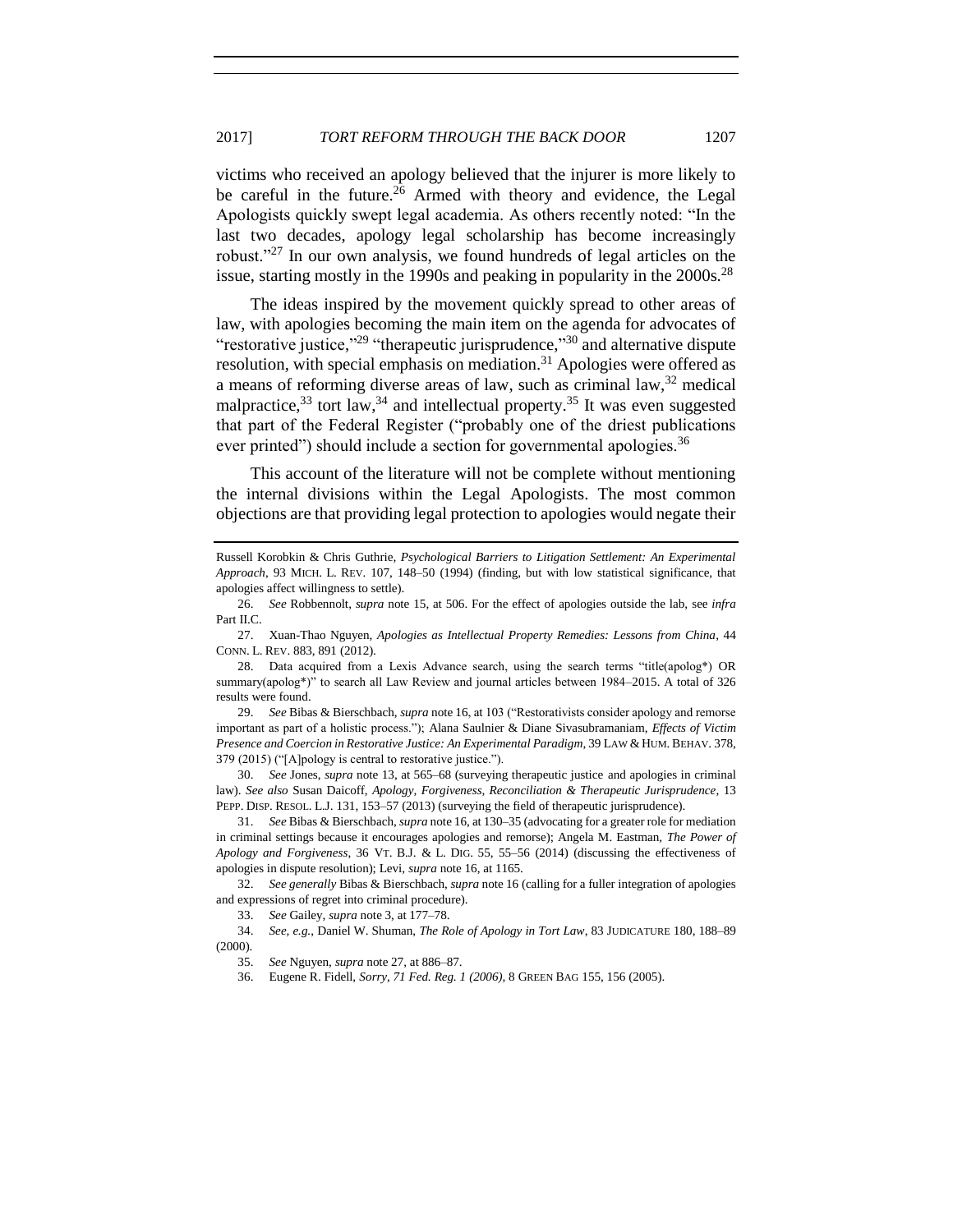<span id="page-9-2"></span>moral value,<sup>37</sup> that people would fake apologies and courts would be illpositioned to verify their authenticity,  $38$  or that frequent apologies would lead victims to accept settlements that do not compensate them  $fully$ <sup>39</sup> Despite these challenges, the movement itself is still going strong, seemingly in the belief that none of these challenges are insurmountable—which, as we will argue, is most understandable if the literature is read as focusing on interpersonal apologies.

# <span id="page-9-3"></span><span id="page-9-1"></span>B. TORT REFORM

<span id="page-9-0"></span>Moving from the high-minded Legal Apologists and their concern with the nuances of ethics, we consider the seemingly unrelated world of tort reform. Tort reformers, known mostly for their activism in medical malpractice and product liability, fight to limit what they see as the excessive costs imposed on defendants as a result of biased litigation. They argue that doctors are motivated not only by concern for patients but also by financial

38. On strategic apologies, see Ebert, *supra* not[e 19,](#page-6-0) at 364 ("[A] wrongdoer might apologize for the wrong reasons."); O'Hara & Yarn, *supra* note [14,](#page-5-3) at 1186 ("[A]pology can be used as a tool for organizations to strategically take advantage of individual victims' instincts to forgive in the face of apology."); Daniel Eisenberg, *When Doctors Say, "We're Sorry,"* TIME, Aug. 15, 2005, at 50 (observing that many believe that "[a]pology laws . . . could just usher in an epidemic of playacting"). In one case, for example, a defendant who was ordered by the court to apologize published an ad in the newspaper later on the same day—saying that he was not really sorry. Amanda Garrett, *Apologize or Go to Jail: Judge Orders Criminals to Say, 'I'm Sorry,' to Victims*, PLAIN DEALER REP., Oct. 9, 1999, at 1B. *But see*  Cohen, *supra* note [11,](#page-4-2) at 1065–66 (assuaging the concern that lawyers will advise clients to strategically apologize because of their ethical obligations). Others believe that even strategic apologies serve a useful social function. *See* Kahan & Posner, *supra* note [3](#page-2-0) (advocating for apologies as shaming sanctions); Orenstein, *supra* note [11,](#page-4-2) at 223 ("Even apologies that originate from self-protection, which are not entirely sincere or fully contrite, serve a vital social purpose."). On courts' abilities to assess apologies, see Bibas & Bierschbach, *supra* note [16;](#page-5-2) Jeffrie G. Murphy, *Well Excuse Me!—Remorse, Apology, and Criminal Sentencing*, 38 ARIZ. ST. L.J. 371, 376 (2006) ("[Expressions of remorse] are matters about which the state is probably incompetent to judge—it cannot even deliver the mail very efficiently  $\dots$ "); Michael M. O'Hear, *Remorse, Cooperation, and "Acceptance of Responsibility:" The Structure, Implementation, and Reform of Section 3E1.1 of the Federal Sentencing Guidelines*, 91 NW. U. L. REV. 1507, 1564 (1997) (expressing skepticism of courts' ability to detect dishonest apologies).

39. *See* Levi, *supra* note [16,](#page-5-2) at 1171 ("For instance, critics might ask, if a plaintiff settles because she's emotionally fulfilled by an apology, isn't she being duped out of her legal entitlement—an entitlement that the apology itself makes concrete?"); Gabriel H. Teninbaum, *How Medical Apology Programs Harm Patients*, 15 CHAP. L. REV. 307, 309 (2011) ("[M]odern apology programs appear to cool their marks out as a means of preventing them from speaking to a lawyer and becoming educated about their legal rights.").

<sup>37.</sup> *See, e.g.*, TAVUCHIS*, supra* note [17,](#page-6-1) at 34 (explaining that the potential for negative repercussions is an essential part of apologies); Lee Taft, *Apology Subverted: The Commodification of Apology*, 109 YALE L.J. 1135, 1142 (2000) (arguing that the morality of apologies derives from the exposure of the apologizing party to the consequences of the wrongful act). Interestingly, victims may also abuse apologies by refusing to accept them, in order to use them as a basis for a lawsuit. *See* O'Hara & Yarn, *supra* not[e 14,](#page-5-3) at 1176. For a critique stating that apologies are helpful even when they do not admit blame, see Helmreich, *supra* not[e 21,](#page-6-2) at 609.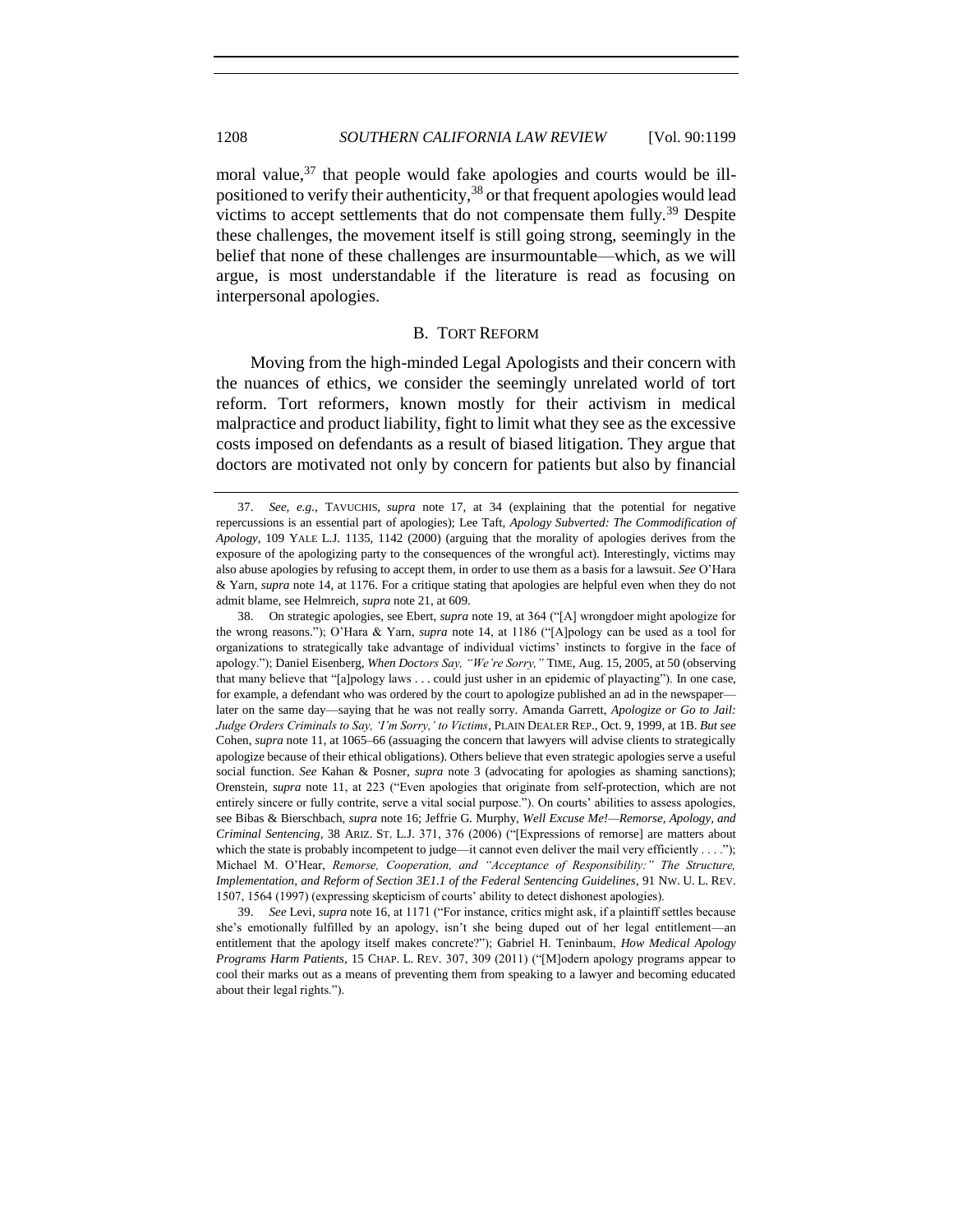and reputational concerns; therefore, the specter of excessive liability negatively affects the industry and, especially, physicians who are pressured to engage in so-called "defensive medicine," (i.e., the prescription of unwarranted tests and procedures for the sole purpose of reducing their own liability risk, sometimes to the detriment of the patient).<sup>40</sup> Both the costs of liability and those of defensive medicine are then passed on to the public in the form of higher health costs (or, in other fields, in the form of higher costs of goods and services). To contain these costs, tort reformers suggest a series of methods—most prominently, damages caps—that would curb the threat of excessive liability. Opponents dispute all these ideas. They challenge tort reformers to provide evidence showing that liability is indeed excessive, that defensive medicine is prevalent, or that tort reform has any positive effect on the costs or quality of healthcare. $41$ 

<span id="page-10-0"></span>To be clear—and clarity is often lacking in this debate—tort reform is not about making the tort system more efficient per se.<sup>42</sup> Both reformers and their opponents are open to making the system work better at a lower cost.<sup>43</sup> The focal point of contention is tort reform's objective to reduce *the deterrent effect of tort liability*. Tort reformers believe that damages in litigation are too high, and so they overly deter potential injurers, such as physicians, giving rise to "defensive medicine" practices. Therefore, their call is to cap money damages as a means of abating the over-deterrent effect of litigation.<sup>44</sup>

42. *See generally* Carl T. Bogus, Symposium, *Introduction: Genuine Tort Reform*, 13 ROGER WILLIAMS U. L. REV. 1 (2008) (tracking the history of the tort reform movement and noting the specific political meaning of the term); Rachel M. Janutis, *The Struggle over Tort Reform and the Overlooked Legacy of the Progressives*, 39 AKRON L. REV. 943 (2006) (using the state of Ohio as an example to argue that tort retraction is a political movement driven by economic self-interest).

43. For example, the leading Democratic legislation of the past decade, the Patient Protection and Affordable Care Act, explicitly endorses efficiency-oriented reforms to tort law, prompting states to "develop and test alternatives to the existing civil litigation system as a way of improving patient safety, reducing medical errors, encouraging the efficient resolution of disputes, increasing the availability of prompt and fair resolution of disputes, and improving access to liability insurance, while preserving an individual's right to seek redress in court."). Patient Protection and Affordable Care Act of 2010, Pub. L. No. 111–148, § 6801(2), 124 Stat. 119, 804.

44. *See, e.g.*, Michael P. Allen, *A Survey and Some Commentary on Federal "Tort Reform,"* 39 AKRON L. REV. 909, 910 (2006) (noting that "arguments about tort reform are really arguments about restricting tort recoveries in one form or another," though the author nonetheless uses a more expansive definition); Janutis, *supra* note [42,](#page-10-0) at 944 (explaining that tort reformers seek to "limit] the availability of relief and the amount of relief in personal injury actions"); Geoff Boehm, *Debunking Medical* 

<sup>40.</sup> David M. Studdert et al., *Defensive Medicine Among High-Risk Specialist Physicians in a Volatile Malpractice Environment*, 293 JAMA 2609, 2612 (2005) (finding in a survey of 824 physicians that 93% practice defensive medicine).

<sup>41.</sup> *See, e.g.*, Myungho Paik et al., *Will Tort Reform Bend the Cost Curve? Evidence from Texas*, 9 J. EMPIRICAL LEGAL STUD. 173, 176–81, 209–211 (2012) (reviewing the literature and conducting an empirical analysis of the effect on costs).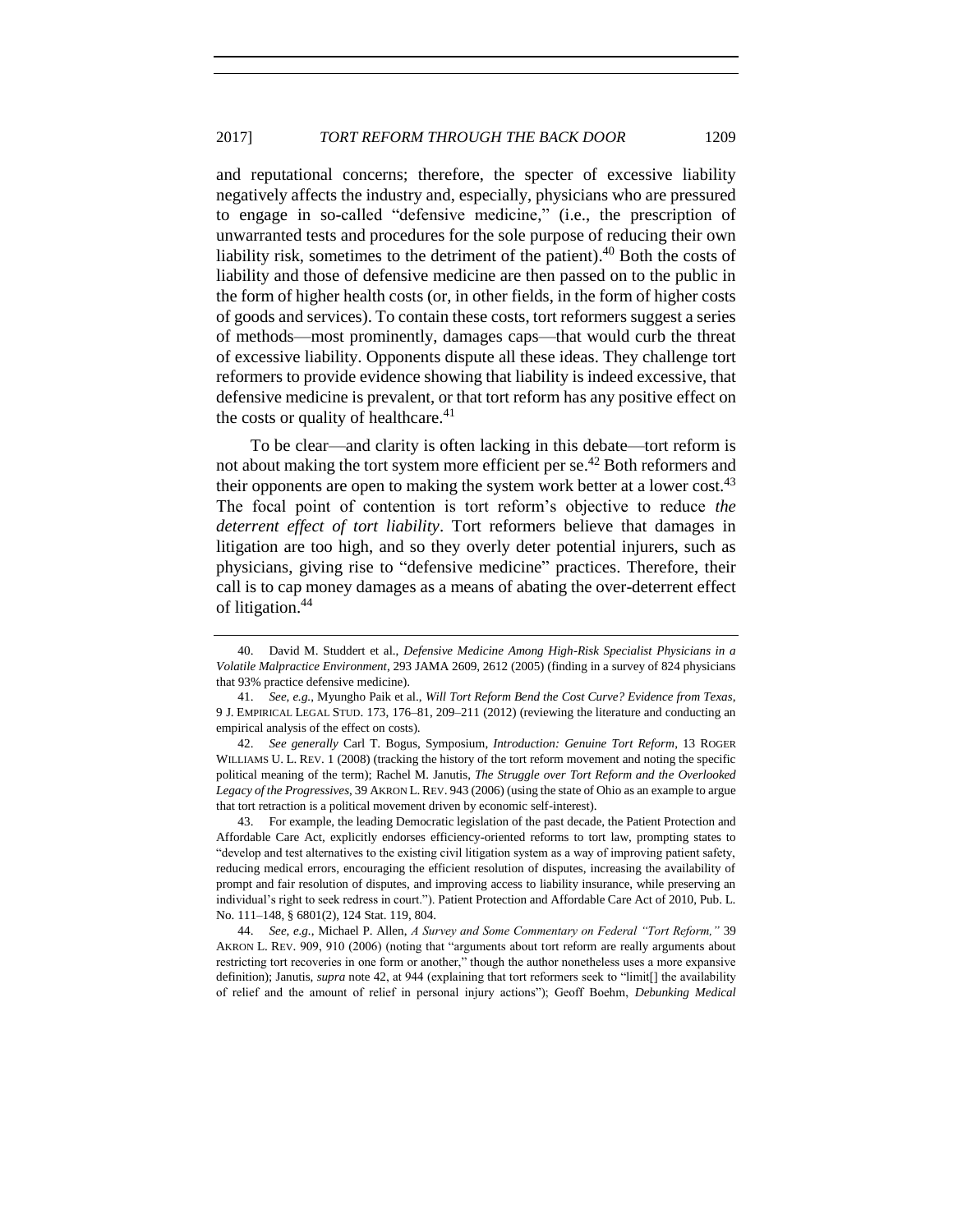<span id="page-11-0"></span>In terms of political economy, the tort reform debate pits consumers and trial attorneys against professional, commercial, and business interests.<sup>45</sup> These opposing camps have mapped on to political parties, with Republicans being strong proponents of tort reform against the opposition of Democrats, a somewhat ironic division in light of the history of tort law.<sup>46</sup> Most notably, President George W. Bush strongly favored tort reform at the federal level, calling to cap all money damages at  $$250,000,47$  while President Barack Obama was largely opposed to damages caps.<sup>48</sup>

Tort reform has gained a foothold in many states. According to data collected by Ronen Avraham in 2012, twenty-one states have placed a cap on non-economic damages, eighteen on punitive damages, and twenty-two on total compensation.<sup>49</sup> Ulrich Matter and Alois Stutzer recently found that a state having Republican leadership is significantly more likely to undertake tort reform.<sup>50</sup> This is consistent with the findings of our own analysis, which found that out of twenty-four Republican states, nineteen had caps, whereas out of twenty-six Democratic states, only sixteen had caps (79% vs. 61%). But while tort reform has made considerable inroads, it also faces strong

45. *See* Paul H. Rubin, *Public Choice and Tort Reform*, 124 PUB. CHOICE 223, 230 (2005) (describing the tension between the different groups); Todd J. Zywicki, *Public Choice and Tort Reform* (George Mason Univ. Sch. of Law, Law & Econ. Working Paper No. 00-36, 2000) (arguing that lawyers are pushing for expansion of tort liability). *See also* Janutis, *supra* not[e 42,](#page-10-0) at 945–46.

46. *See* Stephen D. Sugarman, *Ideological Flip-Flop: American Liberals Are Now the Primary Supporters of Tort Law*, *in* ESSAYS ON TORT, INSURANCE, LAW AND SOCIETY IN HONOUR OF BILL W. DUFWA 1105, 1115–19 (Jure Förlag, 2006) (identifying tort law with conservative values and suggesting that Democratic support of the tort system is a recent one); Paul H. Rubin, *supra* note [45,](#page-11-0) at 230–31 (explaining the mapping of these interests in partisan terms).

47. Remarks at the University of Scranton in Scranton, Pennsylvania, 1 PUB. PAPERS 57, 62 (Jan. 16, 2003) ("[F]or the sake of affordable and accessible health care, we need a cap on non-economic damages, of \$250,000.").

49. Ronen Avarham, *Database of State Tort Law Reforms Clever (5.1)*, TEX. L., https://law.utexas.edu/faculty/ravraham/dstlr.php (last visited Sept. 5, 2017).

50. *See* Ulrich Matter & Alois Stutzer, *The Role of Party Politics in Medical Malpractice Tort Reforms*, 42 EUR. J. POL. ECON. 17, 26–27 (2016).

*Malpractice Myths: Unraveling the False Premises Behind "Tort Reform,"* 5 YALE J. HEALTH POL'Y L. & ETHICS 357, 358 (2005) (explaining tort reform as an attempt to limit victims' rights through caps on damages). Another pillar of tort reform is the screening of frivolous lawsuits, which tort reformers believe are common. This would seem to be an attempt to make the system more efficient, but opponents view this measure as an attempt to curb *all* litigation, regardless of merit. *See* David A. Hyman & Charles Silver, *Medical Malpractice Litigation and Tort Reform: It's the Incentives, Stupid*, 59 VAND. L. REV. 1085, 1086–87 (2006) (arguing that the true intent of tort reformers in this area is to make "the system less remunerative").

<sup>48.</sup> *Transcript: President Obama*, CBS NEWS: 60 MINUTES (Sept. 11, 2009) ("What I would be willing to do is to consider any ideas out there that would actually work . . . . [but damages] caps will not do that."). In this interview, President Obama clarified a statement he gave to Congress, acknowledging the potential importance of defensive medicine. *See* Address Before a Joint Session of the Congress on Health Care Reform, 2 PUB. PAPERS 1362, 1368 (Sept. 9, 2009).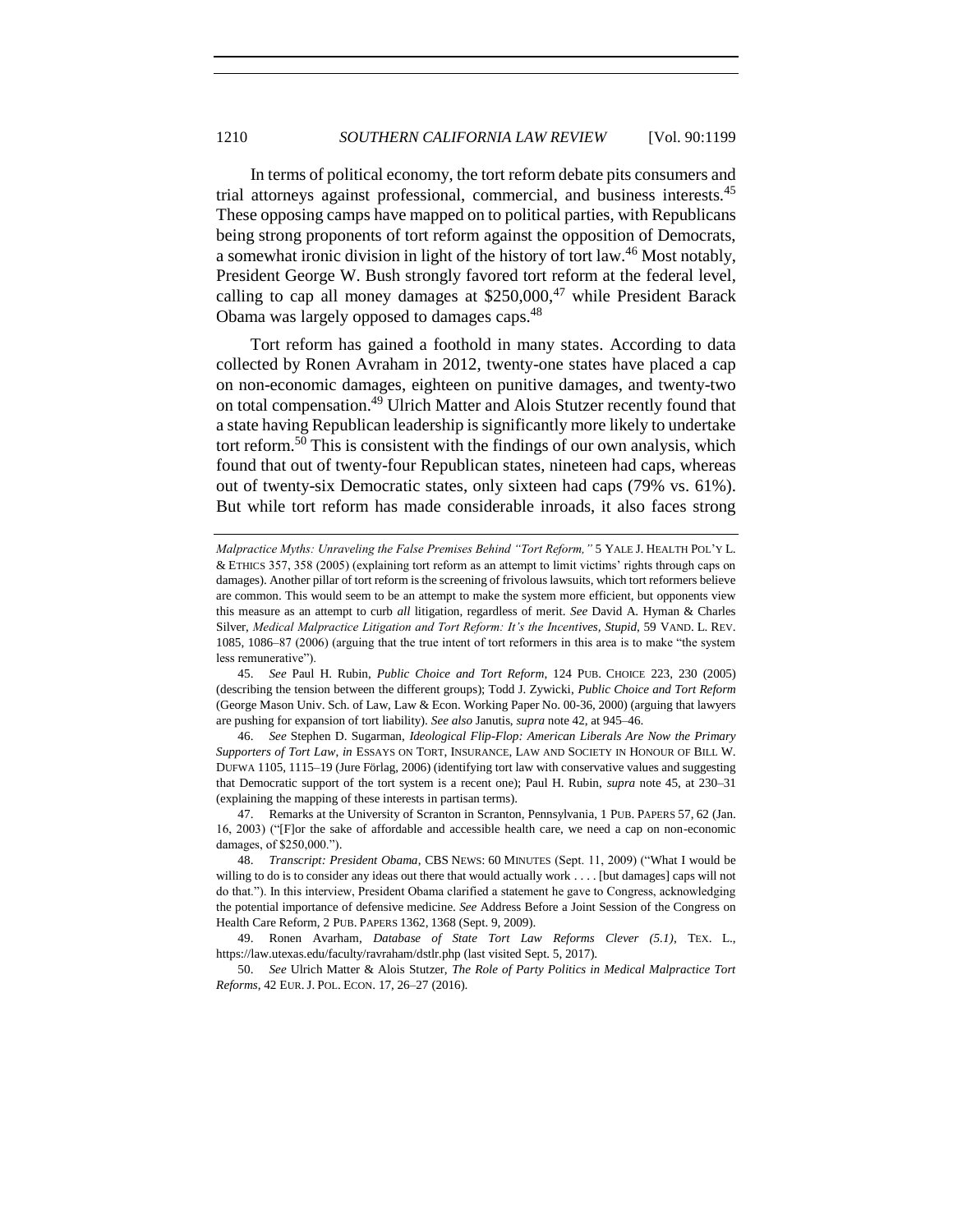opposition. First, politically, as we noted, Democratic states are traditionally averse to tort reform. Second, consumer and attorney lobbying mounts a strong opposition. And third, various courts have held damages caps unconstitutional, mostly due to concerns of their limiting effects on the right to a trial by jury.<sup>51</sup> These challenges limit the ability of tort reformers to push forward. The difficulty of advancing their agenda through "the front door" has put pressure on reformers to find alternative venues for progress, ones that could sidestep the political, legal, and interest-group deadlock. Realizing this, tort reformers drew a coterie of unlikely partners—the Legal Apologists.

# <span id="page-12-0"></span>C. HOW TORT REFORMERS FOUGHT AND WON THE APOLOGY BATTLE IN STATE LEGISLATURES

<span id="page-12-1"></span>Much to the envy of legal scholars everywhere, the Legal Apologists have had a tremendous impact on policy. These ethicists and dispute resolution specialists found surprising support from the pragmatic and wellfunded tort reform advocates.<sup>52</sup> With the rhetoric of the Legal Apologists and the lobby efforts of tort reformers, the movement struck a chord with legislators and judges across the country, prompting them to reform the law to accommodate the use of apologies. Among those lobbying for apology laws, we find the same actors supporting tort reform: insurance companies, medical associations, and large companies in diverse industries.<sup>53</sup> Those actors advance their goals using the rhetoric of apologies, suppressing indications of tort reform.<sup>54</sup> In Madison, Wisconsin, for example, "[t]he medical lobby, supported by powerful business groups, outmaneuvered trial lawyers" and has managed to pass the "I'm Sorry Bill."<sup>55</sup> This was done by

<span id="page-12-2"></span><sup>51.</sup> *See* Bryan J. Chase et al., *Are Non-Economic Caps Constitutional?*, DEF. COUNS. J. 154, 15– 56 (2015) (reviewing the judicial battle over the constitutionality of non-economic damages caps).

<sup>52.</sup> NICK SMITH, JUSTICE THROUGH APOLOGIES: REMORSE, REFORM, AND PUNISHMENT 283 (2015) (arguing that "tort reformers often bundle apology legislation within" other tort reform measures); Jonathan R. Cohen, *Legislating Apology: The Pros and Cons*, 70 U. CIN. L. REV. 819, 856 (suggesting that apology laws depend on support by "insurance companies, medical associations and Fortune 500 companies"); Teninbaum, *supra* note [39,](#page-9-1) at 311 ("Industry lobbyists exerted influence on lawmakers to create special medical apology shield laws . . . ."). *See also* Runnels, *supra* not[e 3,](#page-2-0) at 484–85 (noting the lobbying efforts of Sorry Works!, a coalition of physicians, insurers, hospital administrators and patients).

<sup>53.</sup> *See supra* not[e 52.](#page-12-1)

<sup>54.</sup> Doug Wojcieszak et al., *The Sorry Works! Coalition: Making the Case for Full Disclosure*, 32 JOINT COMMISSION J. ON QUALITY & PATIENT SAFETY 344, 344 (2006) (portraying apology laws as a "middle-ground" approach to the "medical malpractice crisis").

<sup>55.</sup> Cary Spivak & Kevin Crowe, *Medical Lobby Is a Powerhouse in Wisconsin Capitol*: *'I'm Sorry' Bill Latest Example of Doctors' Clout*, J. SENTINEL (June 28, 2014, 5:00 PM), http://archive.jsonline.com/watchdog/watchdogreports/medical-lobby-is-a-powerhouse-in-wisconsincapitol-b99291106z1-265030841.html.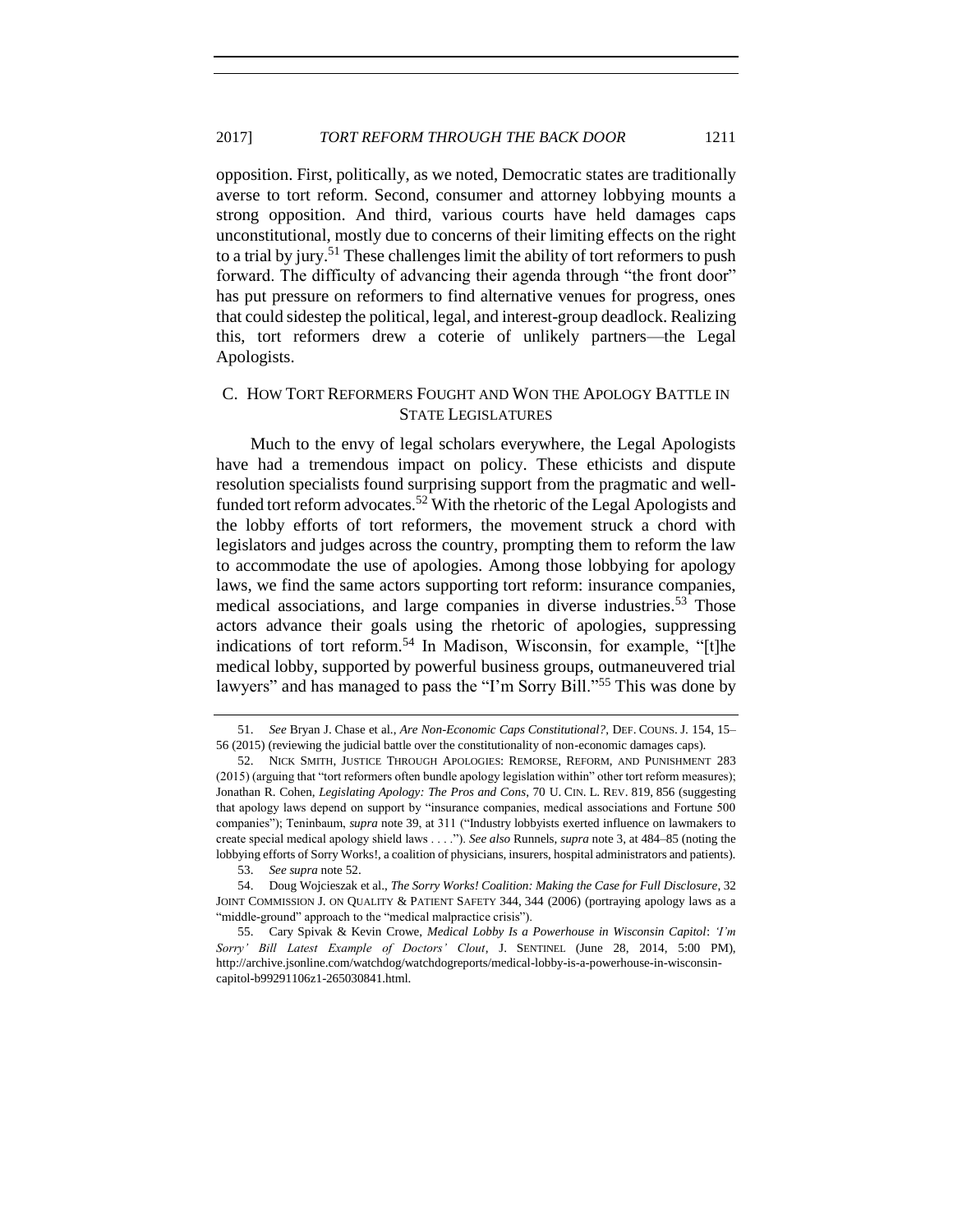referring to compassion rather than to tort reform: "at these difficult times, people want, need and deserve compassion."<sup>56</sup> Similarly, in Massachusetts, various healthcare organizations lobbied for apology laws explaining this as a move towards "a very proactive system where physicians can advocate for patients who are injured rather than being told they can't even talk to them." $57$ 

<span id="page-13-1"></span><span id="page-13-0"></span>Tort reformers borrowed from Legal Apologists both the means and the rhetoric to advance their goals. The most important item on the agenda of reformers was the creation of a "safe harbor" for apologies.<sup>58</sup> Apologies often convey evidence of fault and are therefore admissible at trial.<sup>59</sup> Reformers argued, following the Legal Apologists, that using apologies as evidence of fault is wrong because it punishes the people who "did the right thing."<sup>60</sup> They further argued that existing evidentiary rules intimidate physicians and other defendants, making them view apologies as "legal suicide,<sup>"61</sup> and thus create an undue and unfair barrier to injurers apologizing.<sup>62</sup> The second item on the reformers' agenda was the promotion of apologies in less formal settings. Both reformers and legal apologists sought to promote—for very different reasons, of course—the role of

59. *See* FED. R. EVID. 801(d)(2). Federal law only protects apologies if they are made during settlement negotiations. *See* FED R. EVID. 408; Cohen, *supra* not[e 11,](#page-4-2) at 1032–36. An apology might also be inadmissible if it is implied from an offer to cover medical expenses. *See* FED R. EVID. 409. The rationale for this rule is that "such payment or offer [to pay the victim's medical expenses] is usually made from humane impulses and not from an admission of liability, and that to hold otherwise would tend to discourage assistance to the injured person." FED. R. EVID. 409 advisory committee's note.

60. *See* Cohen, *supra* not[e 52,](#page-12-1) at 864 ("The law should not punish people who take moral steps."); Orenstein, *supra* note [11,](#page-4-2) at 235–36 ("[A] justification for [these rules] arises from a desire to reward goodness. . . . We do not want to punish the 'blessed peacemakers' . . . . We certainly do not want to disadvantage individuals who do the right thing.").

<sup>56.</sup> Patrick Marley & Jason Stein, *Senate Passes Chemotherapy, Cannabis Oil Bills*, J. SENTINEL (Apr. 1, 2014), http://archive.jsonline.com/news/statepolitics/wisconsin-senate-is-poised-to-act-onpolice-custody-chemotherapy-bills-b99237082z1-253288731.html.

<sup>57.</sup> Debra Beaulieu, *Disclosure, Apology and Offer: A New Approach to Medical Liability*, MASS. MED. SOC'Y (June 2012), http://www.massmed.org/News-and-Publications/Vital-Signs/Back-Issues/ Disclosure,-Apology-and-Offer--A-New-Approach-to-Medical-Liability.

<sup>58.</sup> *See* Orenstein, *supra* not[e 11](#page-4-2) (calling for safe-harbor laws); Peter H. Rehm & Denise R. Beatty, *Legal Consequences of Apologizing*, 1996 J. DISP. RESOL. 115, 128–29 (1996) (providing early support to apology safe-harbor laws). The nation's apology laws originate in Massachusetts; a retired legislator's daughter was hit by a car but the driver refused to apologize because of fear of legal liability. This led to the adoption of the first apology law. *See* MASS. ANN. LAWS ch. 233, § 23D (LexisNexis 2017); Taft, *supra* not[e 37,](#page-9-2) at 1051–52.

<sup>61.</sup> Eisenberg, *supra* not[e 38,](#page-9-3) at 50.

<sup>62.</sup> *See* Robbennolt, *Legal Settlement*, *supra* not[e 25,](#page-7-0) at 465 ("The conventional wisdom among legal actors has been that an apology will be viewed as an admission of responsibility and will lead to increased legal liability . . . .") (Robbennolt also notes, however, that there is no empirical research to support this perception.). *See also* Cohen, *supra* not[e 11,](#page-4-2) at 1010 ("If a lawyer contemplates an apology, it may well be with a skeptical eye: Don't risk apology, it will just create liability.").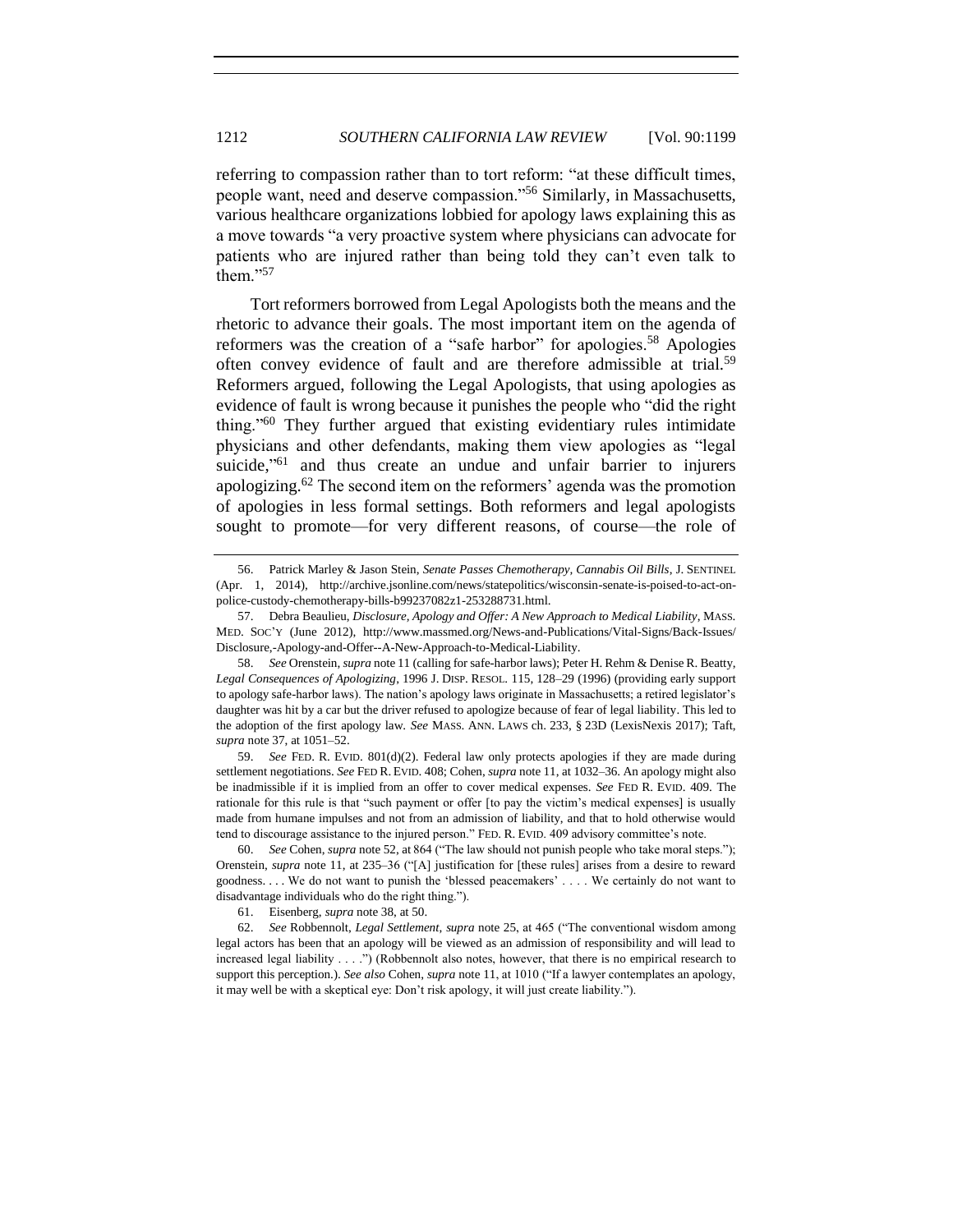<span id="page-14-0"></span>apologies in mediation,  $63$  settlement procedures,  $64$  and the early stages of trial.<sup>65</sup> Finally, the third item was more institutional—providing judges with the power to mandate apologies as an additional or substitute aspect of sanctions.<sup>66</sup>

Reformers have been extremely successful, conquering thirty-six state legislatures in only a decade.<sup>67</sup> Additionally, courts have seemed to internalize apology norms.<sup>68</sup> Some courts are said to apply these norms "with gusto," <sup>69</sup> leading them to treat apologies as valid grounds for mitigating

66. *Compare* Latif, *supra* not[e 64,](#page-14-0) at 311 (forced apologies "can mitigate anger, shame or educate the offender, or improve prospects for settlements"); Sharon Elizabeth Rush, *The Heart of Equal Protection: Education and Race*, 23 N.Y.U. REV. L. & SOC. CHANGE 1, 50–57 (1997) (advocating an equitable remedy of apologies in civil litigation); White, *supra* not[e 16,](#page-5-2) at 1297 ("Requiring unrepentant officials to endure a small amount of psychological discomfort [through coerced apologies] is a small price to pay to help injured individuals."), *with* Pa. Human Relations Comm'n v. Alto-Reste Park Cemetery Ass'n, 306 A.2d 881, 890 (Pa. 1973) (Pomeroy, J., concurring) ("An apology is a communication of the emotion of remorse for one's past acts. To order up that particular emotion, or any other emotion, is beyond the reach of any government . . . ."); Levi, *supra* note [16,](#page-5-2) at 1178 (arguing that involuntary apology is "just talk"). *See generally* Nick Smith, *Against Court-Ordered Apologies*, 16 NEW CRIM. L. REV. 1 (2013) (arguing that court-ordered apologies serve little function).

67. *See* Latif, *supra* not[e 64,](#page-14-0) at 301 (reporting on California, Massachusetts, and Texas in 2001). For a comparison with thirty-six states today, see Edward Adams*, Apology Protection Laws Letting Physicians be Human,* EBS CONSULTING (Mar. 2, 2016), http://blog.ebs-consulting.com/apologyprotection-laws-in-36-states-letting-physicians- be-human-again. *See also* Ebert, *supra* note [19,](#page-6-0) at 366; Zisk, *supra* note [19,](#page-6-0) at 375 & n.43. The most prevalent form of apology laws is a safe harbor for expressions of sympathy and empathy (e.g., "I am sorry you were hurt."). *See, e.g.*, MONT. CODE. ANN. § 26-1-814 (2017) (providing a safe harbor for statements "expressing apology, sympathy, commiseration, condolence, compassion, or a general sense of benevolence relating to the pain, suffering, or death of a person"). Several states provide a more robust protection and make inadmissible even liability-assuming apologies (e.g., "I am sorry I hurt you through my negligence."). *See, e.g.,* MASS. GEN. LAWS. ANN. ch. 233, § 79L (West 2012).

68. Judges are reluctant to allow an apologetic admission of guilt to be the sole basis for establishing the breach of a duty of care. In the medical context, see Ebert, *supra* not[e 19,](#page-6-0) at 349 ("[T]he use of apologies and other extrajudicial statements made by the physician following a medical error are not alone sufficient to prove negligence."). *See also* Lashley v. Koeber, 156 P.2d 441, 442, 445 (Cal. 1945) (finding that a physician's admission that a mistake is "'all my own'" is "insufficient to establish negligence"); Phinney v. Vinson, 605 A.2d 849, 850 (Vt. 1992) (finding that a doctor's apology is insufficient to establish a breach of standard of care). *But see* Senesac v. Assocs. in Obstetrics & Gynecology, 449 A.2d 900, 901 (Vt. 1982) ("It is conceivable that in some circumstances the extrajudicial admission of a defendant physician could establish a prima facie case of negligence . . . ."). For more examples, see Dan M. Kahan, *What Do Alternative Sanctions Mean?*, 63 U. CHI. L. REV. 591, 634 & nn.171–72 (1996) (citing various examples of court-ordered apologies).

69. White, *supra* not[e 16,](#page-5-2) at 1268–69. *See also* Latif, *supra* not[e 64,](#page-14-0) at 296–98.

<sup>63.</sup> *See* Levi, *supra* note [16.](#page-5-2)

<sup>64.</sup> *See* Elizabeth Latif, *Apologetic Justice: Evaluating Apologies Tailored Toward Legal Solutions*, 81 B.U. L. REV. 289, 292 (2001).

<sup>65.</sup> *See* Etienne &. Robbennolt, *supra* note [16,](#page-5-2) at 299 ("[E]ncouraging apologies in earlier stages of the criminal law process may be a laudable goal . . . ."); Bibas & Bierschbach, *supra* not[e 16,](#page-5-2) at 128– 29 (advocating that the tender of an apology would lead to lenient charges, foregoing of arrests, and deferment of prosecutions).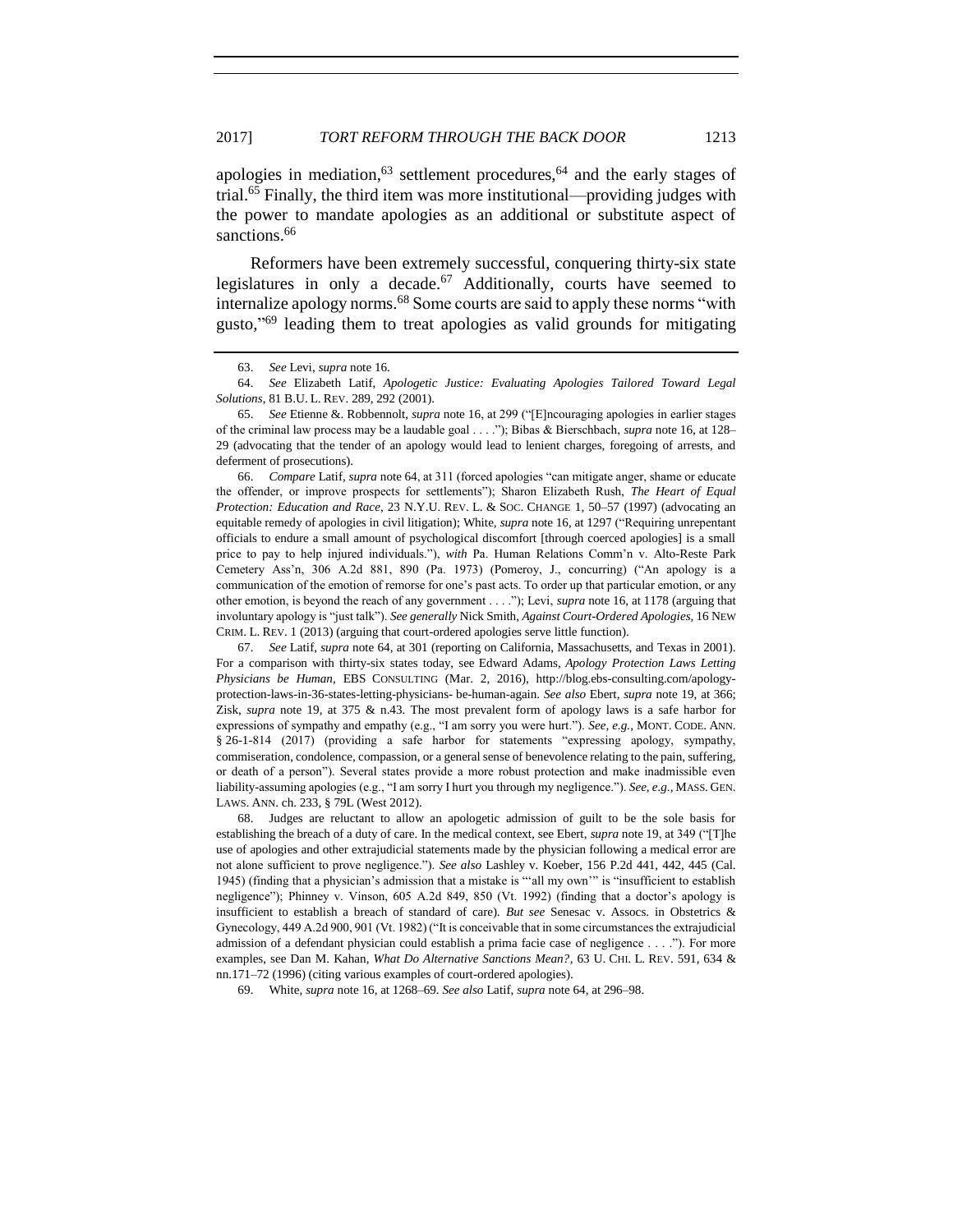money damages,<sup>70</sup> lowering sentencing,<sup>71</sup> and exempting legal liability for crimes.<sup>72</sup> This fast adoption amazed many: "Shortly after the idea of excluding apologies from admissibility into evidence was raised in academic circles . . . it rapidly spread to the policy arena." <sup>73</sup> Yet, this success has not satiated reformers' appetite; they now seek to expand the scope of apology laws,<sup>74</sup> apply them to other areas of civil and criminal law,<sup>75</sup> enact them at the federal level,<sup>76</sup> and make them more uniform.<sup>77</sup> Additionally, some advocate that judges be able to compel the government to apologize in civil rights cases.<sup>78</sup>

<span id="page-15-0"></span>Tort reformers managed an impressive feat. On the one hand, they drew on the resources and financial support of business interests that invest hundreds of millions of dollars each year to advance tort reform.<sup>79</sup> On the other hand, they garnered broad bipartisan support. They even swayed consumer advocates and lawyers who were willing to withdraw their traditional opposition to tort reform in this context.<sup>80</sup> Remarkably, despite

<sup>70.</sup> *See, e.g.*, Groppi v. Leslie, 404 U.S. 496, 506 n.11 (1972) (noting the frequency of mitigated penalties for contempt following an apology); Johnson v. Smith, 890 F. Supp. 726, 729 n.6 (N.D. Ill. 1995) (noting that a prompt apology mitigates punitive damages). *See generally* Rehm & Beatty, *supra* note [58](#page-13-0) (reviewing the legal effects of an apology).

<sup>71.</sup> *See* U.S. SENTENCING GUIDELINES MANUAL § 3E1.1 & cmt. 3 (U.S. SENTENCING COMM'N 2016) (providing for sentence reductions of two to three levels following clear demonstrations of acceptance of responsibility); Bibas & Bierschbach, *supra* not[e 16,](#page-5-2) at 92–95 (showing how criminal law positively accounts for apologies in sentencing).

<sup>72.</sup> *See, e.g.*, Kahan & Posner, *supra* note [3,](#page-2-0) at 367 (reporting a judge's substitution of a letter of apology for a ten-year sentence for embezzlement).

<sup>73.</sup> Cohen, *supra* note [52,](#page-12-1) at 819. *See also* Gailey, *supra* note [3,](#page-2-0) at 178–81 (surveying the development of state apology laws).

<sup>74.</sup> *See, e.g.*, Matthew Pillsbury, *Say Sorry and Save: A Practical Argument for a Greater Role for Apologies in Medical Malpractice Law*, 1 S. NEW ENG. ROUNDTABLE SYMP. L.J. 171, 200 (2006) ("As for situations where apologies are admissible, courts and lawmakers across the country can learn from the strides made by their counterparts in other states [where apologies are protected].").

<sup>75.</sup> *See, e.g.*, Jones, *supra* not[e 13,](#page-5-0) at 580–81 (advocating for an "apology privilege" that would create a safe harbor for apologies in criminal proceedings).

<sup>76.</sup> *See* Cohen, *supra* note [11,](#page-4-2) at 1061–62; Kahan & Posner *supra* note [3,](#page-2-0) at 367. *See also*  Helmreich, *supra* note [21,](#page-6-2) at 603–04.

<sup>77.</sup> *See* Zisk, *supra* not[e 19,](#page-6-0) at 377–78 (noting that in Iowa, chiropractors are protected when they apologize, but chefs are not). *See also* IOWA CODE § 622.31 (2015) (making inadmissible in civil tort cases the apologies extended by licensed professionals).

<sup>78.</sup> *See* White, *supra* not[e 16,](#page-5-2) at 1273–74 (advocating the use of court-coerced apologies as a civil rights remedy).

<sup>79.</sup> Ronen Avraham, *An Empirical Study of the Impact of Tort Reforms on Medical Malpractice Settlement Payments*, 36 J. LEGAL STUD. S183, S184 (2007).

<sup>80.</sup> PUBLIC CITIZEN, MEDICAL MALPRACTICE BRIEFING BOOK: CHALLENGING THE MISLEADING CLAIMS OF THE DOCTORS' LOBBY 85 (2004) (suggesting apology laws as an alternative to tort reform); *Pennsylvania Governor Signs Benevolent Gesture Medical Professional Liability Act*, CLAIMS J. (Oct. 25, 2013), http://www.claimsjournal.com/news/east/2013/10/25/238945.htm (reporting that after a decade of back and forth battles between doctors and lawyers "the two professions recently changed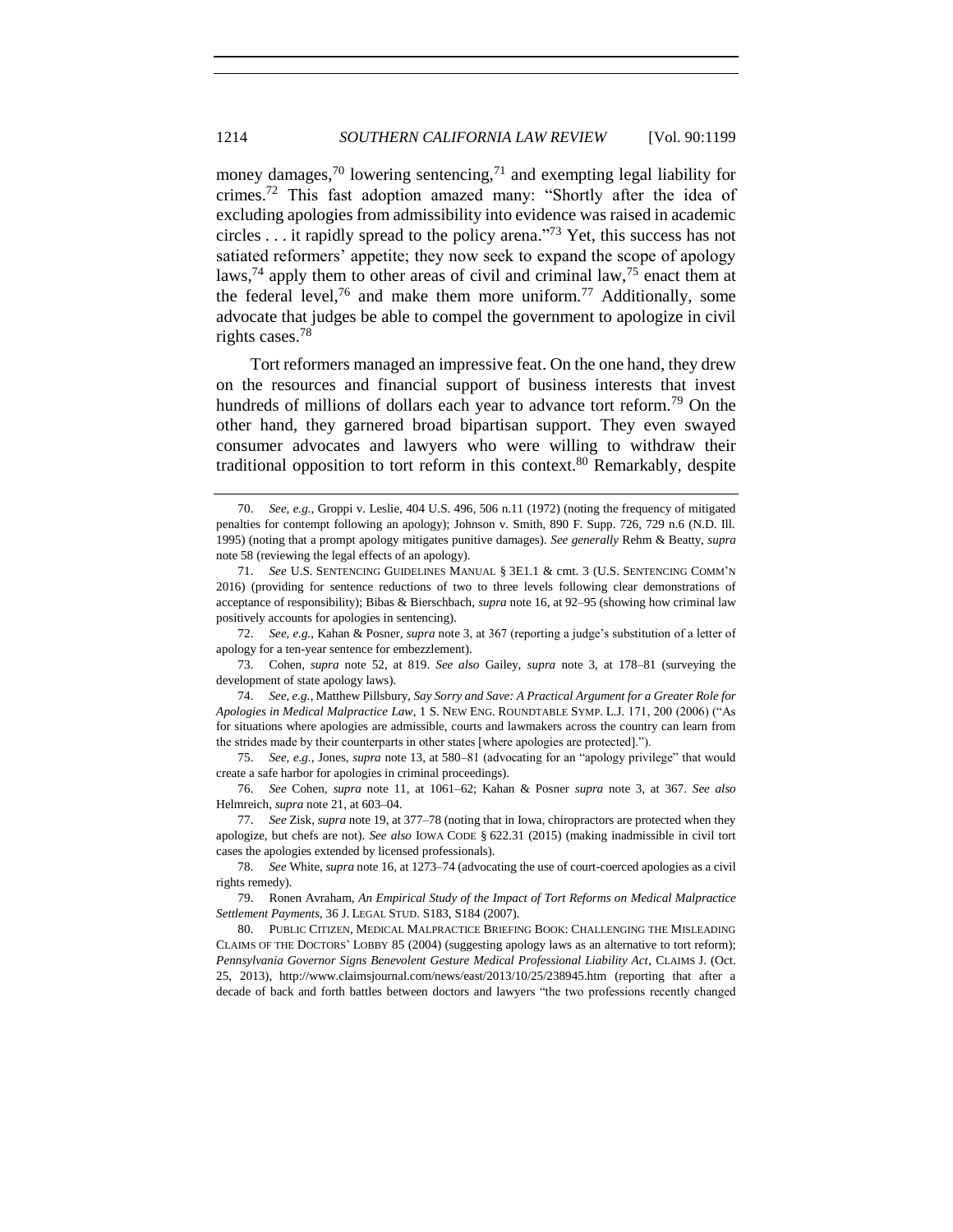<span id="page-16-3"></span>his known opposition to tort reform, then-Senator Barack Obama cosponsored a bill with Hillary Clinton that sought to establish federal apology safe harbors.<sup>81</sup> Indeed, Democratic lawmakers still seem as keen to adopt apology laws as Republican lawmakers, as evidenced by wide adoption in both blue and red states.<sup>82</sup>

In sum, apology laws are promoted using the rhetoric of virtue, improved communications, and ethics developed by legal intellectuals. What is never explicitly noted, let alone considered, are the broader effects of apology laws on incentives, harms, and other social costs. These issues are simply suppressed, and apology laws are framed as a neutral measure that improves dispute resolution without sacrificing victims' rights. The acceptance of these laws by those who traditionally oppose tort reform thus presents something of a paradox. It is our task now to show why apology laws undercut deterrence and are thus, in effect, comparable to other measures of tort reform.

# <span id="page-16-0"></span>II. COMMERCIAL APOLOGIES: THEORY AND PRACTICE

We have seen that tort reformers have joined hands with legal scholars and have managed to change the law in most states. This Part first provides a theoretical framework for evaluating the effect of apologies on behavior. This theory highlights the importance of the cost and effectiveness of apologies to the evaluation of the social desirability of apology laws; given that, this Part considers both issues separately, showing how the costs of commercial apologies are declining while their effectiveness remains robust.

# A. A THEORY OF APOLOGIES

# <span id="page-16-2"></span><span id="page-16-1"></span>1. The Goals of Tort Law and Apologies

The Legal Apologists have over-emphasized the importance of apologies in controlling the costs of disputes and litigation.<sup>83</sup> They argue that apologies help curb litigation by dissipating victims' anger and need for

lobbying tactics by mutually agreeing on a new reform that both sides say will help.").

<sup>81.</sup> *See* National Medical Error Disclosure and Compensation (MEDiC) Act, S.1784, 109th Cong. (2005); Hillary Rodham Clinton & Barack Obama, *Making Patient Safety the Centerpiece*, 354 NEW ENG. J. MED. 2205, 2206 (2006) (discussing the MEDiC Act); Runnels, *supra* not[e 3,](#page-2-0) at 156 (discussing the MEDiC Act).

<sup>82.</sup> Ho & Liu, *Does Sorry Work?*, *supra* not[e 9,](#page-3-0) at 144 n.5 (noting that regression analysis shows that "political composition in the State Senate and State House has no significant explanatory power on the passage of apology laws," and also finding that apology laws are not correlated with other tort reforms).

<sup>83.</sup> *See supra* not[e 21.](#page-6-2)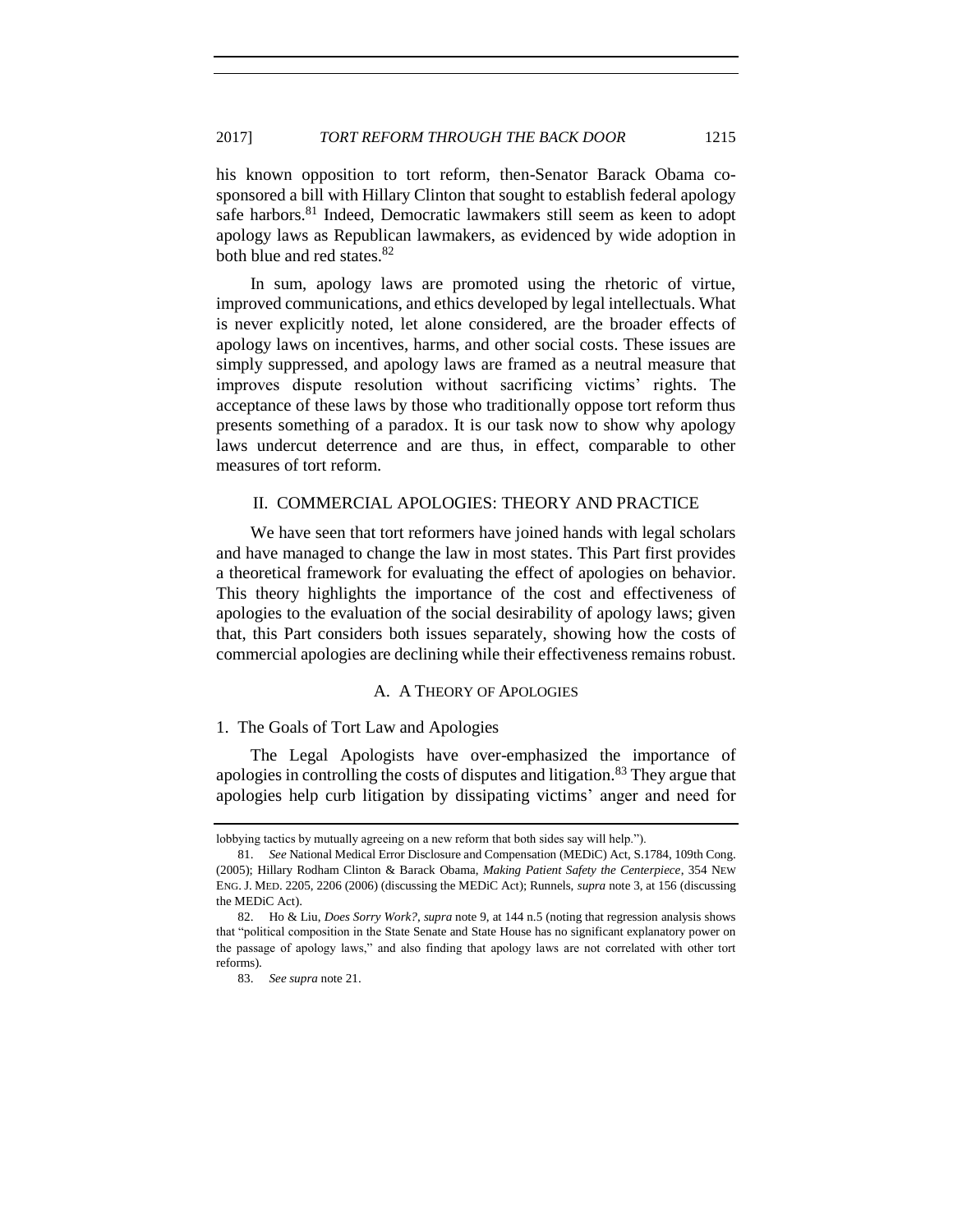vengeance. In support of this view, they marshal some empirical evidence although we note that more recent findings cast doubt on the strength of this argument.<sup>84</sup> These newer findings notwithstanding, the Legal Apologists argue that apologies are socially desirable as they lead to lower levels of litigation, thus saving unnecessary waste. While controlling litigation costs is advantageous, tort law takes a much broader view where litigation costs play only a secondary role. The two primary goals of tort law are compensation of victims and deterrence of wrongdoers; the reduction of litigation costs is an important, but secondary goal. $85$ 

What has been missing from the Legal Apologists' analysis is the effect of apologies on deterrence. In a fundamental oversight, the Legal Apologists have failed to account for this central goal of tort law. Thus, they have never accounted for the ex-ante effects of apologies on primary behavior. How does the possibility of apologizing after the fact affect injurers' decisions to engage in harmful activities in the first place? How do apologies change the level of behavior? Would a more favorable treatment of apologies by the legal system induce or suppress accidents? Once considered, reflection reveals a tension between apologies and deterrence. To the extent that apologies reduce the cost of an accident for the injurer—which is the point just discussed—they also provide the injurer with less of a reason to avoid the accident. Put differently, if apologies allow the injurer to limit exposure to liability, then the injurer has—all other things being equal—much less incentive to avoid the activity or to invest in precautions. This does not mean that the injurer will not care at all, or that the effect of apologies is necessarily negative, but it does imply that injurers will have less incentive to take care than they would otherwise.<sup>86</sup>

Before discussing the effect of apologies on deterrence, it is important to pause and reflect on the other primary goal of tort remedies: compensation. The common understanding of the compensation goal is to restore the victim to the status quo ante—prior to the accident—by providing

<sup>84.</sup> *See infra* Part II.C.

<sup>85.</sup> *See* STEVEN SHAVELL, FOUNDATIONS OF ECONOMIC ANALYSIS OF LAW 192–93 (2004); Guido Calabresi, *Some Thoughts on Risk Distribution and the Law of Torts*, 70 YALE L.J. 499, 499–501 (1961) (discussing the issue of loss spreading). *See generally* Mark A. Geistfeld, *Compensation as a Tort Norm*, *in* PHILOSOPHICAL FOUNDATIONS OF THE LAW OF TORTS 65 (2013) (advancing compensation as the central goal of tort law); Shavell & Polinsky, *supra* not[e 23](#page-7-1) (critically assessing the effectiveness of tort law in meeting these goals in the context of product liability).

<sup>86.</sup> Of course, it may well be that there is too much deterrence in the baseline, so the change will be favorable. However, there are many reasons to believe that the tort system generally under-deters, especially given injurers' ability to shield assets after an accident. *See generally* Yonathan A. Arbel, *Shielding of Assets and Lending Contracts*, 48 INT'L REV. L. & ECON. 26 (2016).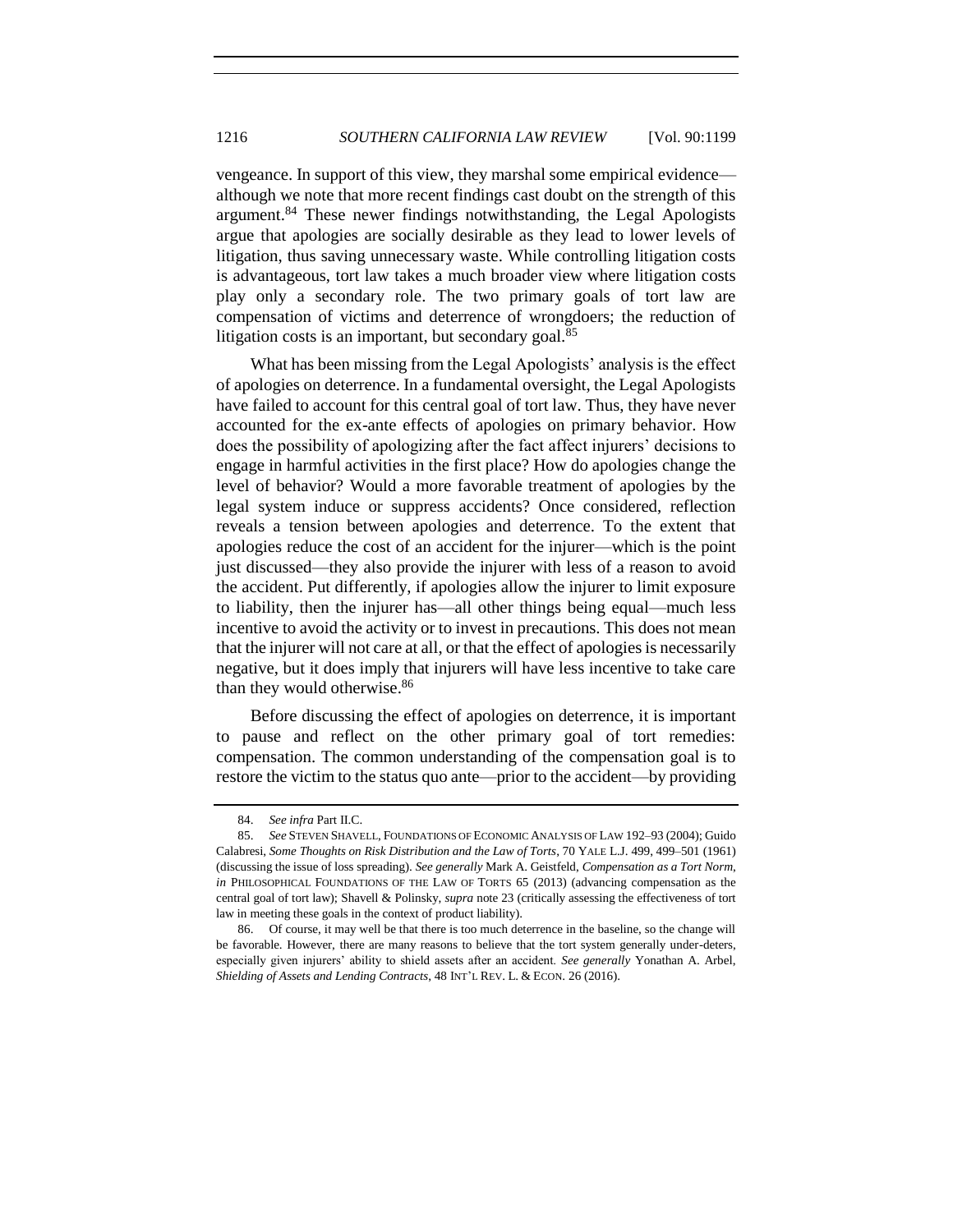money damages that approximate the loss.<sup>87</sup> Stated this way, it is clear that apologies undercut the compensation goal because—as demonstrated by the Apologists themselves—victims are willing to accept lower payments in settlements when an apology is tendered.<sup>88</sup> Despite this apparent difficulty, the Legal Apologists argue that apologies are compensatory, on the theory that apologies have therapeutic value. The Legal Apologists claim that judging the adequacy of apologies with money is inadequate, as it does not capture the positive emotional and expressive effect of apologies on the victims' well-being. Some go as far as arguing that apologies can heal some of the harms inflicted by the injurer, restoring a sense of self-worth to victims who feel deprived of autonomy by the injurer's seeming disregard to their welfare.

There are strong reasons to be skeptical of the therapeutic value theory, particularly in the context of commercial apologies, and we cover five of those here. While the adherents of the therapeutic value theory argue that victims' acceptance of apologies is evidence of their value, there are several alternative, less benign, reasons why victims might accept them—and sometimes forgo hundreds of thousands in compensation.<sup>89</sup> The first two reasons a victim may accept an apology unwillingly have to do with pressure and manipulation. For example, Gabriel Teninbaum recently documented how apologies are strategically used by sophisticated commercial firms as means of beguiling victims.<sup>90</sup> Teninbaum's account highlights certain apology practices used by firms that are meant to create emotional pressure on victims to accept them, a decision that the victim will later come to regret.<sup>91</sup> The strategic, deliberate use of apologies by commercial firms is designed to maximize this effect, and victims employ only limited agency in their decision to accept the apology. A second reason concerns pressure that comes from sources besides the injurer. Pursuant to an apology, victims may still wish to sue; however, they are often subject to social or internal pressures to avoid doing so, lest they be perceived as vengeful, unrelenting, or ungrateful. Research in psychology shows that failure to accept an

<sup>87.</sup> *See* Livingstone v. Rawyards Coal Co. [1880] 5 App. Cas. 25 (HL) 39 (appeal taken from Scot.) (Blackburn, L.) ("In settling the sum of money to be given for reparation of damages you should as nearly as possible get at that sum of money which will put the party who has been injured, or who has suffered, in the same position as he would have been in if he had not sustained the wrong  $\dots$ .").

<sup>88.</sup> *See, e.g.*, Korobkin & Guthrie, *supra* not[e 25,](#page-7-0) at 148–50.

<sup>89.</sup> *See infra* Part II.C.

<sup>90.</sup> *See* Teninbaum, *supra* not[e 39,](#page-9-1) at 309.

<sup>91.</sup> *Id.* at 332 ("On its own, convincing an individual not to sue is no different than any other 'bad' settlement. What makes this different is the appearance of a system of methods designed to dissuade patients from actually considering their rights before settling for short money.").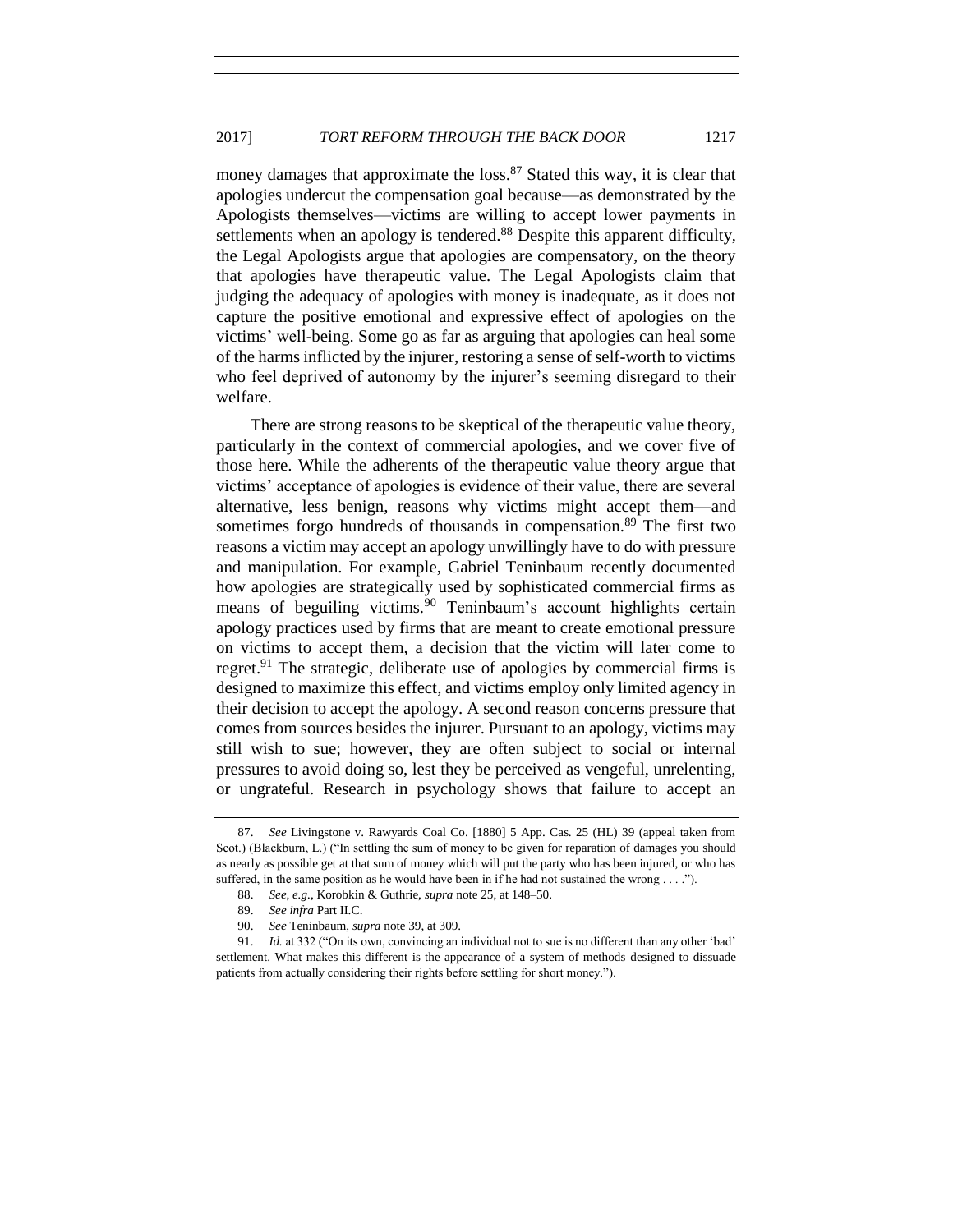apology is associated with a negative perception of the victim.<sup>92</sup> Similarly, victims may experience internal or social pressures (perceived or real) not to sue, due to the social norm of accepting apologies.<sup>93</sup> Thirdly, the asymmetries of power between victims and companies tend to lead to underparticipation of consumers in the legal process, which means that the *expected* compensation will also tend to be lower.<sup>94</sup>

Two other reasons are more epistemological in nature. There is a real question as to whether people understand the meaning of commercial apologies and how they are different from interpersonal ones. When a firm apologizes through one of its proxies, is that an expression of guilt? Of whom? Given how dispersed the decisions and actions in a commercial firm are, even an apology by the CEO reflects only a sliver of the actual responsibility for the accident (aside from the very general sense in which the CEO is the personification of the firm, a loaded idea by itself).<sup>95</sup> What does the apology say about the future? Would a commercial firm be less likely to recidivate after an apology? The meaning of such an apology is an open question. This leads us to the other reason, which has to do with firm anthropomorphism. It is well known that people do not maintain a clear distinction between individuals and firms, tending to endow brands and firms with personality.<sup>96</sup> Humans have a strong tendency—potentially related to evolutionary reasons—to accept apologies from other humans.<sup>97</sup> The

<sup>92.</sup> *See* Mark Bennett & Christopher Dewberry, *"I've Said I'm Sorry, Haven't I?" A Study of the Identity Implications and Constraints That Apologies Create for Their Recipients*, 13 CURRENT PSYCHOL. 10, 10 (1994). *See also* Joost M. Leunissen et al., *The Apology Mismatch: Asymmetries Between Victim's Need for Apologies and Perpetrator's Willingness to Apologize*, 49 J. EXPERIMENTAL SOC. PSYCHOL. 315, 315 (2013) ("Victims of transgressions are, in turn, socialized into graciously accepting such apologies."). This is in line with the view of some economists that apologies create a "psychic cost" to suing. *See* Ho & Liu, *Does Sorry Work?*, *supra* not[e 9,](#page-3-0) at 148.

<sup>93.</sup> Some moral philosophers believe that there exists a duty to forgive. *See* CHARLES GRISWOLD, FORGIVENESS: A PHILOSOPHICAL EXPLORATION 67 (2007) ("[U]nder certain conditions it would be blameworthy not to forgive . . . ."); Espen Gamlund, *The Duty to Forgive Repentant Wrongdoers*, 18 INT. J. PHILOSOPHICAL STUD. 651, 651–52 (2010) (arguing that a limited duty to forgive exists, and so it is possible that some people have a mistaken sense of duty to accept apologies, even when they are not genuine).

<sup>94.</sup> *See* Yonathan A. Arbel, *Adminization: Gatekeeping Consumer Litigation,* 71 VAND. L. REV. (forthcoming 2018) (surveying the participation gap and proposing an institutional solution).

<sup>95.</sup> On the diffusion of responsibility in firms, see *infra* Parts II.B.1 and II.B.3.

<sup>96.</sup> *See* Martin Eisend & Nicola E. Stokburger-Sauer, *Brand Personality: A Meta-Analytic Review of Antecedents and Consequences*, 24 MARKETING LETTERS 205, 205 (2013) ("In their pursuit of fulfilling self-definitional needs, individuals tend to increasingly perceive brands as relationship partners."). Brand personality is understood as "the set of human characteristics associated with a brand." Jennifer L. Aaker, *Dimensions of Brand Personality*, 34 J. MARKETING RES. 347, 347 (1997).

<sup>97.</sup> *See* Yohsuke Ohtsubo & Esuka Watanabe, *Do Sincere Apologies Need to Be Costly? Test of a Costly Signaling Model of Apology*, 30 EVOLUTION & HUM. BEHAV. 114, 114, 120–22 (2009) (considering apologies as an evolutionary adaptation).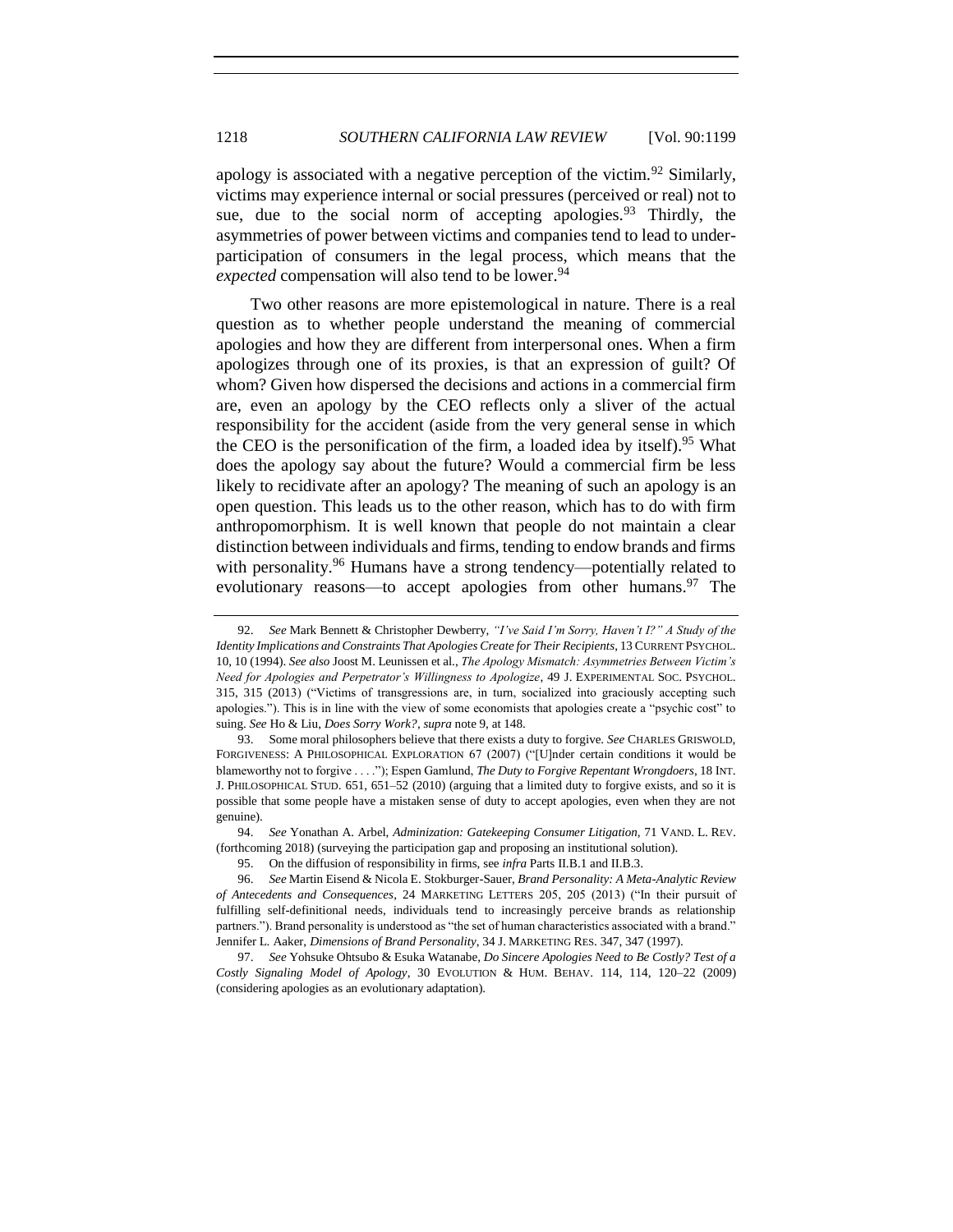concern is that people instinctively interpret apologies as commitments not to recidivate—commitments that are more plausible in interpersonal settings, where apology involves some humiliation and other emotional costs, than in commercial settings, where decisions can be made much more strategically and impersonally. This is reminiscent of how people tend to view certain brands and companies as "warm," or as "evil"—a phenomenon known as brand personification.<sup>98</sup>

The final flaw, and perhaps the most fundamental one, is the unrealistic magnitude of the hypothesized therapeutic effect. Even if apologies have some healing effect, there must be some limit to the size of this effect. The contention that individuals engage in a conscious trade-off of pecuniary and non-pecuniary benefits, preferring the latter to the former, is more convincing if we find actual evidence of a trade-off, of *some*  commensurability of values. But, if victims forgo amounts that are not proportional to the harm they suffered, this casts doubt on the theory that there is a real trade-off of benefits. If the victim of an accident suffers a harm that would require a very costly surgery to repair, it is not convincing to argue that they are better-off accepting an apology than the money needed to afford the surgery. In practice, we will show, the effect of commercial apologies can be measured sometimes in the hundreds of thousands of dollars, a fact that puts considerable pressure on the therapeutic value theory.<sup>99</sup>

Overall, the idea that apologies serve compensation goals rests on shaky grounds. This is troubling, since the contention—while superficially appealing—is actually quite strong. It asks us to believe that victims rationally decide to accept apologies, that companies do not take advantage of the emotional instability that often follows an accident, that individuals fully understand and internalize the subtle differences between interpersonal and commercial apologies, and, above all, that the value of apologies to victims is so high that they will be willing to trade an apology for money that could be used to support their actual, physical recovery. The following thought experiment perhaps captures the source of this skepticism. Consider the common victim of medical malpractice, who suffered a great harm from negligent treatment. Suppose that after the accident, the victim receives an apology from the hospital staff or the physician, and as a consequence, decides to drop the lawsuit. Going back in time but knowing what the patient knows now, would the patient undergo the same procedure again? If the

<sup>98.</sup> *See generally* Ronald Jay Cohen, *Brand Personification: Introduction and Overview*, 31 PSYCHOL. & MARKETING 461 (2010) (discussing the concept of brand personification).

<sup>99.</sup> *See infra* Part II.C.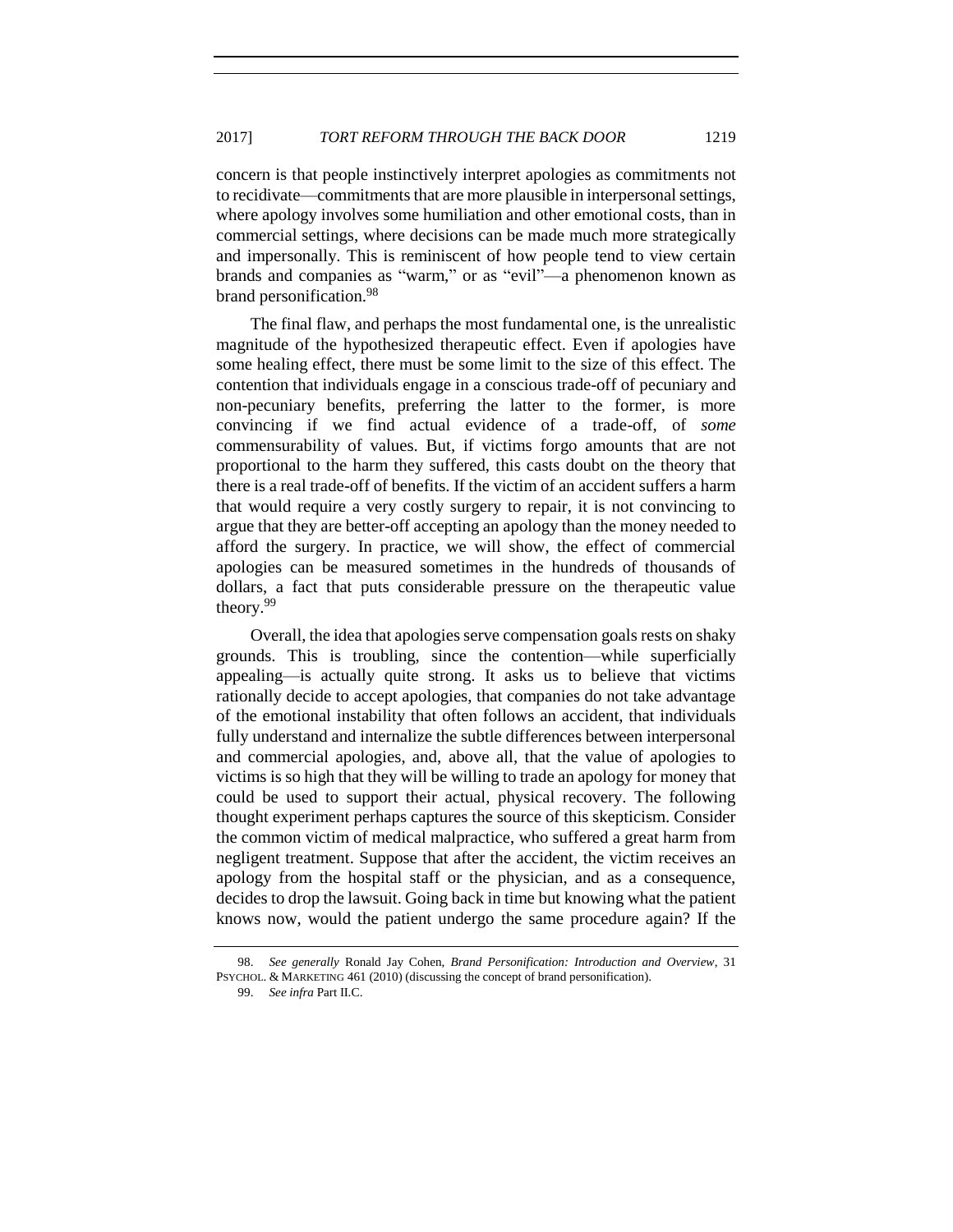answer is negative, then it is unlikely that the apology really mended the harm and fully compensated the victim for the loss, and it is more likely that other factors came to bear on the victim's decision. Seeing that compensation fails to provide support for the use of apologies, we are left with the tension between the goal of deterrence and the goal of minimizing dispute costs. To account for this complexity, we need a theory that accounts for the *combined* effects of cost-reduction and deterrence.

# <span id="page-21-0"></span>2. A Unified Theory of Apologies in Tort Law

To evaluate the combined effect of apologies on behavior, we extend the traditional model of accidents in tort law to account for apologies. An informal presentation follows here, and the interested reader can find the formal explication in the Appendix.

In the basic model of tort liability, a potential injurer chooses whether to engage in a risky activity. The activity has some benefit to the injurer but may cause harm to the victim. The prototypical example of this model is driving and the potential risk of an accident to a pedestrian. An important aspect of the model is that litigation over the accident is costly. To win the case, each party has to expend resources on retaining lawyers, hiring expert witnesses, producing evidence, etc. In addition to these *litigation costs*, there are also *liability costs*, which reflect the payments the injurer would have to pay the victim if found liable (or if the parties settle). The social goal is to find rules that minimize costs.<sup>100</sup> On this point, it is worth emphasizing that the economic analysis does not consider the payment of *liability costs*to have any direct effect on social welfare—when a person pays an amount to another person, then the second person becomes richer (a social benefit), but this benefit is completely offset by the loss of the first person.

To account for apologies, we add to the model the possibility that if an accident occurs, the injurer may choose to apologize. Apologizing involves both costs and benefits. Starting with the benefits, we observe that victims, when presented with an apology, are willing to settle more often than they otherwise would. *Additionally*, victims are willing to accept lower payments in their settlement agreements (which also facilitate the higher rate of settlements).<sup>101</sup> It is important to recognize that these are two *distinct* effects, as the former economizes *litigation costs* for both parties, and the latter saves on *liability costs* only to the injurer. Besides these benefits, there are costs to

<sup>100.</sup> *See supra* not[e 21.](#page-6-2)

<sup>101.</sup> *See infra* Part II.C.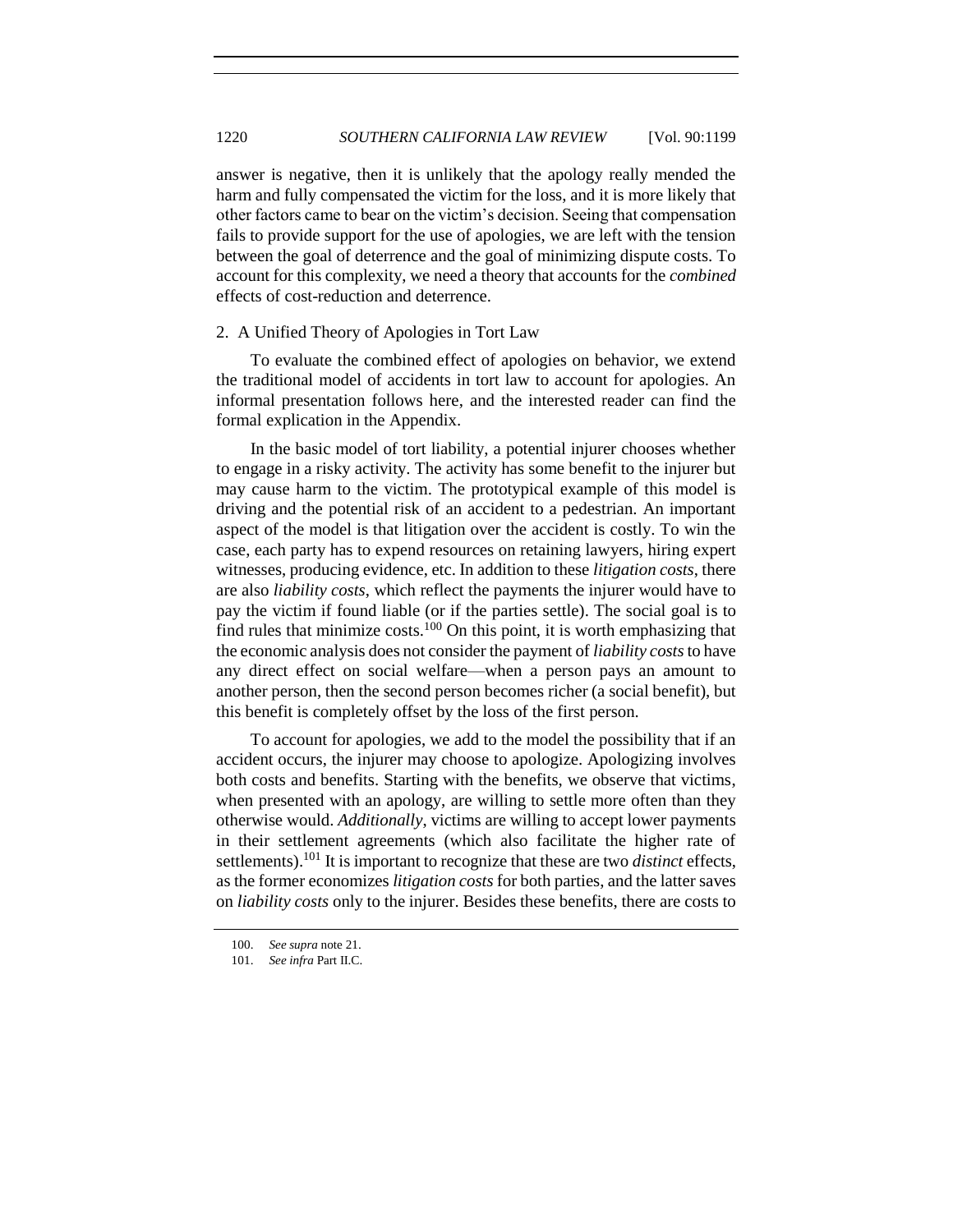apology, which may involve loss of face, social stature, or reputation.<sup>102</sup> Tendering an apology is a private cost that is borne by the injurer.

Are apologies after an accident socially desirable? Based on the extended model, we will now argue that the injurer will tend to apologize in a way that diverges from the social optimum, apologizing too little or too much, a point of concern that was not fully recognized in the literature.<sup>103</sup> To see that, consider first the *private* incentive to apologize, from the viewpoint of the injurer. From this perspective, the tender of the apology will involve a cost that the injurer bears, but the apology will also have a *double* benefit saving the injurer *both* litigation *and* liability costs. If the benefits exceed the cost of apologizing, the injurer would have an incentive to apologize.

From a social perspective, the calculus is markedly different. The costs remain the same as before—whatever cost is involved in tendering the apology will also reflect a cost to society. The benefit of saving on litigation costs also remains stable—society saves the costs the parties would have spent on attorneys and litigation (in fact, society also counts the savings to the victim, which the injurer will not see). What changes is the effect of *liability* costs. From a social perspective, it does not matter that the injurer saves money by paying less to the victim, as the victim sustains a loss that is exactly equal to the injurer's saving. This disagreement between the injurer's private incentive and the social point of view leads the injurer to apologize too much or too little.<sup>104</sup>

**Example 1.** Suppose that an accidental poisonous leak from a nearby factory caused the victim a harm of \$5,000. Further, suppose that tendering an apology would cost \$500, but that through this apology, the parties settle the case—thus, each avoiding \$200 in litigation costs. Finally, suppose that because of the apology, the victim is willing to accept a payment of \$2,500, rather than the \$5,000 the victim would have received in litigation. In this example, an apology will not be socially desirable, as it costs \$500, but only saves a total of \$400 in litigation costs (recall that the offender's \$2,500 savings is equal to the victim's loss). On the other hand, by apologizing, the

<sup>102.</sup> For example, one public official preferred being sent to prison rather than to a halfway house, because he did not want to apologize. *See* White, *supra* note [16,](#page-5-2) at 1269. *See also* Ebert, *supra* not[e 19,](#page-6-0)  at 334–35 (discussing ego and the difficulty physicians face in admitting their professional shortcomings).

<sup>103.</sup> For a similar argument in the broader context of litigation, see Steven Shavell, *The Fundamental Divergence Between the Private and the Social Motive to Use the Legal System*, 26 J. LEGAL STUD. 575, 575 (1997) (explaining that there would generally be too little or too much litigation, because parties' private incentives to bring suit will often be too weak or too strong relative to the social optimum).

<sup>104.</sup> Note that at this stage, we do not take into account the possibility that making the injurer pay will reduce the incentive to harm in the future. The analysis so far is made "ex-post," that is, under the assumption that an accident has already happened.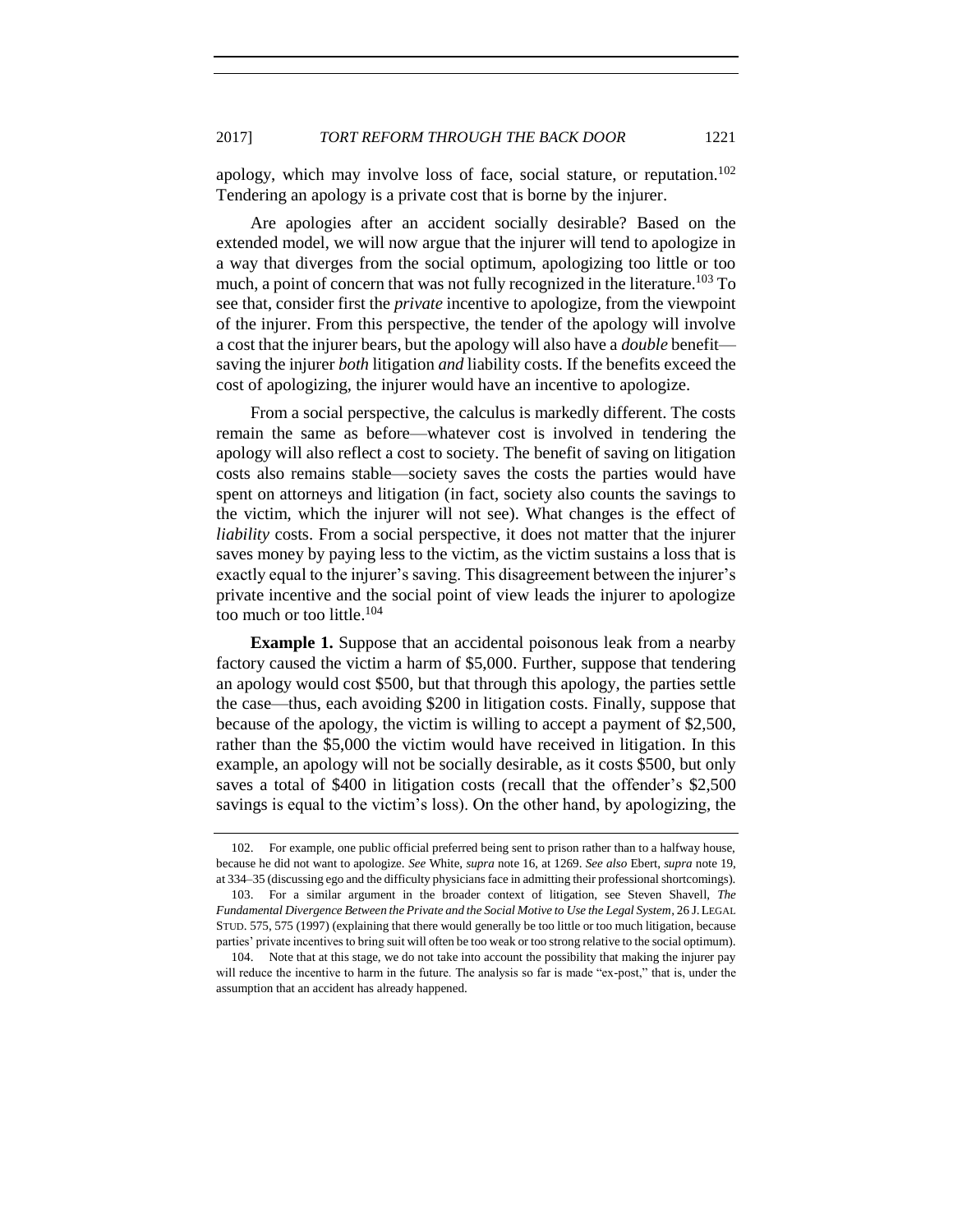injurer could save \$2,700 (\$2,500 + \$200) at a cost of only \$400, thus creating an incentive to apologize. Since the private incentive to apologize exceeds what is socially desirable, there will be too much of an incentive to apologize.

**Example 1a.** Suppose now that the apology costs only \$300 to tender, but that it does not reduce the settlement amount. In this case, the apology will be socially valuable, as by investing \$300, a total of \$400 in litigation expenses can be saved. The offender, however, will not have an incentive to invest \$300, as this will only help save their own litigation costs of \$200.

We see that the social and private incentives to apologize may diverge. We would expect there to be too many apologies under a combination of the following circumstances: (1) apologies have a strong effect on victims' willingness to forgo parts of their claims, (2) injurers' litigation costs are high, and (3) apologies are cheap. Indeed, there may also be cases where injurers will have too little incentive to apologize, in which case, apology laws would be desirable. Which of these two options is more probable has to do with one's assessment of the magnitude of the cost of tendering an apology relative to the effect of apology on the victim. The stronger the effect, or the lower the cost of apologies, the more we will be concerned with having too many apologies.

The analysis should not stop here. How would the ability to apologize affect the decision to undertake the risky activity in the first place? Tort theory recognizes that injurer's decisions will be affected by how much the injurer can anticipate having to pay should an accident occur. Under the standard analysis, it is suggested that if the expected payment will be equal to the harm, the injurer would have optimal incentives.<sup>105</sup> For example, with a sanction equal to the harm, a factory will not produce goods with a value of \$5,000 if the expected harm from a pollution-related accident exceeds \$5,000. Making the factory owner pay \$5,000 in the event of an accident would make sure it would only have an incentive to produce when the value of the goods exceeds \$5,000.

This result changes when we consider apologies. When contemplating the possibility of an accident, the injurer would take into account several costs. If no apology is tendered, these costs include the expected costs of

<sup>105.</sup> *See* William M. Landes & Richard A. Posner, *The Positive Economic Theory of Tort Law*, 15 GA. L. REV. 851, 870 (1981); Richard A. Posner, *A Theory of Negligence*, 1 J. LEGAL STUD. 29, 32–33 (1972). *See also* E. Allan Farnsworth, *Your Loss or My Gain? The Dilemma of the Disgorgement Principle in Breach of Contract*, 94 YALE L.J. 1339, 1341–43 (1985) (discussing optimal remedies in the context of contract law).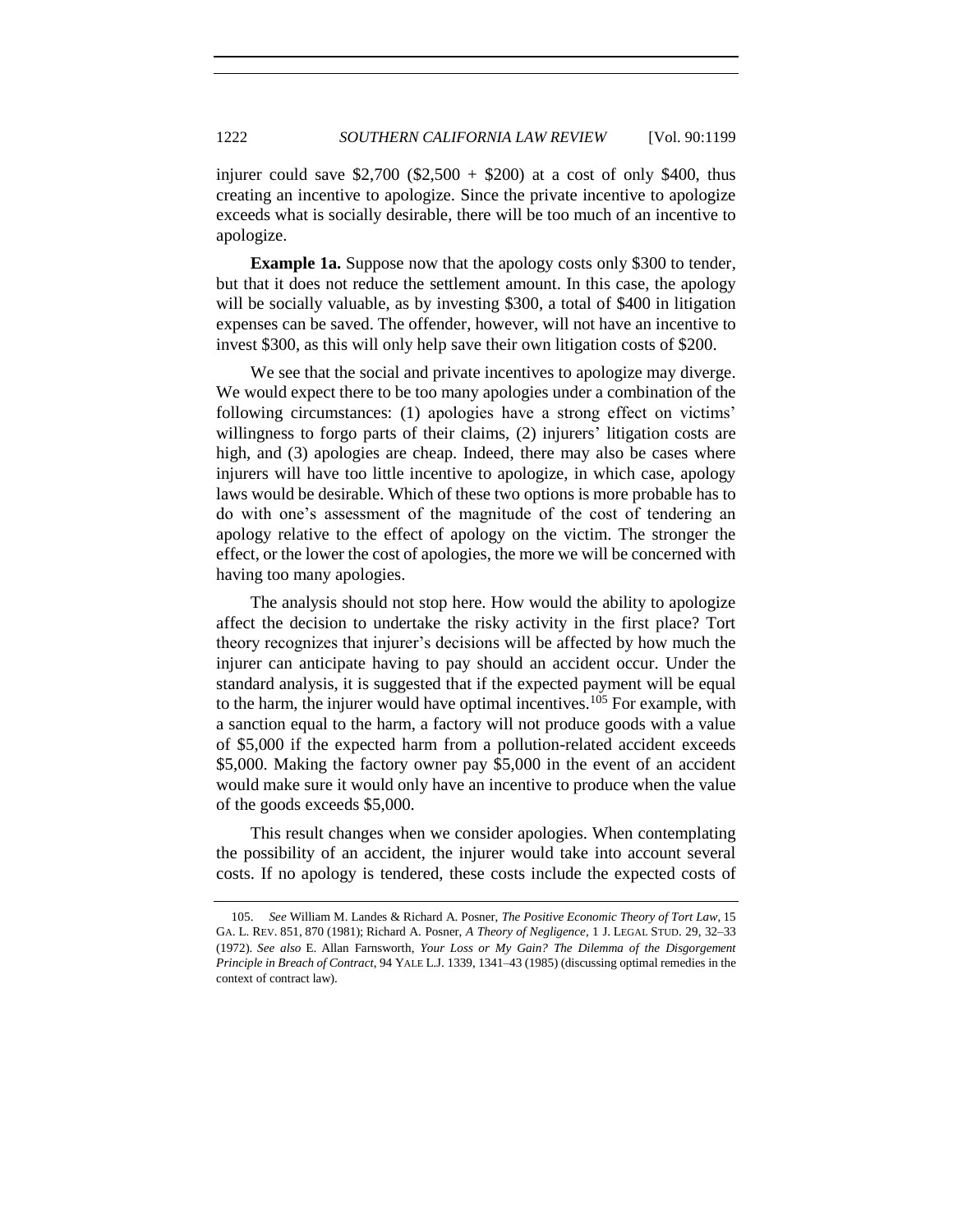litigation and the costs of liability (e.g.,  $$5,000$ ).<sup>106</sup> And if the injurer decides to tender an apology, then as just analyzed, the injurer will save some of the costs of litigation and liability, but will have to pay for the apology itself. In this sense, the cost of delivering the apology can be thought of as a selfinflicted punishment. Nonetheless, the injurer does not have to apologize, and will only do so if the apology is, on net, privately beneficial. It follows that the injurer will only apologize if this is expected to reduce the injurer's costs. This point emphasizes that the only potential effect of apologies is to *reduce* liability.

Part of this reduction in payments is benign, as apologies encourage settlement of cases that would otherwise be litigated. The savings on litigation due to a greater propensity to settle is thus a positive feature of apologies. But apologies do more than encourage settlements: they also reduce payments the injurer would have to make to victims. Because injurers care about their own private costs in the event of an accident, this reduction means that injurers have less to worry about if an accident occurs and less interest to take precautions against such an accident. Overall, then, *apologies dilute deterrence.*

**Example 2.** Suppose now that a factory owner thinks about using a production technique that would save \$4,000 in production costs, but will cause one of the neighbors a harm of \$5,000 in pollution costs. Suppose also, as before, that apology costs \$400 to tender, and that it leads to a settlement of \$2,500, thus saving \$200 in litigation costs for both the factory owner and the neighbor. We have already noted that the factory owner will have an incentive to apologize in this case. Given that, the factory owner knows that if she decides to use this production technique, she will gain \$4,000 in savings, and her costs from an accident would be \$2,900 (apology cost plus the settlement payment). Hence, the factory owner will have an incentive to undertake the activity, pocketing the \$1,100 difference. From a social perspective, however, the activity causes a harm of at least \$5,000 and only has a benefit of  $$4,000$ ,<sup>107</sup> thus making it undesirable.

**Example 2a.** Suppose, as in 1a, that the apology costs \$300 to tender and that it does not reduce the amount in settlement. In this case, as we have seen, the injurer will not apologize; hence apologies will not have any effect on behavior. More generally, if apologies are very costly to make, they will

<sup>106.</sup> We are assuming, as is conventional, that liability is set to equal the harm, but not to equal the harm plus litigation costs*. See* A. Mitchell Polinsky & Steven Shavell, *Costly Litigation and Optimal Damages*, 37 INT'L REV. L. & ECON. 86, 86 (2014).

<sup>107.</sup> To be precise, the total harm given an apology here is \$5,800, which includes the litigation costs of both parties and the cost of tendering the apology.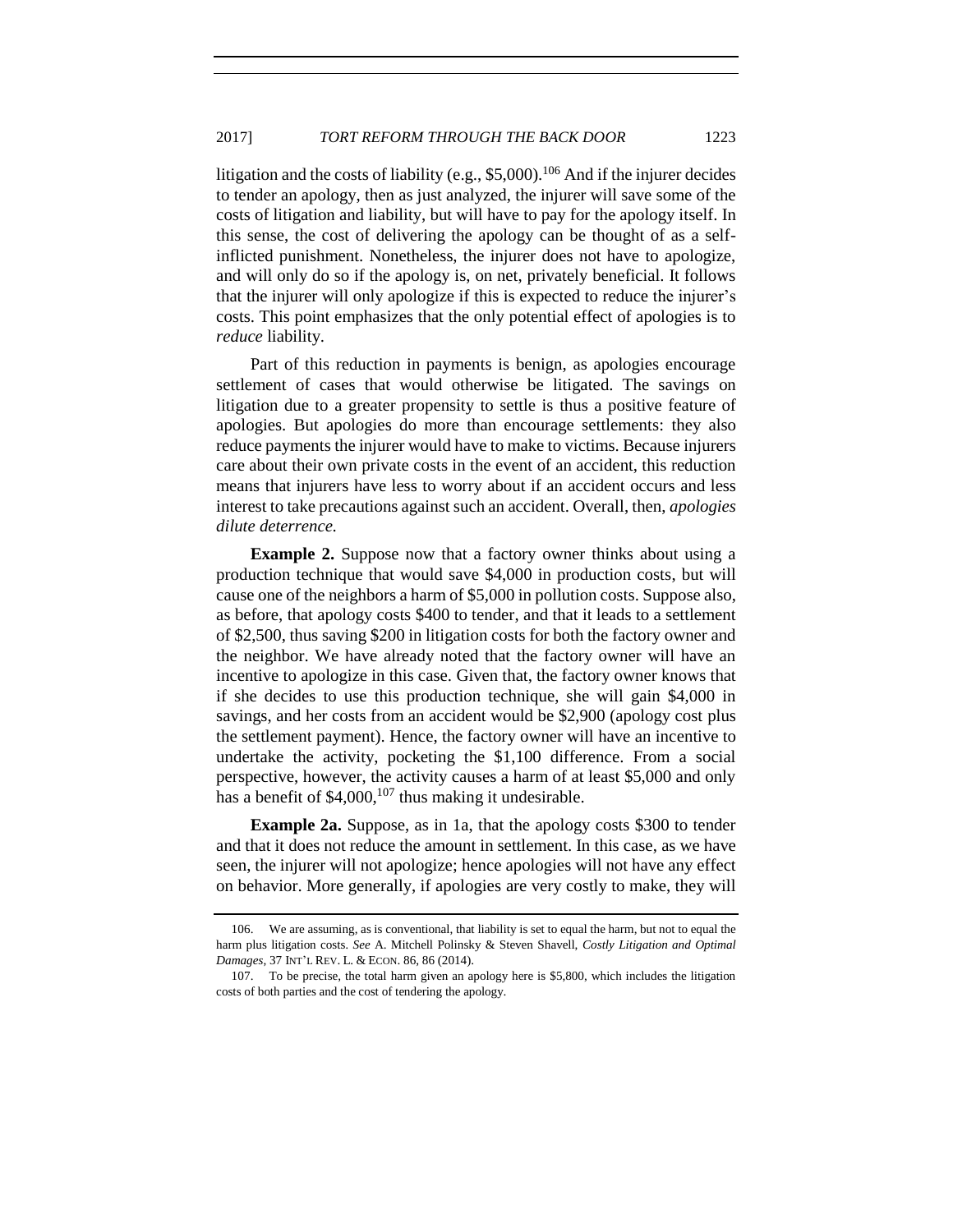not influence behavior.

Tying the analysis together, apologies may lead to unwanted behavior when they are cheap and effective. After an accident, there may be an excessive incentive for the injurer to apologize. This concern will be most pressing when, among other things, apologies are cheap and effective in terms of their effect on victims' demands in settlement negotiations. Before an accident occurs, apologies would tend to reduce the injurer's incentive to take care, a problem that is again most pressing when apologies are cheap and effective. It should be emphasized that this does not mean that apologies are always undesirable; if the apology reduces the cost of an accident to the injurer by less than the savings it entails in litigation costs to both parties, it *is* desirable. However, once the effect of an apology exceeds that amount, apologies are no longer socially desirable, as the encouragement of risky behavior exceeds the value of saving on litigation costs. The main conclusion here is worth repeating: if apologies are cheap and effective, in terms of reducing the amounts victims ask for, they are undesirable.

The analysis also carries a strong normative message. The law influences the "cost" of apologies because making them privileged reduces their downside, thus making them cheaper. The literature shows no appreciation of the notion that there is an advantage to apologies being costly, and that we may already have excessive apologies. Because of that, the central theme in the literature is that apologies should unconditionally be made cheaper—an idea that should be rejected on grounds of public safety. The analysis further suggests that there is an optimal level of cost of apologies: *to the extent that legislators can influence apology costs, they should set apology costs cheap enough to encourage apologies to reflect the savings from litigation costs, but no more than that.*

# B. COMMERCIAL APOLOGIES IN PRACTICE

<span id="page-25-0"></span>For individuals, "sorry" may be the hardest word. But when commercial players enter the arena and the stakes are high, the balance of the costs and benefits of apologies changes.<sup>108</sup> As the theoretical framework highlights the importance of the costs of apologies, we move now to illustrate how these costs tend to be (relatively) low or are on the decline, through four different mechanisms.

<sup>108.</sup> *See, e.g.*, Yonathan A. Arbel, *Contract Remedies in Action: Specific Performance,* 118 W. VA. L. REV. 369, 398–99 (finding that animosity plays a lesser role between commercial parties).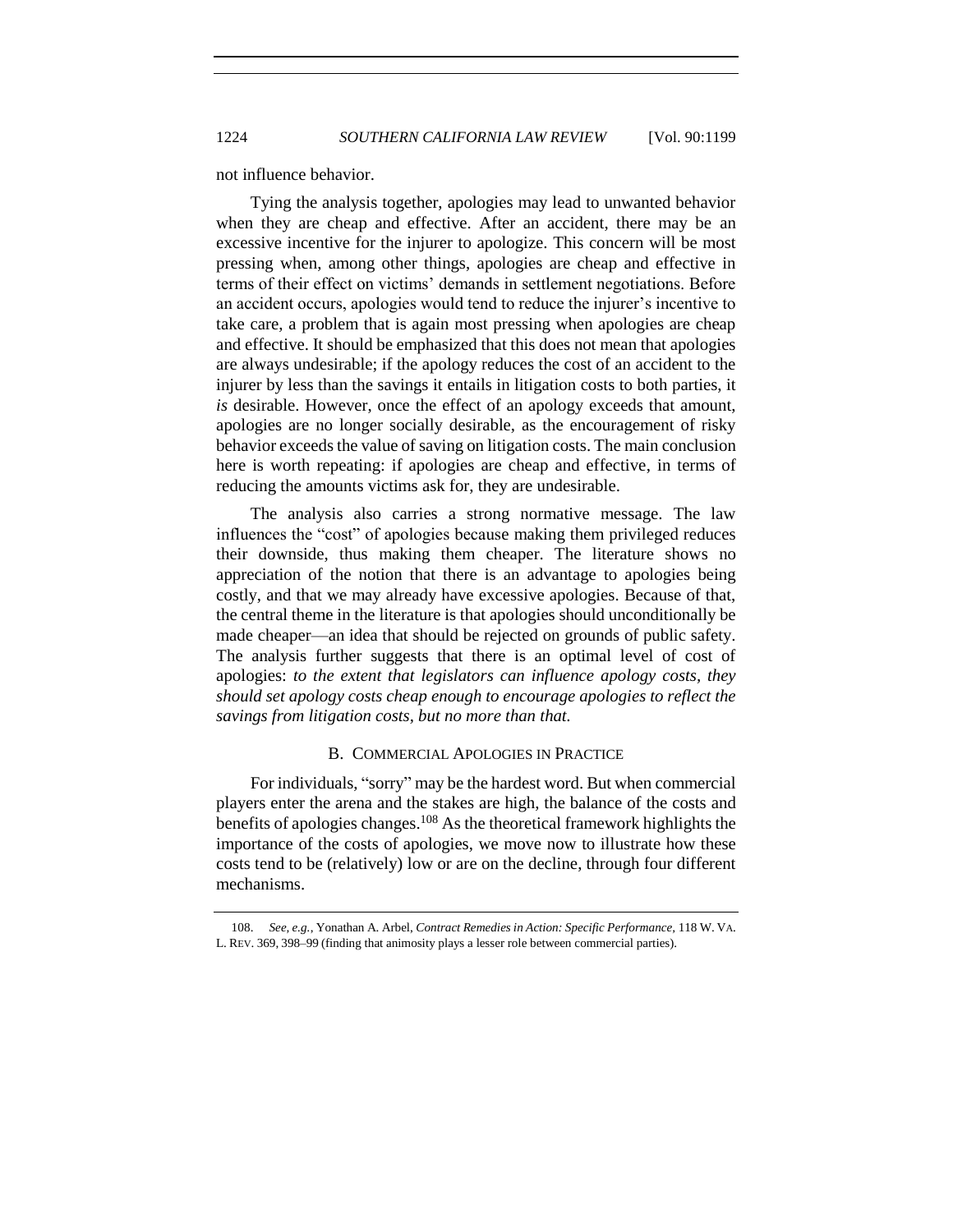#### <span id="page-26-0"></span>1. Delegation and Specialization

When an individual tries to render an apology, they are limited by their own abilities. If they are bad communicators, seem insincere, or are uncharismatic, then they may easily botch the apology. individuals only have themselves to work with, and it will normally not do to send someone else to apologize on their behalf.<sup>109</sup> With commercial apologies, the situation is very different. Corporations, by necessity, delegate their tasks to individuals. This ability to delegate confers on corporations a unique advantage, as it allows them some leeway in the choice of the individual to tender the apology.<sup>110</sup> By selecting the best apologizers, a firm's apology can be made as good as its best employee. This can be crucial, as different individuals have remarkably different abilities when it comes to apologies. Here, the BP oil spill case is especially illustrative. After having recognized that the  $CEO's$  apology did not go over well,  $^{111}$  the company realized that its apology was ineffective because the CEO was not an American and thus was not viewed as part of the affected group.<sup>112</sup> The company pivoted and delegated the task of apologizing to local, ethnically diverse employees, who were members of communities affected by the spill.<sup>113</sup> BP ran television ads featuring these employees representing the company, who clearly identified themselves as Gulf Coast area locals and communicated their personal grief as a result of the accident.<sup>114</sup>

Certain social expectations constrain the ability to delegate apology tasks, such as the expectation that the apologizing party will be related to the wrong (e.g., an attending physician) or that the CEO will assume residual responsibility, in the spirit of President Truman's famous plaque stating that "The Buck Stops Here."<sup>115</sup> On reflection, however, this constraint leaves considerable slack. In many corporate settings, each action of the corporation is a composite of many different actions and decisions taken by a diffused

<sup>109.</sup> *See, e.g.*, Holley S. Hodgins & Elizabeth Liebeskind, *Apology Versus Defense: Antecedents and Consequences*, 39 J. EXPERIMENTAL SOC. PSYCHOL. 297, 310 (2003).

<sup>110.</sup> In some cases, it may be expected that the CEO or a specific employee will make the apology. But in practice, it seems that most corporate apologies are delivered by various other employees, including customer representatives.

<sup>111.</sup> *See* O'Hara O'Connor, *supra* not[e 10,](#page-4-3) at 1985.

<sup>112.</sup> *See id.* at 1986.

<sup>113.</sup> *Id.* at 1989.

<sup>114.</sup> *Id. See also, e.g,* BP, *BP Gulf Coast Update: Our Ongoing Commitment*, YOUTUBE (Dec. 20, 2011), https://www.youtube.com/watch?v=hoOfIR4Vk1o ("I was born here, I'm still here, and so is BP. We're committed to the Gulf. For everyone who loves it and everyone who calls it home.") (apology presented by Iris Cross, BP Community Outreach).

<sup>115.</sup> *"The Buck Stops Here" Desk Sign*, HARRY S. TRUMAN LIBR. & MUSEUM, https://www.trumanlibrary.org/buckstop.htm (last visited Sept. 7, 2017).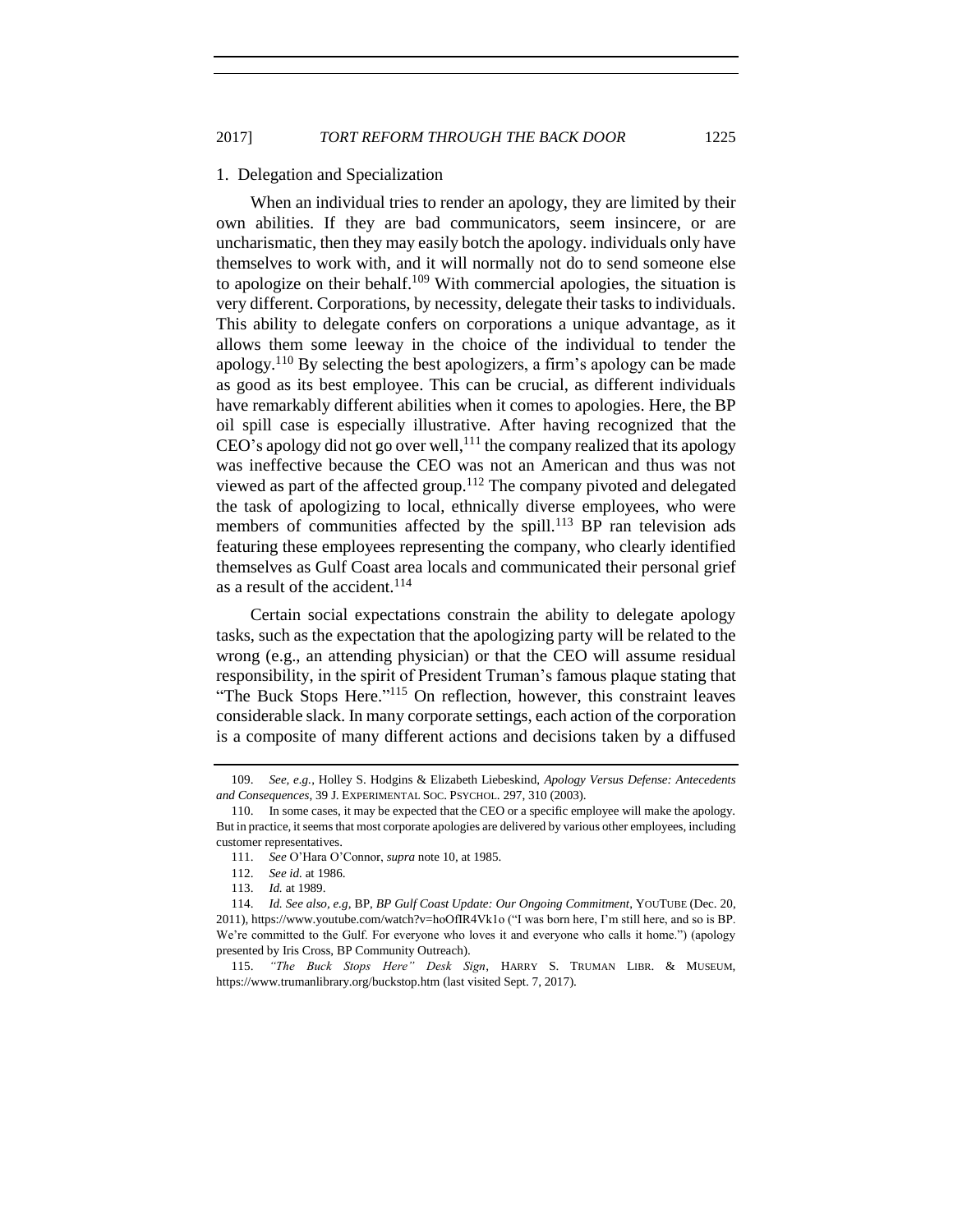mass. There is no natural way to assign blame to a single employee for a defective automobile coming off the assembly line. Similarly, there may not be any natural candidate for an apology. Likewise, while some medical procedures involve one physician or nurse, many involve more than one, which creates a natural choice space for the hospital or medical facility. (Observe that patients will not always know who was really responsible for a given action, or even know who was treating them). Even the expectation that an apology will be tendered by corporate leaders leaves room for discretion, as the company can hire managers who are especially adept at apologizing, and may create corporate positions that are mostly symbolic to fulfill functions such as public relations, social responsibility, and apologies. Finally, commercial entities are not even limited to their current staff. They can, and routinely do, retain specialized experts for the management of crises, such as mediators, actors, and celebrities. A company may choose to install, for example, a personable CEO in times of crisis. Likable employees have significant effects: as one medical malpractice practitioner reported, patients "never sue the nice, contrite doctors. Their patients never call our offices."<sup>116</sup>

### <span id="page-27-0"></span>2. Professionalization and Training

To be effective, an apology needs to be—or at least appear to be sincere. However, sincerity is never observed, only inferred; a victim must resort to extrinsic evidence and heuristics to assess the authenticity of an apology. A body of scholarship has developed around learning these heuristics and how to exploit their weaknesses. Experts have shown, for example, how injurers can structure apologies for maximal effect by leveraging in-group bias,  $117$  using effective language,  $118$  choosing the right

<span id="page-27-1"></span><sup>116.</sup> Wojcieszak et al., *supra* note [54,](#page-12-2) at 347. *See also* Bruce W. Neckers, *The Art of the Apology*, 81 MICH. B.J. 10, 11 (2002) (recounting the story of a client who said that an apology would substitute for a lawsuit).

<sup>117.</sup> For example, Erin O'Hara O'Connor suggests that corporate wrongdoers may use local spokespeople in their apologies to maximize effect. O'Hara O'Connor, *supra* note [10,](#page-4-3) at 1986 (noting that the corporate apology was ineffective because the CEO had a "thick British accent" which "probably exacerbated the negative connotations of his resentful statements because it pegged him and the company as foreign").

<sup>118.</sup> *See, e.g.*, Ameeta Patel & Lamar Reinsch, *Companies Can Apologize: Corporate Apologies and Legal Liability*, 66 BUS. COMM. Q., March 13, 2003, at 9, 21–22 (arguing that corporations can reap the benefits of apologies with diminished legal exposure by switching from active language (e.g., "I am sorry for hurting you") to passive language (e.g., "I am sorry you were hurt")).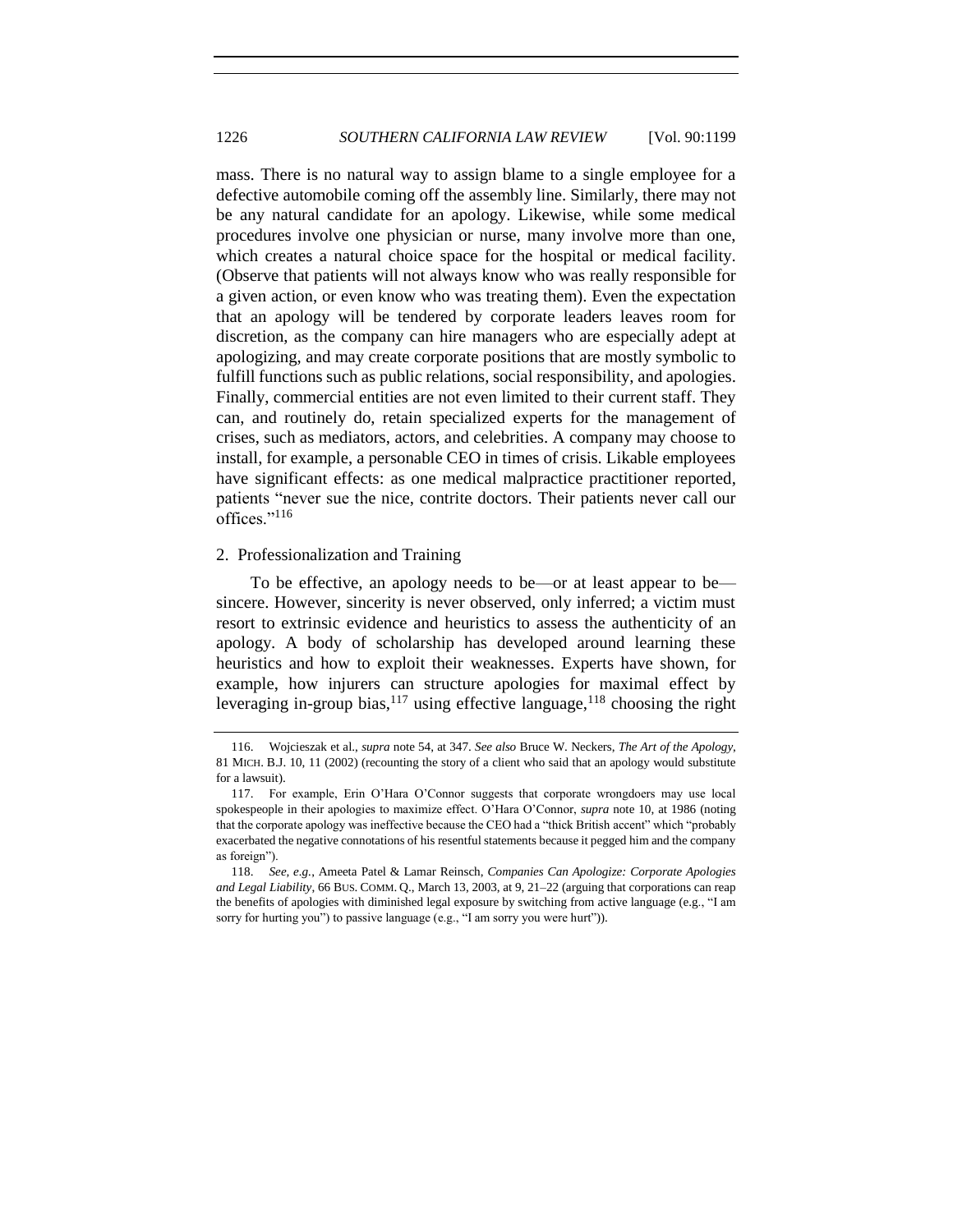# 2017] *TORT REFORM THROUGH THE BACK DOOR* 1227

employees for the task,<sup>119</sup> and timing apologies correctly.<sup>120</sup>

<span id="page-28-1"></span>These lessons are taught to commercial actors by specialized firms through seminars and workshops. Such firms help organizations implement apologies as part of their workflow, suggest ways to streamline the process of apologies, and offer best practices.<sup>121</sup> One such example is Sorry Works!, an advocacy organization and a training company claiming to have trained "tens of thousands of healthcare, insurance, and legal professionals around the country" on how to use disclosure and apology to combat medical malpractice suits.<sup>122</sup> The experience of the "3Rs Program," instituted by the Colorado physician-trust COPIC, is another telling example: as part of the program, physicians are coached on effective apologies, training them on timing, structure, and content.<sup>123</sup>

Professionalization and training in the area of apologies gives commercial actors a unique advantage. They allow these commercial actors to apologize more effectively and at a lower cost, and to benefit from accumulated knowledge and experience.

#### <span id="page-28-0"></span>3. Diffusion of Responsibility

Commercial entities enjoy a psychological advantage, both because they find apologies easier to tender and because they require a lower psychological cost for the employee, relative to an apology done in interpersonal settings. Psychologists argue that an effective apology requires a person to create the impression of separate parts of their personality: a past offender, who committed a wrong and is thus worthy of scorn; and a present repentant apologizer, who deserves forgiveness.<sup>124</sup> This is a challenging task

<sup>119.</sup> *See generally* Leanne Ten Brinke & Gabrielle S. Adams, *Saving Face? When Emotional Displays During Public Apologies Mitigate Damage to Organizational Performance*, 130 ORGANIZATIONAL BEHAV. & HUM. DECISION PROCESSES 1 (2015) (studying the market effects of facial cues given by corporate wrongdoers).

<sup>120.</sup> *See generally* Jochen Wirtz & Anna S. Mattila, *Consumer Responses to Compensation, Speed of Recovery and Apology after a Service Failure*, 15 INT'L J. SERV. INDUSTRY MGMT. 150 (2004) (studying the effects of timing on apologies).

<sup>121.</sup> For example, many corporations have strict guidelines on complaint handling that include guidelines on apologies. *See* Christian Homburg & Andreas Fürst, *How Organizational Complaint Handling Drives Customer Loyalty: An Analysis of the Mechanistic and the Organic Approach*, 69 J. MARKETING 95, 99 (2005).

<sup>122</sup>*. Our History & Mission*, SORRY WORKS!, https://sorryworks.net/history-and-mission (last visited Sept. 7, 2017).

<sup>123.</sup> *See* Teninbaum, *supra* not[e 39,](#page-9-1) at 317.

<sup>124.</sup> *See generally* Peter H. Kim et al., *Removing the Shadow of Suspicion: The Effects of Apology Versus Denial for Repairing Competence- Versus Integrity-Based Trust Violations*, 89 J. APPLIED PSYCHOL. 104 (2004) (analyzing the differing effects of apologies and denials on repairing trust after alleged violations). A famous articulation of this idea is by sociologist Erving Goffman: "An apology is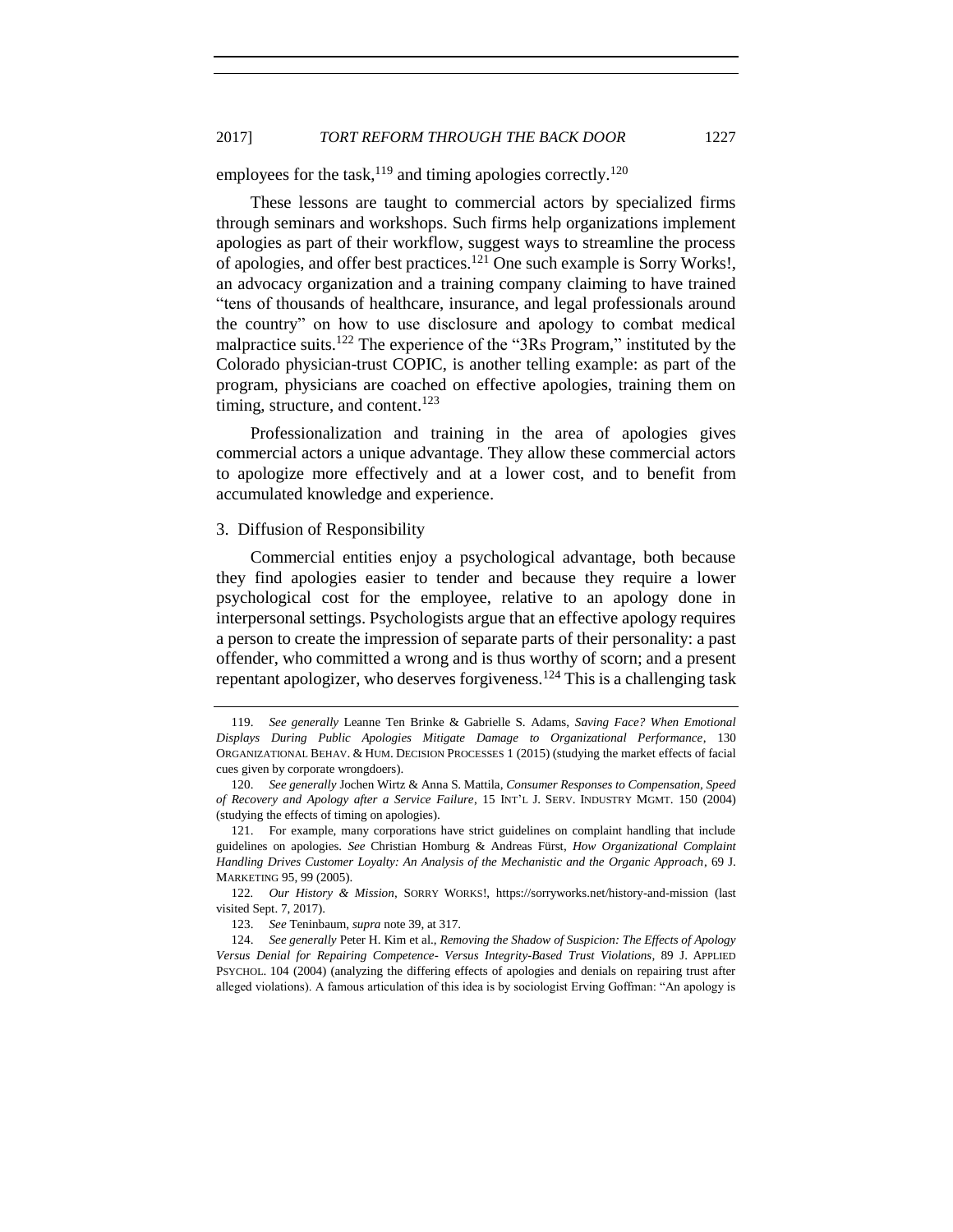because the more one accepts responsibility, the more one might inspire indignation, whereas assuming too little responsibility may be taken as a failure to take ownership of the wrongdoing. For a diffused commercial entity, this difficulty may be less severe because the party apologizing and the party at fault are not necessarily the same person. We have noted above how corporate actions are a composite of many different decisions of various individuals, which dilutes the responsibility of each single actor. To the extent that the party apologizing and the victim are not the same, the dissociation makes it much easier to apologize. First, because it is always easier to admit that someone else was wrong, rather than oneself;<sup>125</sup> and second, because the offender may be cast in a bad light without negative implications for the image of the apologizing party.<sup>126</sup>

<span id="page-29-0"></span>For example, when General Motors CEO Mary Barra took office, she immediately had to start apologizing for the company's faulty ignition switches—a horrible scandal that had claimed the lives of  $124$  individuals.<sup>127</sup> Barra had no personal role in the incident, and, therefore, she was able to profusely apologize without admitting any personal fault (or harming her reputation); indeed, she apologized so effectively that she was heaped with praise at her congressional hearing: "God bless you, and you're doing a good job," replied Senator Barbara Boxer to Barra's apology.<sup>128</sup> Even in a closer case, such as BP's oil spill, CEO Tony Hayward did not bear full personal

126. An unexpected advantage commercial entities have is related to the standardization of apologies. It may seem that spontaneous apologies are more powerful than scripted ones. If this were the case, corporations might have been limited in their ability to control the provision of apologies. However, research shows that strict guidelines actually result in *more* effective apologies. One study found that apologies by a call center for reservation or billing mistakes had strong and significant effects on consumer satisfaction. *See* Anna S. Mattila & Daniel J. Mount, *The Role of Call Centers in Mollifying Disgruntled Guests*, 44 CORNELL HOTEL & RESTAURANT ADMIN. Q., Aug. 2003, at 75, 77–80. In another large qualitative study, researchers in the area of marketing found that corporations with stricter guidelines and rules on apologies and complaint management produced greater consumer satisfaction and increased their sense of justice. *See* Homburg & Fürst, *supra* not[e 121,](#page-28-1) at 95.

127. *See* Danielle Ivory & Bill Vlasic, *\$900 Million Penalty for G.M.'s Deadly Defect Leaves Many Cold*, N.Y. TIMES (Sept. 17, 2015), https://www.nytimes.com/2015/09/18/business/gm-to-pay-us-900 million-over-ignition-switch-flaw.html.

128. Ben Geier, *Why Do Some People Love GM's CEO Mary Barra?*, FORTUNE (Aug. 9, 2014), http://fortune.com/2014/08/09/some-people-love-barra.

a gesture through which an individual splits himself into two parts, the part that is guilty of an offense and the part that dissociates itself from the delict and affirms a belief in the offended rule." ERVING GOFFMAN, RELATIONS IN PUBLIC 113 (1971). On the relationship between apology and guilt, see generally Bruce N. Waller, *Sincere Apology Without Moral Responsibility*, 33 SOC. THEORY & PRAC. 441 (2007).

<sup>125.</sup> Apologies are sometimes coupled with some remedial action. Here again, commercial actors have more options than individuals. As William Benoit noted, "[i]t may be possible to limit damage by firing one or more employees, but Hugh Grant cannot fire himself." WILLIAM L. BENOIT, ACCOUNTS, EXCUSES, AND APOLOGIES: A THEORY OF IMAGE RESTORATION STRATEGIES 48 (2015).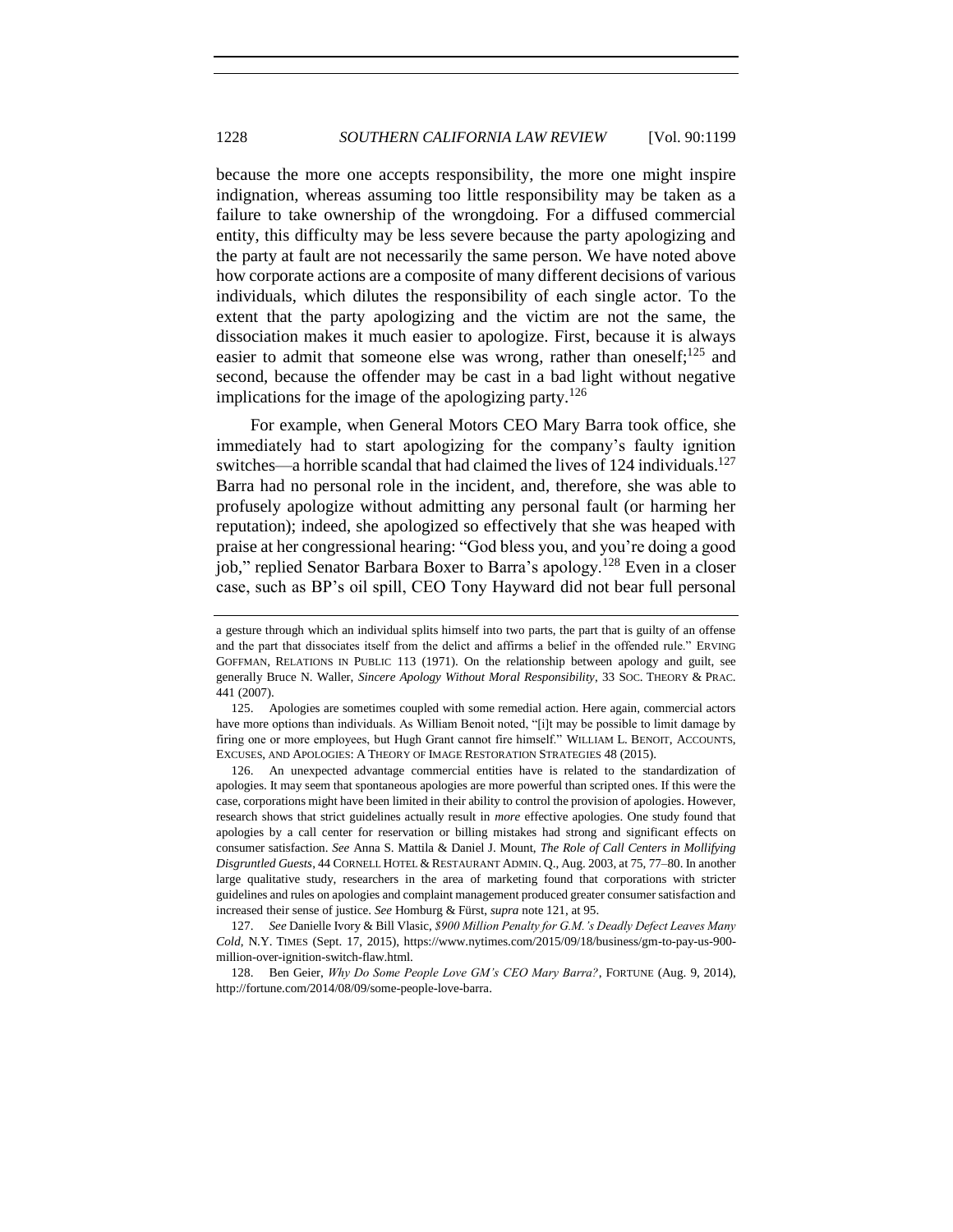responsibility for the explosion. The company claimed that it was mostly its subcontractors who were to blame, and even though the court found the company was itself grossly negligent, blame did not rest solely with the  $CEO.<sup>129</sup>$ 

#### <span id="page-30-0"></span>4. Corporate Culture

Scholars studying corporate culture and crisis management have tracked a sea change in the degree of stigma attaching to commercial apologies, with the stigma quickly declining in recent years.<sup>130</sup> The reasons are complex and many explanations are offered, <sup>131</sup> including the creation of a broader "new culture of apology,"<sup>132</sup> the rise of the Internet, and the introduction of relationship management strategies in the 1990s.<sup>133</sup> Another potential driver of these changes is the discovery in the marketing literature of the "recovery paradox," whereby apologizing may actually improve consumer relations relative to their level prior to the adverse incident.<sup>134</sup> Whatever the true explanation is, experts see a strong shift in the way apologies are treated today relative to the  $1990s$ .<sup>135</sup> Today, the "[c]onventional wisdom" among scholars in business administration and branding "holds that public apology in response to accusations of corporate misconduct is one of the most important ways to restore a company's reputation." <sup>136</sup> The default has reversed, and it is expected that companies

<sup>129.</sup> Campbell Robertson & Clifford Krauss, *BP May Be Fined Up to \$18 Billion for Spill in Gulf*, N.Y. TIMES (Sept. 4, 2014), https://www.nytimes.com/2014/09/05/business/bp-negligent-in-2010-oilspill-us-judge-rules.html.

<sup>130.</sup> *See* LAZARE, *supra* not[e 13,](#page-5-0) at 7.

<sup>131.</sup> For other explanations, see generally Zohar Kampf, *The Age of Apology: Evidence from the Israeli Public Discourse*, 19 SOC. SEMIOTICS 257 (2009).

<sup>132.</sup> *See* Nicolaus Mills, *The New Culture of Apology*, 48 DISSENT 113, 114 (2001); Mihai, *supra*  note [20](#page-6-3) ("A gesture formerly considered a sign of weakness has grown to represent moral strength and a crucial step towards potential reconciliation."). *See also* Murphy, *supra* note [38,](#page-9-3) at 372 (noting, and criticizing, the proliferation of apologies).

<sup>133.</sup> *See* Jan Breitsohl et al., *Online Complaint Communication Strategy: An Integrated Management Framework for e-Businesses*, *in* HANDBOOK OF STRATEGIC E-BUSINESS MANAGEMENT 907, 908 (Francisco J. Martinez-López ed., 2014); Michael Volkov, *Successful Relationship Marketing: Understanding the Importance of Complaints in a Consumer-Oriented Paradigm*, 2 PROBS. & PERSP. MGMT. 113, 116–118 (2004).

<sup>134.</sup> *See, e.g.*,James G. Maxham III & Richard G. Netemeyer, *A Longitudinal Study of Complaining Customers' Evaluations of Multiple Service Failures and Recovery Efforts*, 66 J. MARKETING 57, 67–68 (2002) (showing in a longitudinal study the existence of a recovery paradox, but also noting that it disappears if there are multiple adverse events).

<sup>135.</sup> *See, e.g.*, Patel & Reinsch, *supra* note [118,](#page-27-1) at 14–15 (noting that hard data is difficult to find, but the impression is that commercial apologies are frequently used).

<sup>136.</sup> John G. Knight et al., *The Key Role of Sincerity in Restoring Trust in a Brand with a Corporate Apology*, *in* MARKETING DYNAMISM & SUSTAINABILITY: THINGS CHANGE, THINGS STAY THE SAME 192, 192 (Leroy Robinson, Jr. ed., 2015).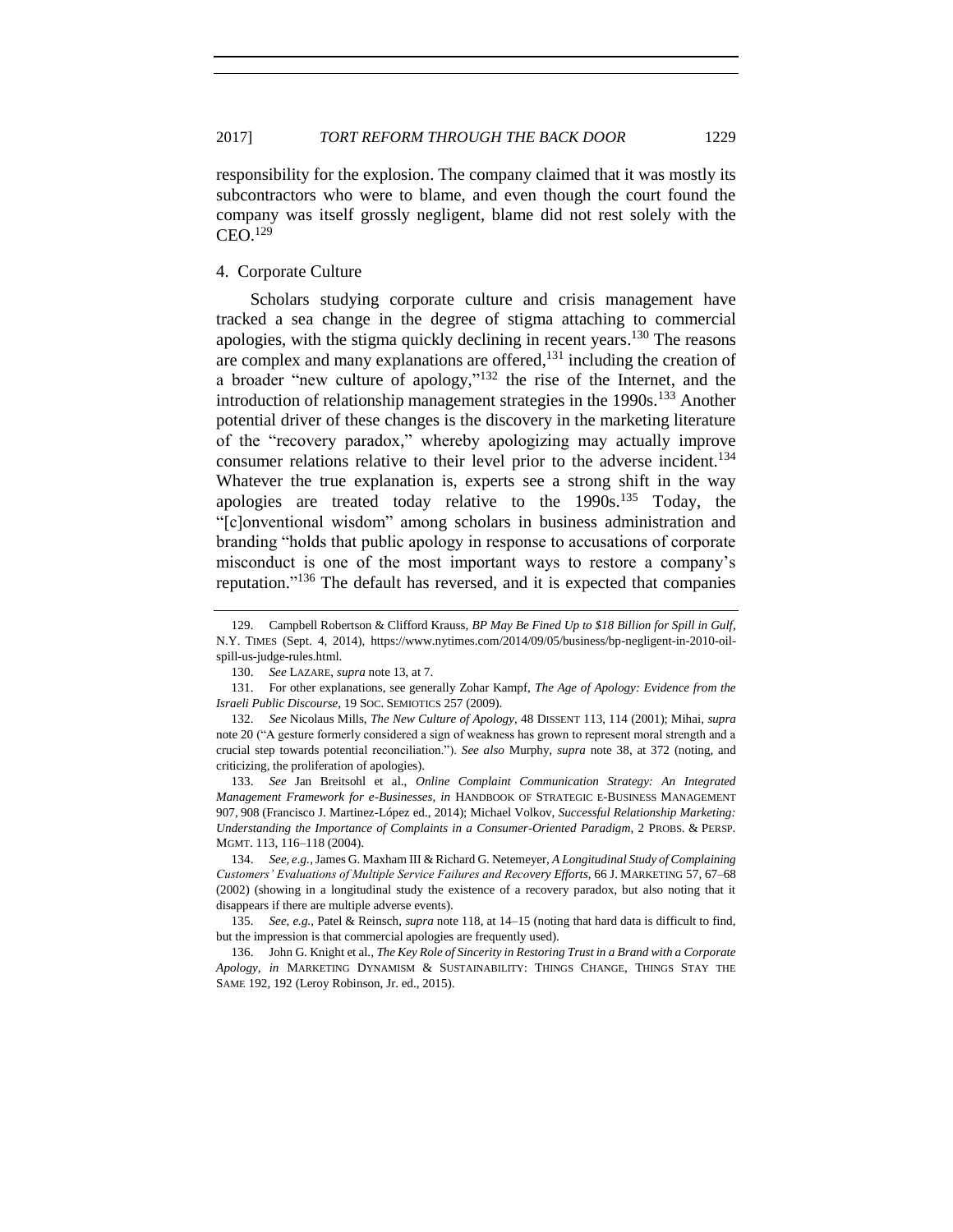will apologize; if in the past only the guilty apologized, now *not* apologizing is a violation of consumers' expectations.<sup>137</sup> Moreover, apologies are taken to be a sign of strength and leadership.<sup>138</sup> Even employees find that the personal costs of apologizing are much lower than in the past; institutions, like hospitals and insurance companies, often provide a support system, assuring the injurer that apologizing is the right and honorable thing to do. The increased popularity of apologies lowers their social cost, as the reputational effect is diminished (and per the recovery paradox, actually becomes positive).

#### <span id="page-31-1"></span>C. EFFECTIVENESS OF COMMERCIAL APOLOGIES

<span id="page-31-0"></span>Commercial actors, we just argued, enjoy important advantages with respect to tendering apologies. It is, therefore, natural to doubt whether these apologies have an effect on victims. Would not individuals reject apologies in commercial settings, seeing them for what they are—strategic, profitmaximizing decisions? Would not the making of repeated apologies by the same institution adulterate their effect?

In practice, commercial apologies are highly effective. Researchers studying commercial entities in online settings noted puzzlingly, after finding strong effects, that "[i]t seems as if customers do not realize that they are interacting with an employee who is paid to send apology emails and not with an individual who experiences shame when apologizing."<sup>139</sup> The researchers summarized their field test by bemusedly remarking that "[we] find that a cheap-talk apology yields significantly better outcomes for the firm than offering a monetary compensation."<sup>140</sup>

The best evidence of the effectiveness of commercial apologies can be learned from their prevalence, $141$  but it would be illustrative to look at more systemic evidence, which also gives a sense of the magnitude of the effect. The clearest evidence comes from the healthcare industry, which is the most studied area of commercial apologies, due to the large stakes involved and the tragic frequency of accidents.<sup>142</sup> Starting in the 1990s, hospitals became

<sup>137.</sup> *See* Sean Tucker et al., *Apologies and Transformational Leadership*, 63 J. BUS. ETHICS 195– 96 (2006).

<sup>138.</sup> *Id.* at 195 ("[E]thical leaders who attempt to 'do the right thing' with their words and actions will be perceived as better leaders by followers. . . . [E]thical leaders apologize . . . .").

<sup>139.</sup> *See* Johannes Abeler et al., *The Power of Apology*, 107 ECON. LETTERS 233, 235 (2010).

<sup>140.</sup> *Id.* at 233.

<sup>141.</sup> *See, e.g.*, BENOIT, *supra* not[e 125,](#page-29-0) at 61 (noting the pervasiveness of corporate apologies).

<sup>142.</sup> *See Data Analysis Tool*, U.S. DEP'T HEALTH & HUMAN SERVICES: NAT'L PRACTITIONER DATA BANK, http://www.npdb.hrsa.gov/analysistool (last visited Sept. 7, 2017) (reporting about 50,000 medical malpractice payments and adverse events in 2014).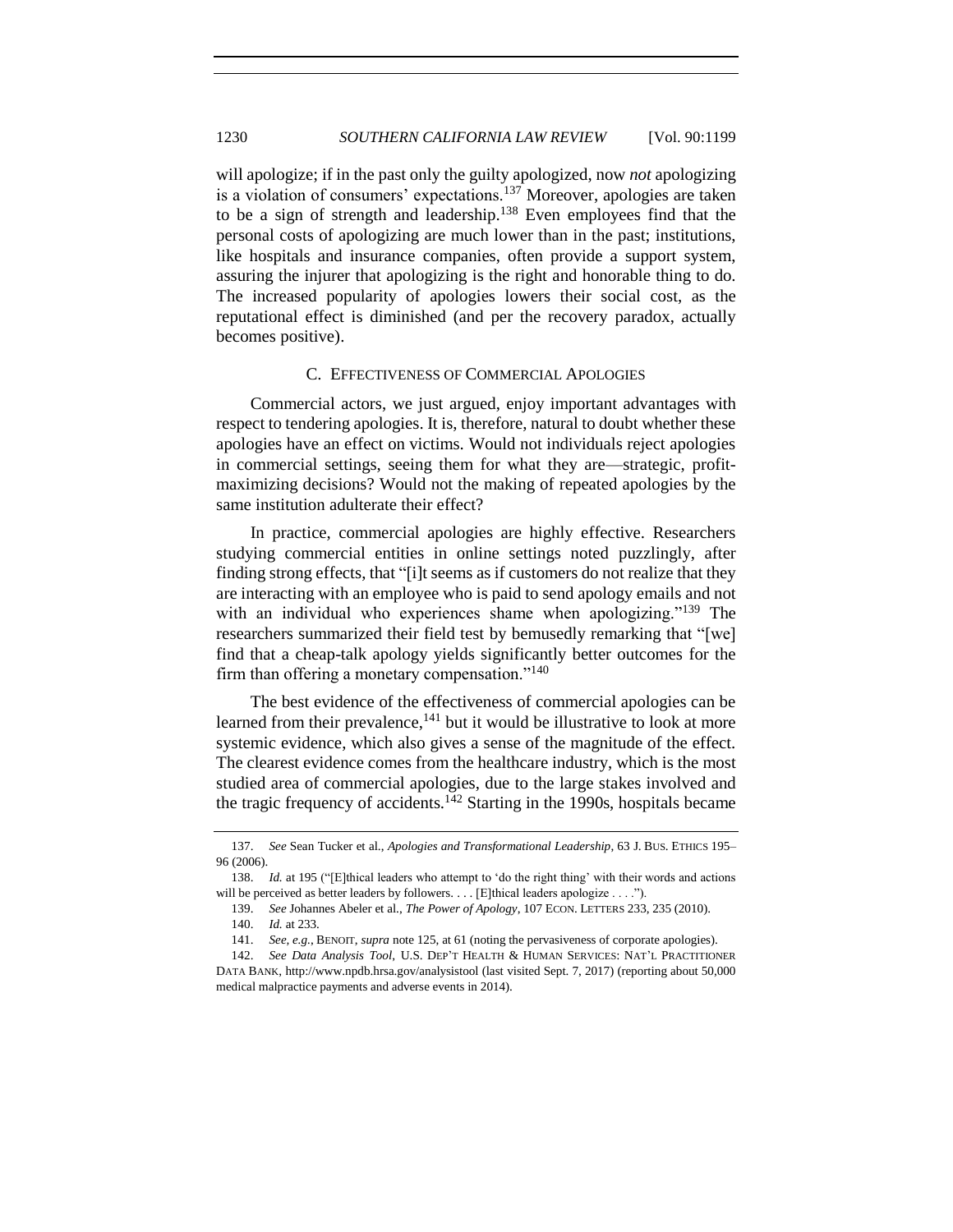aware that many patients sue for emotional reasons, as they resent the lack of apology for errors.<sup>143</sup> This realization led to a series of successful experiments with institutionalizing apologies.<sup>144</sup> An example is the pioneer program of the University of Michigan Health System. The university adopted a policy of disclosure and apology that required hospital personnel and physicians to disclose mistakes and apologize for them. A detailed before-and-after analysis of this program reveals significant effects. First, the monthly rate of claims (defined as requests for monetary compensation) fell by  $36\%$ .<sup>145</sup> This means that about one-third of the victims gave up their claims entirely. Second, the number of lawsuits fell by 65%.<sup>146</sup> Third, the cost per lawsuit fell from \$405,921 to \$228,308, a saving of \$177,603 (44%). Fourth, the costs of lawsuits fell not only due to savings on legal costs: the hospital saved about 59% of the compensation it would have had to pay patients.<sup>147</sup>

<span id="page-32-1"></span><span id="page-32-0"></span>Another example is COPIC, the physician-founded insurance trust that designed the "3Rs Program:" *R*ecognition of the patient's harm, *R*esponse to the issue in a timely manner, and *R*esolution—through apology and a small offer of compensation. Looking at the data, the offers of compensation are indeed small: in most cases, no payment is made at all, and in the rest, the payment is for only \$5,300.<sup>148</sup> The program led to striking results—a reduction of 50% in the number of malpractice claims against COPIC physicians and a 23% reduction in the costs of payments in settlement.<sup>149</sup> In one of the case records, a sixty-six-year-old patient suffered from an error that led to the removal of part of her ureter, treatment of which required a painful invasive procedure. The program settled the entire case by paying her \$3,898 to account for her out-of-pocket expenses and, "generously," also for her "gardening/lawn bills."<sup>150</sup> These apology programs reduced

<sup>143.</sup> *See* Gallagher et al., *supra* not[e 24,](#page-7-2) at 1001.

<sup>144.</sup> *See, e.g.*, Steve S. Kraman & Ginny Hamm, *Risk Management: Extreme Honesty May Be the Best Policy*, 131 ANNALS INTERNAL MED. 963, 964–66 (1999) (finding financial savings in hospitals that implemented a disclosure and compensation policy). *See also* ROBERT D. TRUOG ET AL., TALKING WITH PATIENTS AND FAMILIES ABOUT MEDICAL ERROR 52–56 (2011).

<sup>145.</sup> *See* Allen Kachalia et al., *Liability Claims and Costs Before and After Implementation of a Medical Error Disclosure Program*, 153 ANNALS INTERNAL MED. 213, 215 (2010). *See also* Michelle M. Mello et al., *The Medical Liability Climate and Prospects for Reform*, 312 JAMA 2146, 2149 (2014).

<sup>146.</sup> Kachalia et al., *supra* not[e 145,](#page-32-0) at 215.

<sup>147.</sup> *Id.*

<sup>148.</sup> *See* Richard C. Boothman et al., *A Better Approach to Medical Malpractice Claims? The University of Michigan Experience*, 2 J. HEALTH & LIFE SCI. L. 125, 147–48 (2009). *But see* Seth Seabury et al., *Defense Costs of Medical Malpractice Claims*, 366 NEW ENG.J. MED. 1354, 1354 (2012) (showing average case costs of medical malpractice lawsuits of about \$300,000).

<sup>149.</sup> *See* Boothman et al., *supra* not[e 148,](#page-32-1) at 147–48; Wojcieszak et al., *supra* note [54,](#page-12-2) at 346.

<sup>150.</sup> *See* Richert E. Quinn & Mary C. Eichler, *The 3Rs Program: The Colorado Experience*, 51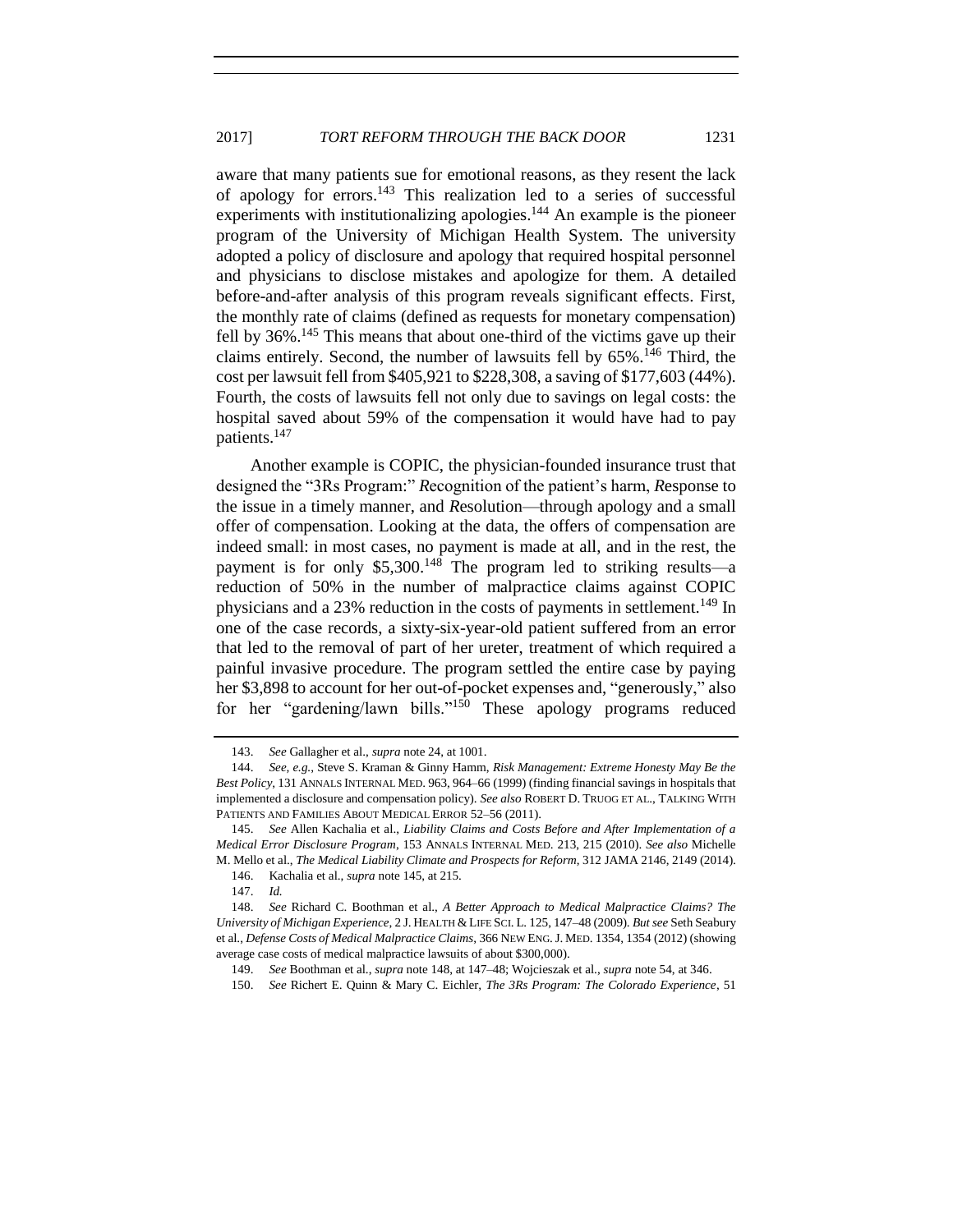significantly the number of compensation requests, the number of lawsuits, and most importantly for our purposes, *the amounts paid to patients*.

Looking more broadly, economists Benjamin Ho and Elaine Liu find that commercial apologies are highly effective. They investigated how apology safe-harbor laws affect malpractice lawsuits, assuming that changes in outcomes in the apology-immunizing states are attributable to these laws. Based on this methodology, they find that a state that adopts an apology law sees a reduction of about 17% in payments for severe medical injuries,<sup>151</sup> equivalent to a per-payment reduction of  $$58,000–73,000$ <sup>152</sup> This is remarkable, as the averages come from all hospitals—not necessarily those which instituted an apology policy—suggesting that the real effect is probably much larger. Consistent with that, a recent working paper found that apology laws lead to a reduction of \$65,000 in payments to victims across all injury levels.<sup>153</sup>

Apologies in a commercial setting are effective beyond the medical context. In a vignette study, researchers found that consumers express greater willingness to purchase from companies which apologize in ways perceived as sincere.<sup>154</sup> In the commercial context of housing, Russell Korobkin and Chris Guthrie found that participants playing the role of tenants were more likely to accept a settlement offer compensating for a landlord's infraction of duties if they were told that the landlord apologized.<sup>155</sup> These results seem to carry over to the market: in market settings, electronically-delivered apologies led disappointed consumers to retract unfavorable reviews at a rate much greater than when they were offered monetary settlements.<sup>156</sup> Moreover, firms are said to perform better

CLINICAL OBSTETRICS & GYNECOLOGY 709, 715 (2008).

<sup>151.</sup> *See* Ho & Liu, *Does Sorry Work?*, *supra* note [9,](#page-3-0) at 143.

<sup>152.</sup> *Id.*

<sup>153.</sup> *See* McMichael et al., *supra* not[e 9,](#page-3-0) at 5.

<sup>154.</sup> *See* Denghua Yuan et al., *Sorry Seems to Be the Hardest Word: The Effect of Self-Attribution When Apologizing for a Brand Crisis*, (H.K. Inst. of Bus. Studies Working Paper Series, No. 073-1314, 2014).

<sup>155.</sup> *See* Korobkin & Guthrie, *supra* not[e 25,](#page-7-0) at 148 (reporting a 12% increase; although this effect failed to reach statistical significance, the size and sign of the effect are nevertheless consistent with our argument.).

<sup>156.</sup> On eBay, customers can leave negative responses, which can later be withdrawn if a seller's feedback satisfies the consumer. A group of researchers collaborated with a very large seller to randomly modify the seller's response to negative reviews left by customers on transactions with an average value of  $\epsilon$ 23.50, offering (1) small monetary compensation ( $\epsilon$ 2.50); (2) large monetary compensation ( $\epsilon$ 5); or (3) an electronically-delivered apology from one of the seller's employees, without admitting any legal liability and without offering monetary compensation. They found that small monetary compensation yielded forgiveness (i.e., retraction of the negative review) in 19.3% of the cases, and doubling the amount of compensation only slightly increased the forgiveness rate to 22.9%. The tender of an apology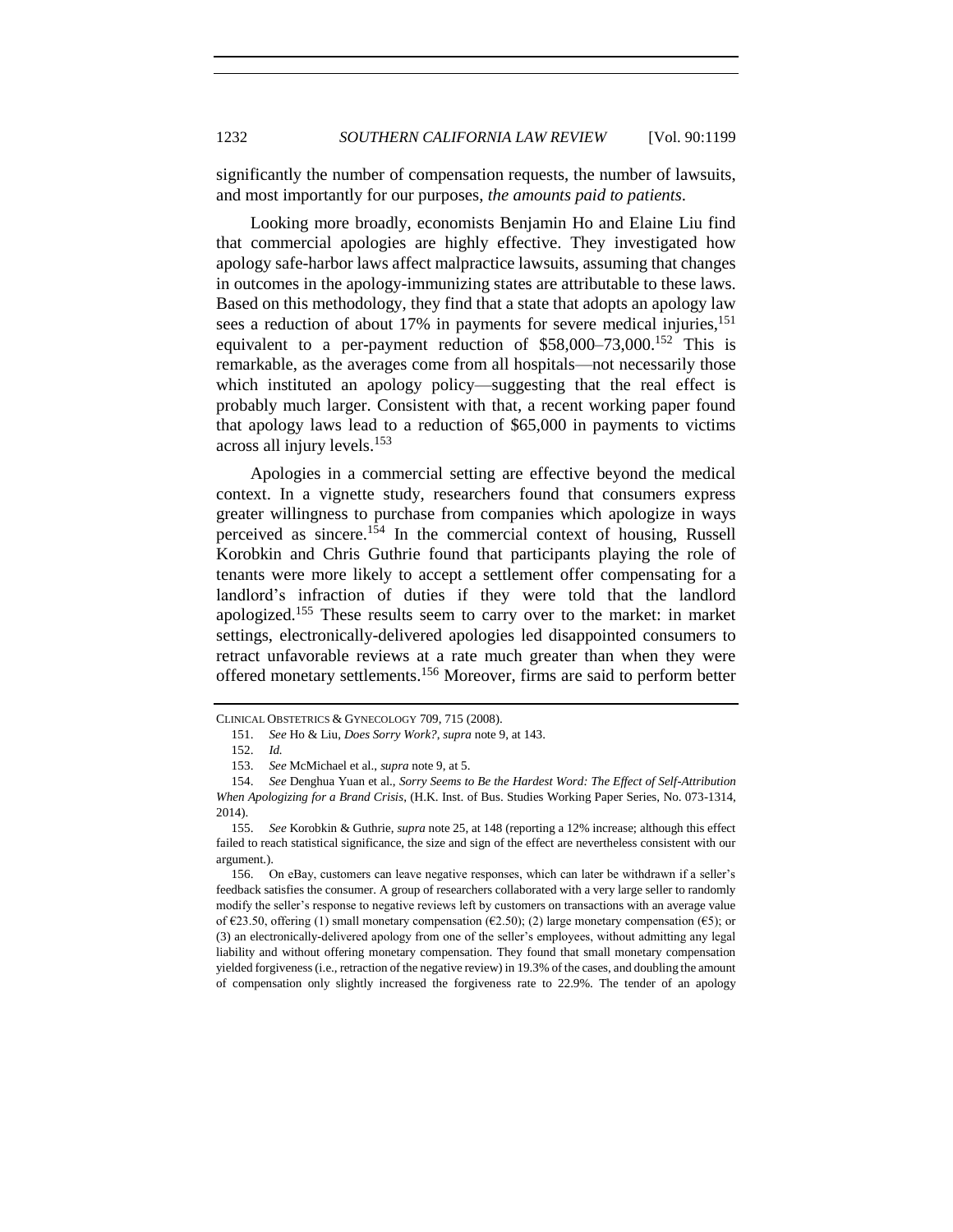<span id="page-34-0"></span>in the stock market after taking responsibility for past failures.<sup>157</sup>

#### III. CRITICAL ANALYSIS AND POLICY IMPLICATIONS

The normative framework we provided in Part II.A.2 demonstrates that apologies can have detrimental social implications unless certain conditions are met. We have also shown that commercial apologies are both cheap to tender and highly effective. In light of this, we move to critically analyze the movement that transformed the law and to outline necessary policy changes in response to this reform.

#### A. BETTER SORRY THAN SAFE

<span id="page-34-1"></span>Our theoretical analysis demonstrates that apologies are socially undesirable if they are relatively cheap to tender and if they have strong effects on the amounts victims seek. When these conditions obtain, the problem is that sophisticated commercial actors would be able to anticipate—before they engage in dangerous activities—that an apology would reduce their exposure to liability for any ensuing accidents. Because of that, they would have less incentive to be careful, which may increase the level of accidents. Conversely, they would find it preferable to be sorry rather than safe. Indeed, if apologies are costly to tender or only mildly effective, this concern does not arise. However, we believe our analysis above strongly suggests the possibility of a problem, as commercial apologies are likely to be more effective and cheaper to deliver in commercial settings. To illustrate, in one case, a patient was willing to settle after the apology simply because

outperformed both measures, generating a forgiveness rate of 44.8%. *See* Abeler, *supra* not[e 139,](#page-31-1) at 234. 157. Consider, for example, the 2009 crisis at Domino's Pizza, when a disgruntled employee publicized a video of himself committing what we can euphemistically call "health code violations" on customers' pizzas. Soon after, Twitter was flooded with tweets deriding the company and its products. Patrick Doyle, the company's president, uploaded a response video to YouTube, in which he apologized, said that he was sickened by the act, and reported corrective action. *See* Swifttalon, *Domino's President Responds to Prank Video*, YOUTUBE (Apr. 18, 2009), https://www.youtube.com/watch?v=dem6eA7- A2I. An empirical analysis of 20,773 tweets discovered that this action was highly effective, and that the corporate brand, as reflected by tweets, was restored to its original level. *See* Hoh Kim et al., *The Effect of Bad News and CEO Apology of Corporate on User Responses in Social Media*, 10 PLOS ONE e0126358 1, 13 (2015). Others in the field reflected similar appreciation of the effectiveness of this apology, and although far from being necessarily causally related, the brand is thriving. Domino's stock now trades for more than twenty times its 2009 price, adjusted for dividends and splits. *See Domino's Pizza, Inc.*, YAHOO! FIN., https://finance.yahoo.com/quote/DPZ/history?period1=1236927600& period2=1504767600&interval=1mo&filter=history&frequency=1mo (last visited Sept. 7, 2017). On the relationship between firms' performance and corporate honesty, see generally Don Chance et al., *Poor Performance and the Value of Corporate Honesty*, 33 J. CORP. FIN. 1 (2015). Indeed, the return on investment in apology mechanisms was estimated by researchers as being greater than 100% in some cases. *See* Homburg & Fürst, *supra* not[e 121,](#page-28-1) at 95.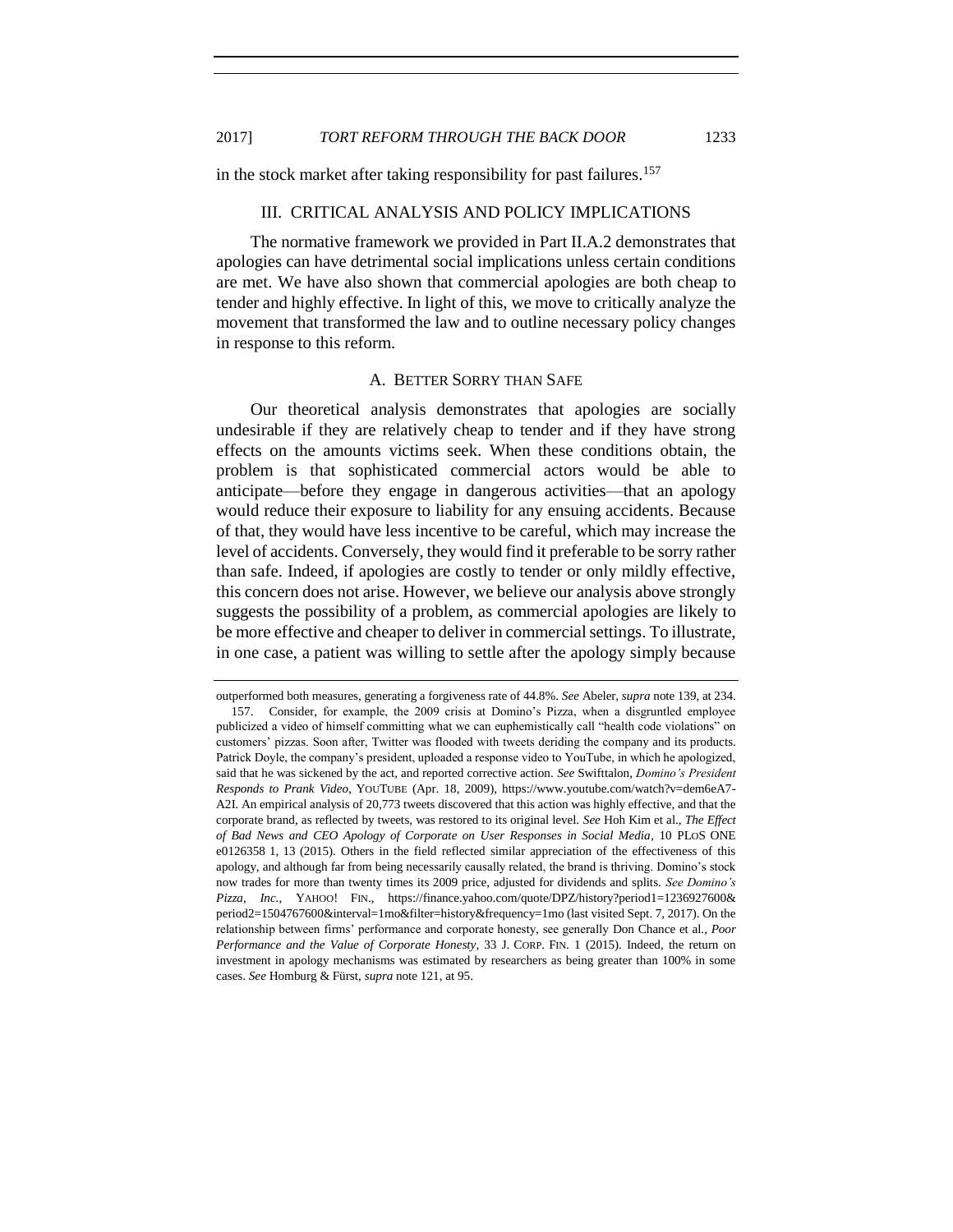she felt the hospital took her case seriously.<sup>158</sup> The hospital, on the other hand, saved an approximate \$3 million in liability payments in a lawsuit that, according to the hospital's estimation, the patient was highly likely to win.<sup>159</sup> Of course, the apology itself had some cost, but nothing in the evidence indicates this cost was large; indeed, this case is touted for its cost-saving effect. $160$ 

A clear prediction that follows from our analysis is that apology laws will increase the frequency or severity of accidents in states that adopt them relative to non-apology law states. This is in contrast to the hypothesis of the Legal Apologists, which stipulates that apology laws will reduce levels of litigation without a concomitant increase in the level of accidents. If our hypothesis is correct, its implications are disconcerting. We would expect apology law states to see a reduction in precautionary investments, with food companies spending less on quality assurance, hospitals ordering fewer tests and hiring less staff, and polluters investing less in smoke scrubs. To assess the validity of each hypothesis, we need empirical data; unfortunately, the empirical data we have from the two studies on the topic is inconclusive, although it is largely consistent with our prediction.

The most rigorous analysis to date was conducted by Ho and Liu, who looked at the effect of apology laws on the level of disposed medical malpractice claims.<sup>161</sup> They found that apology laws *increase* the number of disposed claims involving severe injuries by  $21-27\%$ .<sup>162</sup> This would seem to comport with our hypothesis of an increase in accidents and their severity, but the problem is that the data consists only of disposed cases, and the definition of disposed cases makes it hard to draw any conclusions.<sup>163</sup> In fact, Ho and Liu argue that the rise is mostly attributable to the greater speed of processing claims, and that over time there are fewer claims.<sup>164</sup> But this conclusion is constrained by the meaning and interpretation of disposed claims, a problematic category that only includes complaints with positive money payments. Thus, it does not include all, or even most, of the accidents

<sup>158.</sup> Boothman et al., *supra* note [148,](#page-32-1) at 157.

<sup>159.</sup> *Id.*

<sup>160.</sup> *Id*.

<sup>161.</sup> *See* Ho & Liu, *Does Sorry Work?*, *supra* note [9,](#page-3-0) at 141.

<sup>162.</sup> *See id.* at 158 tbl.5.

<sup>163.</sup> *See id.* at 143 ("Given that the . . . data set only consists of claims with positive payouts, it does not contain information on open claims nor closed claims without payments.").

<sup>164.</sup> They indeed find that over time, apology law states see a significant reduction in disposed claims for non-severe injuries, but they also find an increase in the level of severe injuries, which they interpret as resulting from a staggered effect of the apology laws. However, these findings are also consistent with the theory that apology laws increase the severity of accidents. *Id.* at 162.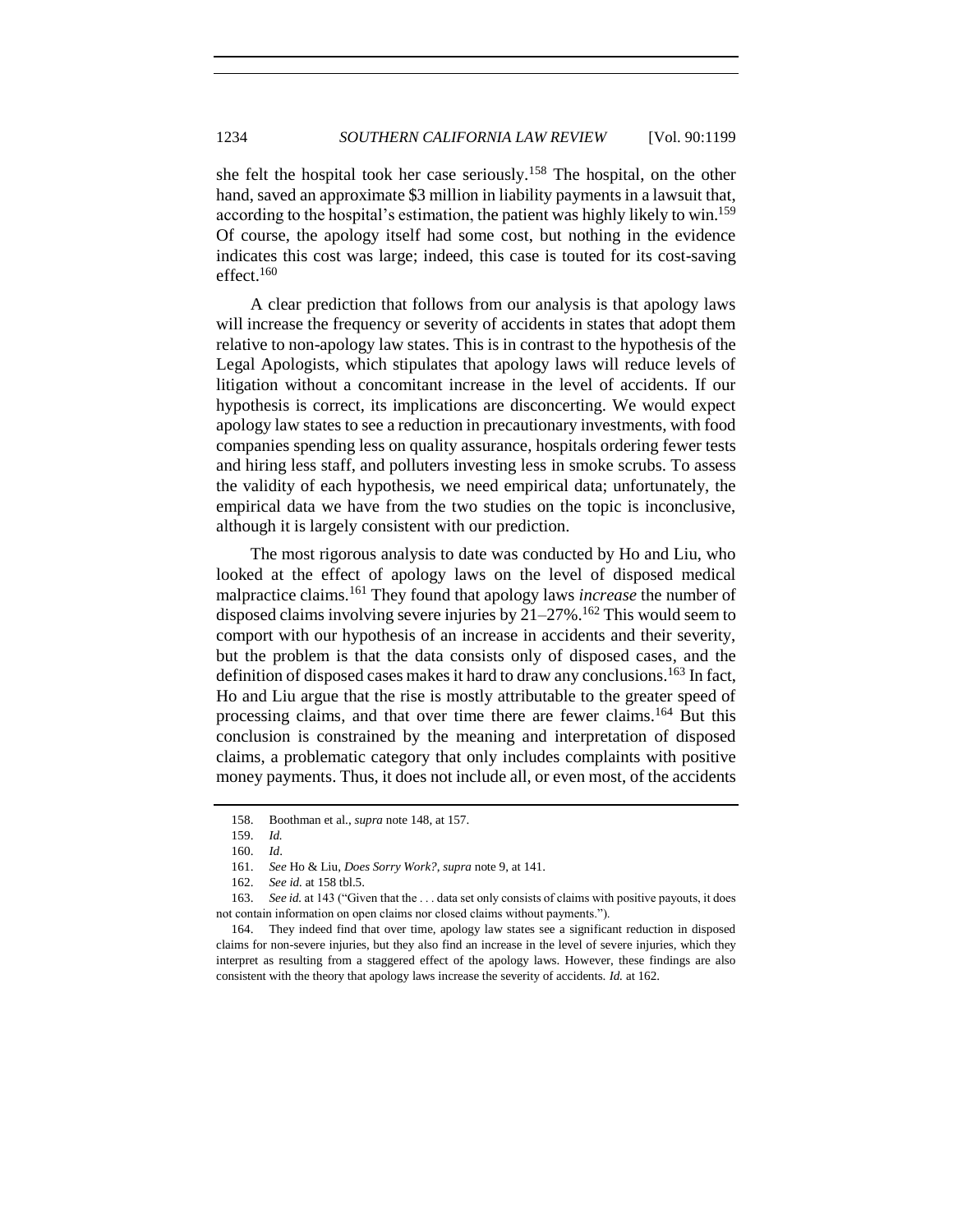or cases where no payment was made.<sup>165</sup> Another limitation is that it is possible to make payments without reporting them, and some hospitals seem to be doing so. $166$ 

Another problem is the tension between Ho and Liu's findings and those of Benjamin McMichael's more recent working paper.<sup>167</sup> In the latter study, researchers obtained data from an insurer that accounts not only for disposed claims with positive payments, but for all claims that were filed with the insurer. This does not account for accidents that do not result in a formal claim, but it does provide a broader approach to the issue.<sup>168</sup> The authors of the study find that apology laws reduce payments to patients by 82%, which is equivalent to a reduction of \$65,000 in the average payment.<sup>169</sup> They explain this result as driven mostly by the increase of claims that do not result in payment. In other words, they find that apologies mainly increase the volume of claims where no payment is made, but do not affect the level of payments in other cases. They also find, however, that claims are more likely to turn into a lawsuit under apology laws—which is clearly inconsistent with the goals of apology laws. Both of these studies provide much needed insight, but they do not clearly illuminate the key variable of interest: the level of accidents. The lack of more focused research is potentially attributable to the misunderstanding of the potential negative effect of apologies on incentives, and we hope that this Article will spur future research in this area.

# B. THE PARADOX OF EXCESSIVE APOLOGIES

<span id="page-36-0"></span>At the heart of the apology law reform is the argument that injurers are wary of apologizing due to the legal ramifications of exposing themselves to liability.<sup>170</sup> To overcome this fear, the argument goes, apologies should be privileged, shielding injurers from the evidentiary implications of potential admission of fault. The Legal Apologists argue that privileging apologies

<sup>165.</sup> This is especially a problem, since most cases are disposed without payment. *See* McMichael et al., *supra* not[e 9,](#page-3-0) at 16 ("Analysis of our data indicates that excluding claims that involved no payment to a claimant results in excluding over half of all malpractice claims.").

<sup>166.</sup> *See* Teninbaum, *supra* note [39,](#page-9-1) at 316–17 (discussing rules in an apology program that are designed to circumvent reporting requirements). *See also* Amitabh Chandra et al., *The Growth of Physician Medical Malpractice Payments: Evidence from the National Practitioner Data Bank*, W5 HEALTH AFF. 240, 242 (2005), http://content.healthaffairs.org/content/early/2005/05/31/ hlthaff.w5.240.full.pdf (estimating underreporting in data of about 20 percent of malpractice payments).

<sup>167.</sup> *See* McMichael et al., *supra* not[e 9,](#page-3-0) at 5.

<sup>168.</sup> *See id.* at 10. On the other hand, their data is limited to only one specialty area, which may introduce other kind of unanticipated biases.

<sup>169.</sup> *Id.* at 27.

<sup>170.</sup> *See* Eisenberg, *supra* not[e 38,](#page-9-3) at 50; Robbennolt, *Legal Settlement*, *supra* not[e 25,](#page-7-0) at 465.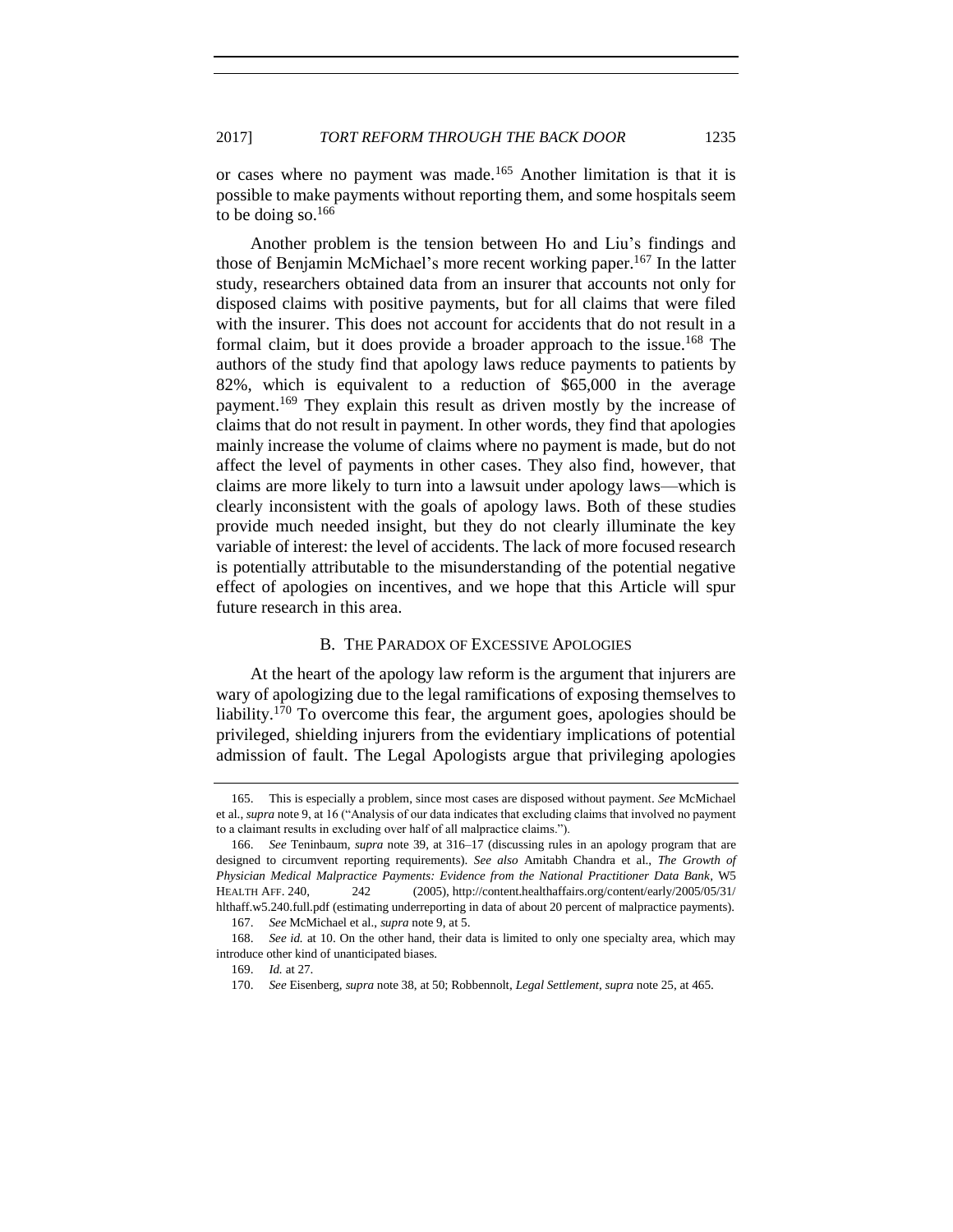would encourage injurers to apologize, thus leading to important benefits most importantly, the control of litigation costs. $171$ 

This statement involves a potential paradox with no easy resolution. The first argument—that injurers do not apologize for fear of legal liability assumes that apologies *encourage litigation* (unless they are privileged)*.* But at the same time, the main reason that Legal Apologists favor apologies is that they encourage settlement and therefore *discourage litigation*. It is seemingly paradoxical to argue that apologies both encourage and discourage litigation at the same time. Resolving this paradox comes at a price. Perhaps, for example, unprivileged apologies have a disparate effect; they reduce the incentive to bring suit but increase the probability that the victim will prevail in a lawsuit by having better evidence. While coherent, this resolution also raises problems. It is unclear why the evidentiary advantage of apologies does not entice more victims to file lawsuits. More importantly, if privileging apologies will not reduce the level of litigation, but will only reduce the likelihood that the victim will prevail, then apologies lose much of their luster.

Another possibility is to argue that apologies have a heterogeneous impact on victims. Some victims will sue unless they receive an apology, so apologies would reduce litigation in their case and are thus desirable. Other victims would only sue if they receive an apology (as the apology will provide them with sufficient evidence) and for this class of victims, privileging apologies will reduce litigation costs. While coherent, this resolution is also problematic, as it omits the class of victims who would sue even when they receive an apology. Privileging apologies will reduce the likelihood that this class of victims will prevail in litigation, and thus involves a cost. <sup>172</sup> Whether this cost exceeds the benefit of controlling litigation from the other group is an empirical question, which admits the possibility that apologies will be undesirable.

# C. APOLOGY AS DISCLOSURE

<span id="page-37-0"></span>A recurrent narrative, especially among medical professionals, is that apologies help because they facilitate the communication of mistakes. As put by Clinton and Obama:

<sup>171.</sup> *See supra* not[e 21.](#page-6-2)

<sup>172.</sup> To be clear, injurers would save a corresponding amount, as they would be more likely to prevail in litigation. However, if we make the (natural) assumption that the likelihood of prevailing at trial corresponds to the culpability of the injurer, then privileging apologies would benefit mostly culpable injurers, thus undermining deterrence.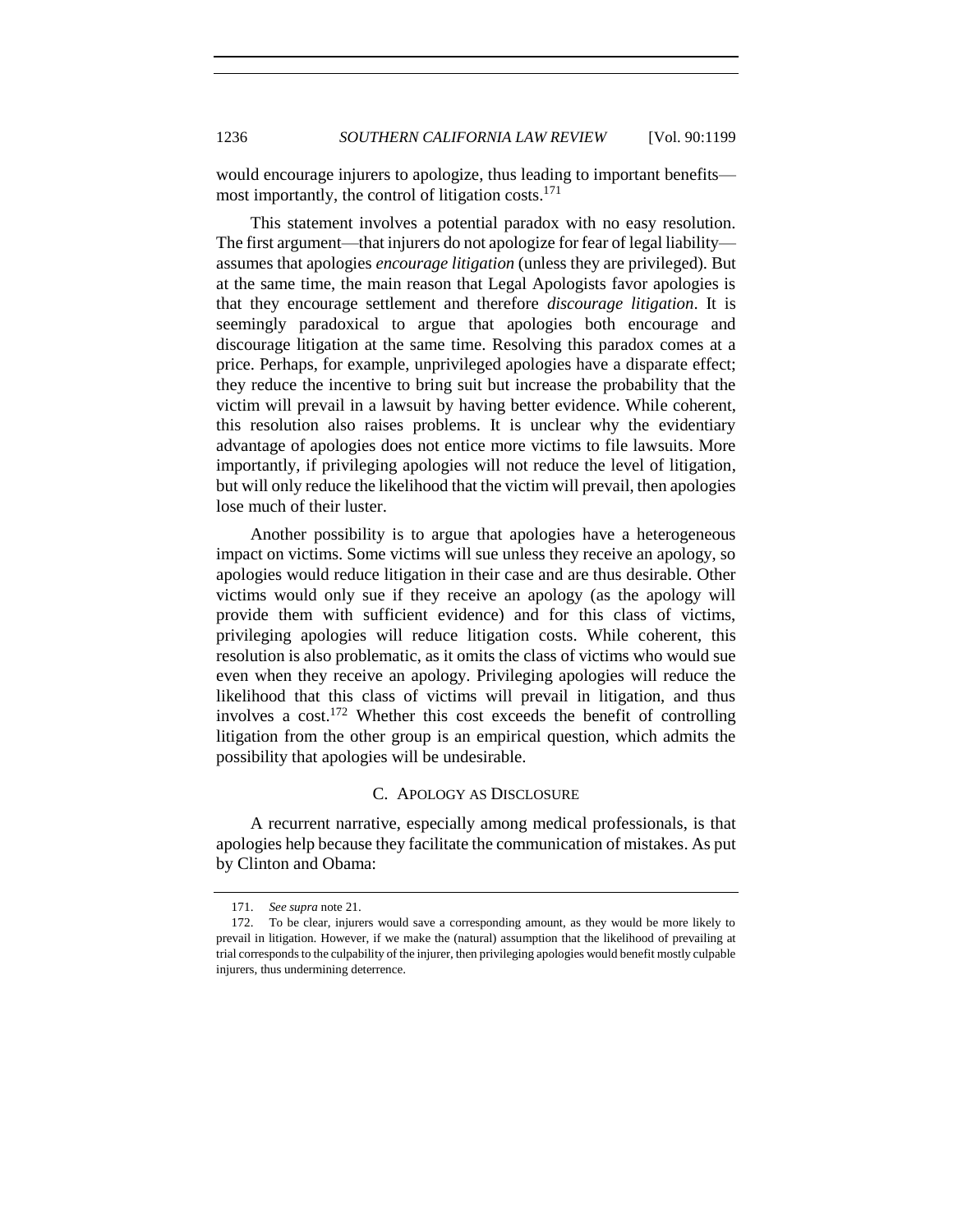#### 2017] *TORT REFORM THROUGH THE BACK DOOR* 1237

Under our proposal, physicians would be given certain protections from liability within the context of the program, in order to promote a safe environment for disclosure. By promoting better communication, this legislation would provide doctors and patients with an opportunity to find solutions outside the courtroom.<sup>173</sup>

On this account, privileging apologies would mean that injurers would be more willing to admit their mistakes. The reason why admitting mistakes is important is presumably an instrumental one; by recognizing mistakes, the parties can learn and do better in the future.<sup>174</sup>

This logic may be applicable in many interpersonal settings, but it transfers poorly to a commercial environment. Before touching on this point, it should be noted that the basic assumption here—that mistakes are not divulged due to liability—is doubted by many who believe the main causes for hiding mistakes are factors such as culture and social norms. <sup>175</sup> Indeed, studies comparing the rate of disclosure of errors in the United States and countries with lower levels of liability for medical malpractice find no difference in error reporting in hospitals.<sup>176</sup> The problem is the assumption that mistakes, once identified, will be corrected. In many commercial settings, learning from one's mistakes is not simple. Taking precautions often involves investment in machinery, staff, and technology. These costs can be very high—consider the cost of purchasing an MRI machine, or even of standard bloodwork procedures if done on a large scale—and it will certainly be contradictory to our approach in most other areas of law to believe that actors will have sufficient incentive to internalize the costs of their actions without the threat of any legal action.<sup>177</sup> This inconsistency was noted by David Hyman and Richard Silver:

It is naïve to think that error reporting and health care quality would improve automatically by removing the threat of liability. . . . No statistical study shows an inverse correlation between malpractice

<sup>173.</sup> *See* Clinton & Obama*, supra* not[e 81,](#page-16-3) at 2207.

<sup>174.</sup> *Id.* at 2205.

<sup>175.</sup> TOM BAKER, THE MEDICAL MALPRACTICE MYTH 97 (2005) (arguing that "you first have to prove that mistakes would be out in the open if there were no medical malpractice lawsuits. That is clearly not the case.").

<sup>176.</sup> *See* George J. Annas, *The Patient's Right to Safety—Improving the Quality of Care Through Litigation Against Hospitals*, 354 NEW ENG. J. MED. 2063, 2065–66 (2006) (comparing with New Zealand); Amy Widman, *Liability and the Health Care Bill: An "Alternative" Perspective*, 1 CALIF. L. REV. CIR. 57, 59 (2010).

<sup>177.</sup> Clinton and Obama proposed that savings from apology programs will be used to reduce the premiums doctors pay—but this would be the equivalent of transferring money from victims of accidents to physicians. Clinton & Obama, *supra* note [81,](#page-16-3) at 2206. They also proposed that some of the savings will be used to "foster patient-safety initiatives." *Id.* at 2207.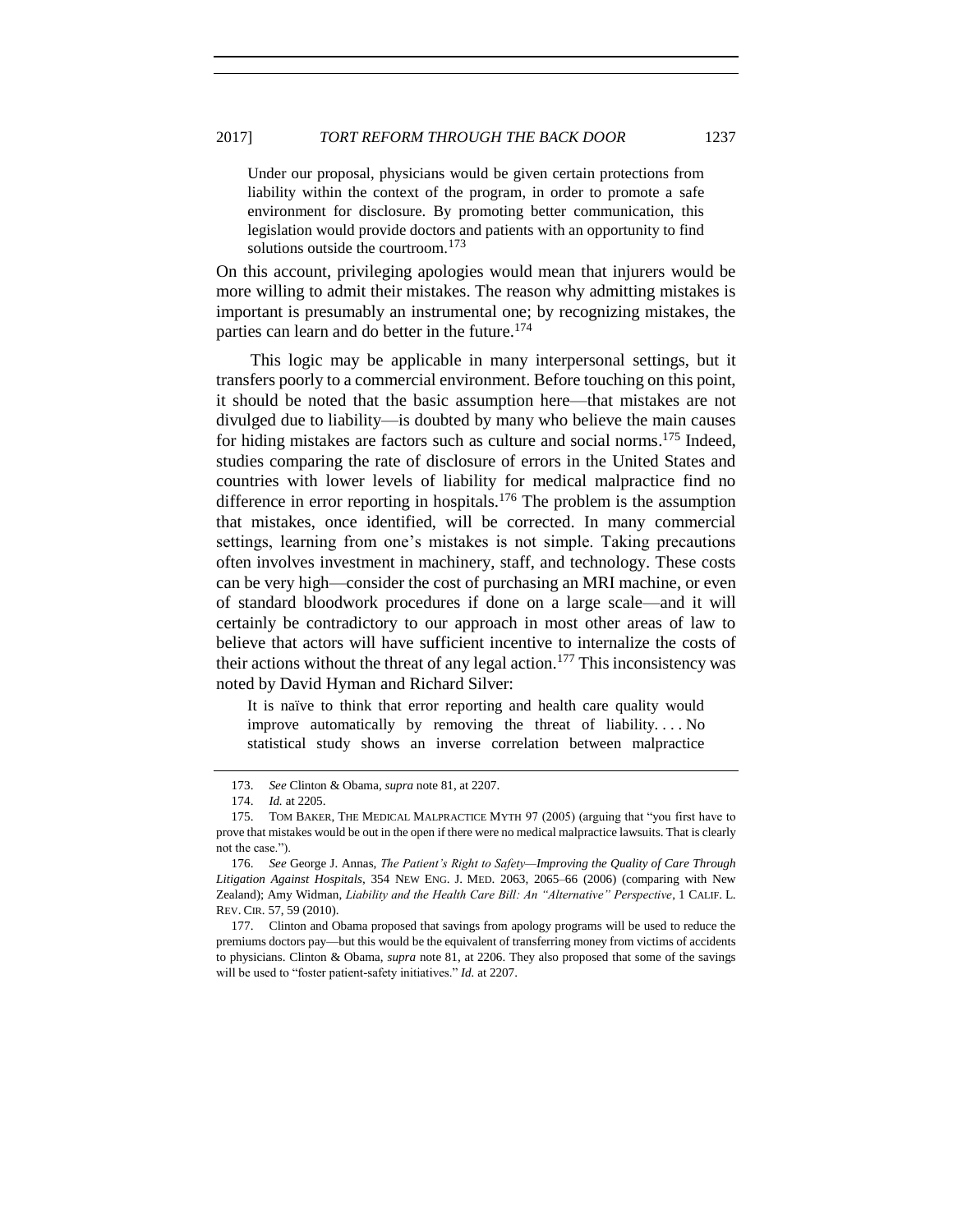exposure and the frequency of error reporting, or indicates that malpractice liability discourages providers from reporting mistakes.<sup>178</sup>

#### D*.* THE DEFICIT OF APOLOGY DEFICIT

<span id="page-39-0"></span>Motivating the entire movement of the Legal Apologists is belief in an apology deficit. The concern is that injurers have too little incentive to apologize, and they therefore need encouragement. It may seem odd in retrospect, but besides anecdotal evidence, the point that there is a deficit in apologies has never been proven. Do we really have a shortfall of apologies? Are commercial actors shying away from apologizing?

The core problem is that even without any reform, commercial injurers should have a strong incentive to apologize. As we have noted, apologies create value to injurers by suppressing victims' litigiousness. If apologies are value-creating, then just like any other good, profit-maximizing companies would seek to "produce" them. Given the many benefits Legal Apologists ascribe to apologies, it would be odd if companies would not provide them. Indeed, the literature is in agreement that there is a marked transition among companies from the age of "deny and defend" to one of "apologize and settle."<sup>179</sup> Today, commentators agree that commercial apologies have become commonplace.<sup>180</sup> As early as 2002, well before most states adopted apology laws, a survey of hospital risk managers revealed that 68% would respond to a mistake with an apology, which suggests a broad appreciation of the commercial benefits of apologies.<sup>181</sup>

Psychiatrist Aaron Lazare conducted a casual empirical analysis to develop a basic intuition of the prevalence of commercial apologies by looking at the discourse on apologies in the media.<sup>182</sup> To expand his analysis, we reanalyzed the data using a larger database. Consistent with his findings, Figure 1 illustrates our findings on the basis of a broad range of media reports acquired from the EBSCO Information Services database, which includes twenty-five million media articles from the relevant time period.<sup>183</sup> As can

<sup>178.</sup> David A. Hyman & Charles Silver, *The Poor State of Health Care Quality in the U.S.: Is Malpractice Liability Part of the Problem or Part of the Solution*?, 90 CORNELL L. REV. 893, 898–99, 914 (2005).

<span id="page-39-1"></span><sup>179.</sup> *See, e.g.*, Wojcieszak, *supra* not[e 54,](#page-12-2) at 344–45, 347.

<sup>180.</sup> Roy L. Brooks, *The Age of Apology*, *in* WHEN SORRY ISN'T ENOUGH: THE CONTROVERSY OVER APOLOGIES AND REPARATIONS FOR HUMAN INJUSTICE, 8–11 (Roy L. Brooks ed., 1999).

<sup>181.</sup> *See* Rae M. Lamb et al., *Hospital Disclosure Practices: Results of a National Survey*, 22 HEALTH AFF. 73, 77 (2003).

<sup>182.</sup> LAZARE, *supra* not[e 13,](#page-5-0) at 6–7.

<sup>183.</sup> Our methodology consisted of EBSCO search results for "apology" or "sorry" or related words in the title or subject terms, restricted to magazines, newspapers, reviews, and trade publications in the English language between 1971 and 2015. A total of 4,967 results were located, which, after removing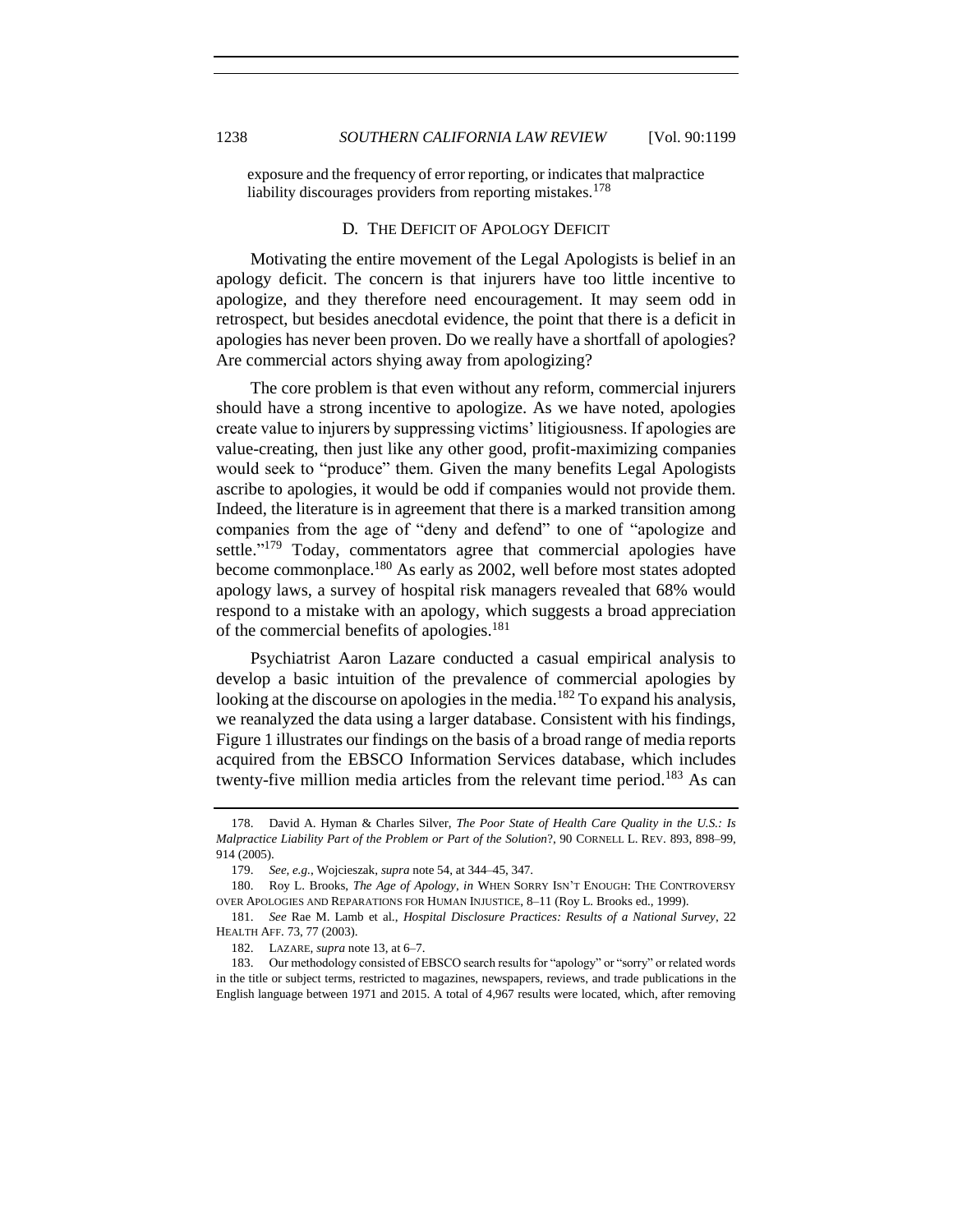be seen, until the 1990s, apologies were hardly considered in the media. But thereafter, there has been a growing interest that persists through today.

FIGURE 1. Apologies in Print: Mentions by Year



NOTE: Data source and methodology are discussed *supra* in not[e 183](#page-39-1) and accompanying text.

Overall, the consensus in the literature on the "age of apologies" is well reflected in this analysis. While this does not amount to a rigorous analysis of the topic, it does suggest that the apology deficit may not exist.

# E.POLICY IMPLICATIONS

<span id="page-40-0"></span>Ongoing tort reform through apology laws is politically and legally problematic. There are currently calls to further expand the ambit of apology laws,<sup>184</sup> and to encourage mediators and arbitrators, judges, and juries to account for them.<sup>185</sup> If past successes and momentum are any indication, these calls are likely to be translated into legislation in the near future. Our analysis suggests that the case presented by reformists is lacking in theoretical and empirical support. There is a question whether there is an

duplicates, we narrowed to 3,747. Gated permalink to results: http://search.ebscohost.com/login.aspx? direct=true&db=aph&bquery=(TI+apology)+OR+(SU+apology)+OR+(TI+sorry)+OR+(SU+sorry)&cli 0=LA99&clv0=Eng&type=1&site=ehost-live&scope=site. To account for potential bias due to the fact that more media is produced today than in the past, we validated our findings by limiting our search to the *New York Times*, *New York Times Magazine*, *Economist*, and *New Yorker*—all of which existed prior to 1971.

<sup>184.</sup> *See* Cohen, *supra* not[e 11,](#page-4-2) at 1061; Gailey, *supra* not[e 3,](#page-2-0) at 176–78; Jones, *supra* note [13,](#page-5-0) at 580–81; Runnels, *supra* not[e 3,](#page-2-0) at 148.

<sup>185.</sup> *See, e.g.*, Robyn Carroll, *Apologies as a Legal Remedy*, 35 SYDNEY L. REV. 317, 320 (2013).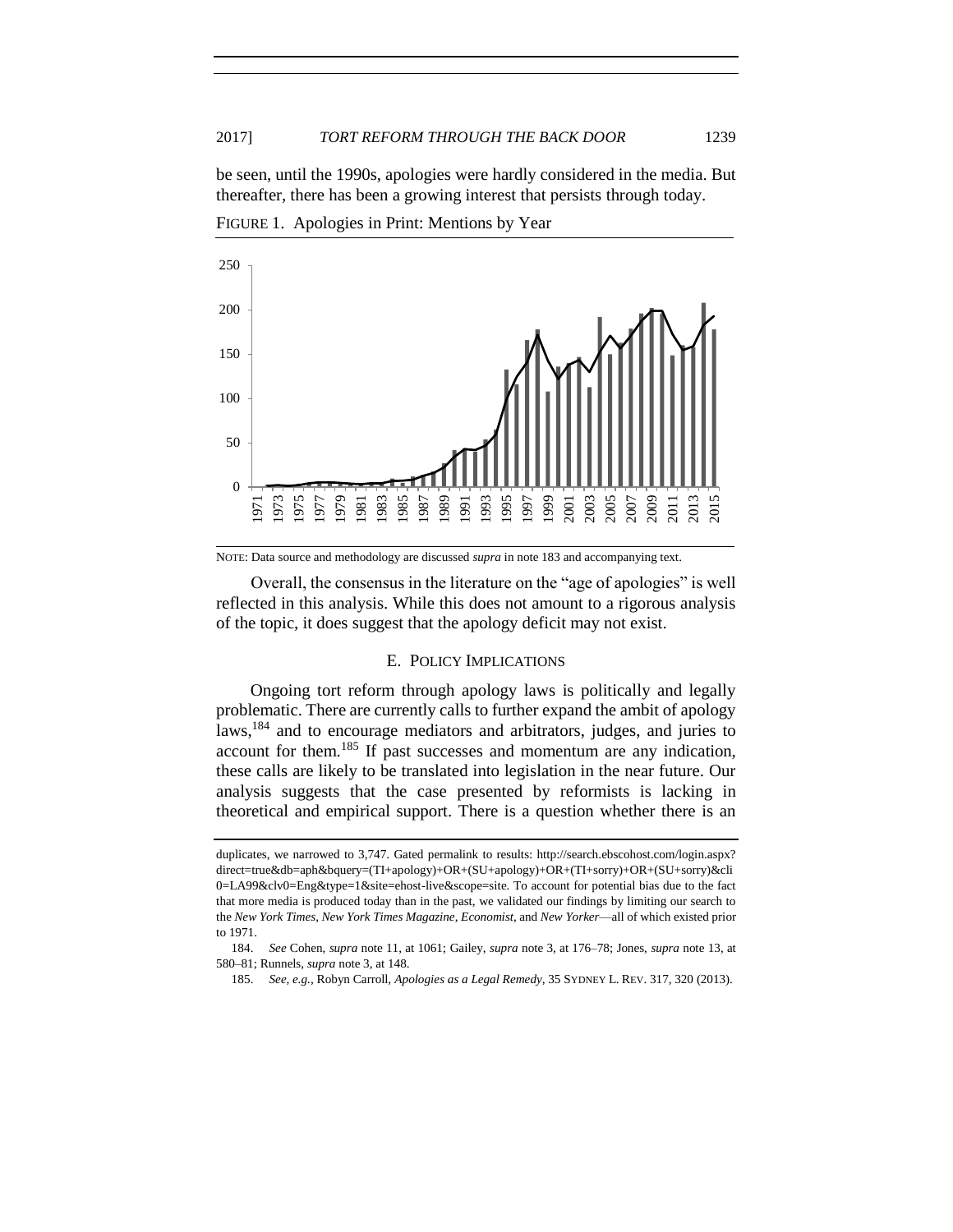apology deficit, and there is a real concern that apologies will be used to circumvent legal liability for accidents by strategic actors. Politically, we are concerned that apology laws have been used as a covert tort reform, avoiding public scrutiny. These issues raise a few policy implications.

The first order of business is transparency. Apology laws should be understood—and debated—in terms of tort reform. The public, advocates, and legislators should be made aware of the social effects of apology laws. This does not mean that apology laws should never be enacted—the debate on tort reform is an active one that is far from being settled. However, the debate should be conducted transparently, not guised in the discourse of virtue or penance, but in the more real terms of reducing compensation to victims which may or may not be excessive.<sup>186</sup>

Second, a moratorium should be placed on all future expansions of apology safe-harbor laws. Besides the political concern, there are significant social concerns regarding these laws. Apology laws make the tender of apologies "cheaper" from the viewpoint of the injurer, and the analysis demonstrates that reducing the costs of apologies can lead to socially harmful outcomes, in the form of risky behavior. The evidence we gathered suggests that this risk is real, given the effectiveness of commercial apologies and their low cost.

Third, there is a push to encourage judges and juries to show leniency in their judgments towards remorseful injurers.<sup>187</sup> In a sense, these initiatives are even more troublesome than the safe-harbor laws, as safe-harbor laws protect apologies that can prevent litigation, but this policy encourages apologies that do not even have this effect. Indeed, some have argued that there is a case for treating apologizing defendants more severely.<sup>188</sup> We

<sup>186.</sup> Supporters of tort reform would also benefit from better recognition of the effect of apologies. There are many tools in the tort reformers' toolkit, such as damages caps, procedural adjustments, and panel screening of cases. Each of these tools has its own advantages and shortcomings. Compared with damages caps, for example, apology laws have the disadvantage of being impossible to calibrate. If one thinks that the true harm from a medical accident is \$250,000, then a damages cap at this level could rein in courts. But the effect of apologies on victims is highly idiosyncratic, and it does not allow for easy corrections. On the other hand, apology laws encourage informal settlements, and this may have merit of its own. Either way, a candid evaluation of alternatives would be prudent.

<sup>187.</sup> *See, e.g.*, Bibas & Bierschbach, *supra* note [16,](#page-5-2) at 128–29 (advocating lenient treatment of remorseful offenders). Interestingly, a new study provides preliminary evidence suggesting that apologies have little effect on judges. *See* Jeffrey J. Rachlinski et al., *Contrition in the Courtroom: Do Apologies Affect Adjudication?*, 98 CORNELL L. REV. 1189, 1194 (2013) (finding in a vignette study that "a defendant's apology in court is generally ineffective, sometimes counterproductive, and only occasionally beneficial.").

<sup>188.</sup> Mungan argues that treating apologies more harshly helps differentiate between sincere apologies—which are meant to relieve guilt—and non-sincere apologies. *See* Mungan, *supra* note [4,](#page-2-1) at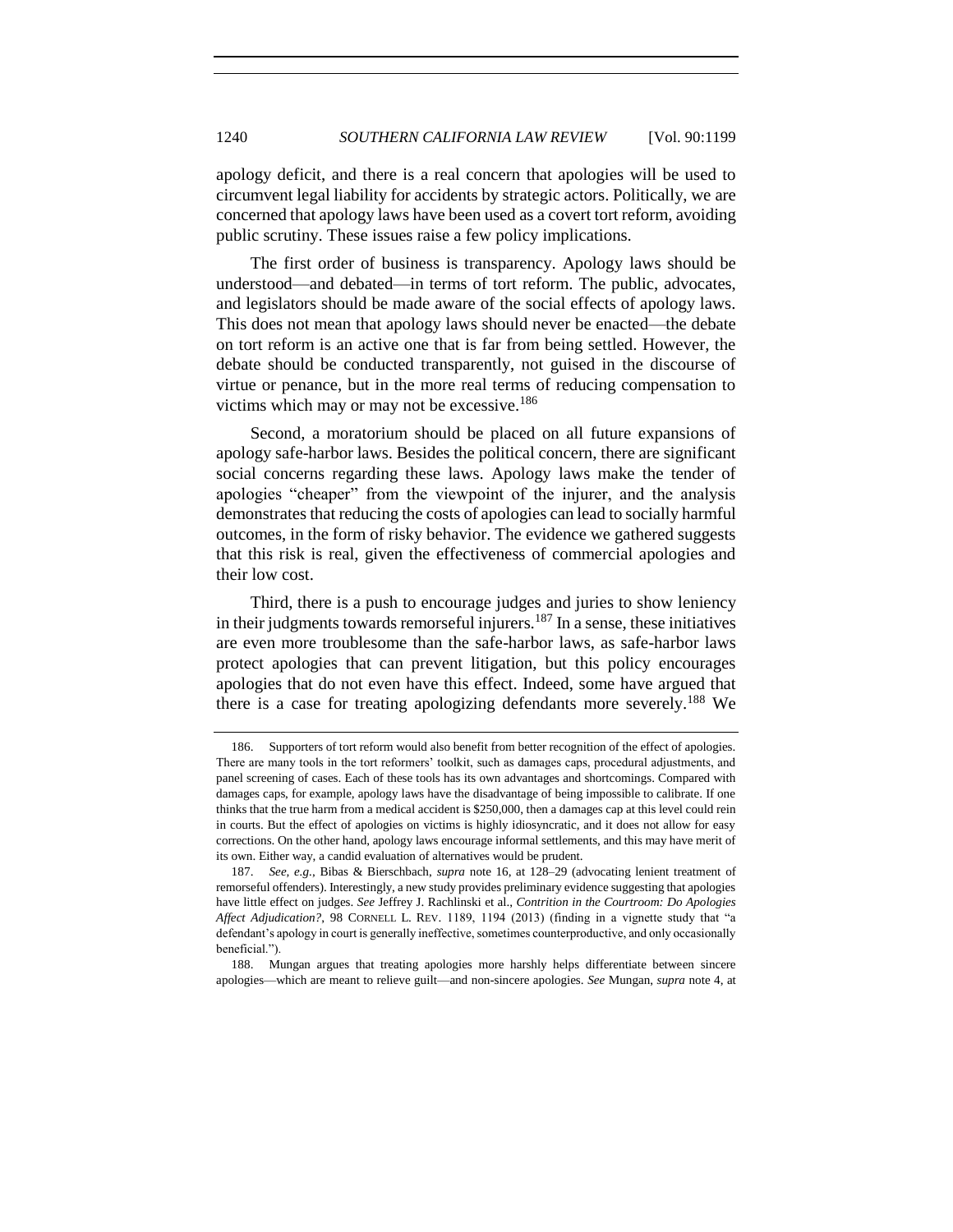recognize that it may seem counterintuitive to treat remorseful and unremorseful injurers equally,  $189$  but it is important to remember that our discussion is limited only to commercial actors, for whom the expression of remorse is at least suspect. In sum, there should be a presumption against the preferential treatment of commercial actors who apologize during trial.

Finally, the questions we raised here touch on important social policies, but the data we currently have is limited. It will be necessary for policymakers to devote funds and grants for studies in this area, and perhaps there is room to use funding from the Patient Protection and Affordable Care Act's special allotment to this end.<sup>190</sup>

# **CONCLUSION**

<span id="page-42-0"></span>Over the last three decades, apology law reform has swept the nation. Tort reformers and commercial interests provided funding to a strong lobby that co-opted the rhetoric and discourse developed by a movement of legal scholars we called the Legal Apologists. The work of the Legal Apologists has contributed greatly to our philosophical, social, and psychological understanding of the role of apologies in both the law and in our daily lives. However, they have failed to articulate an account of apologies in commercial settings and have not considered the potentially socially harmful effects of apologies of this type. This oversight has not been lost on tort reformers, who advocated for apology law reforms to effectively achieve tort reform through the back door.

We argue that making apologies cheaper may lead to socially harmful outcomes. To support our claims, we develop a new model for tort liability with apologies, which we use to show that injurers may have an excessive incentive to apologize if apologies are cheap and effective. Based on the evidence we have gathered, we find that commercial actors professionalize and institutionalize the tender of apologies and use them to great effect. This suggests that apologies may actively undermine deterrence and lead to risky behavior. Based on this analysis, we call for a moratorium on apology laws and a political and legal revaluation of the ones that currently exist. Through a transparent and honest assessment of apology laws, based on an understanding of these laws as means of tort reform, we can reach informed and democratic decisions on their desirability.

<sup>179.</sup>

<sup>189.</sup> For the moral argument that it is wrong for the law to treat repentant and unrepentant transgressors equally, see *supra* not[e 60](#page-13-1) and accompanying text.

<sup>190.</sup> Under the Act, grants are awarded to states for "the development, implementation, and evaluation of alternatives to current tort litigation for resolving disputes." 42 U.S.C. § 280g-15(a) (2012).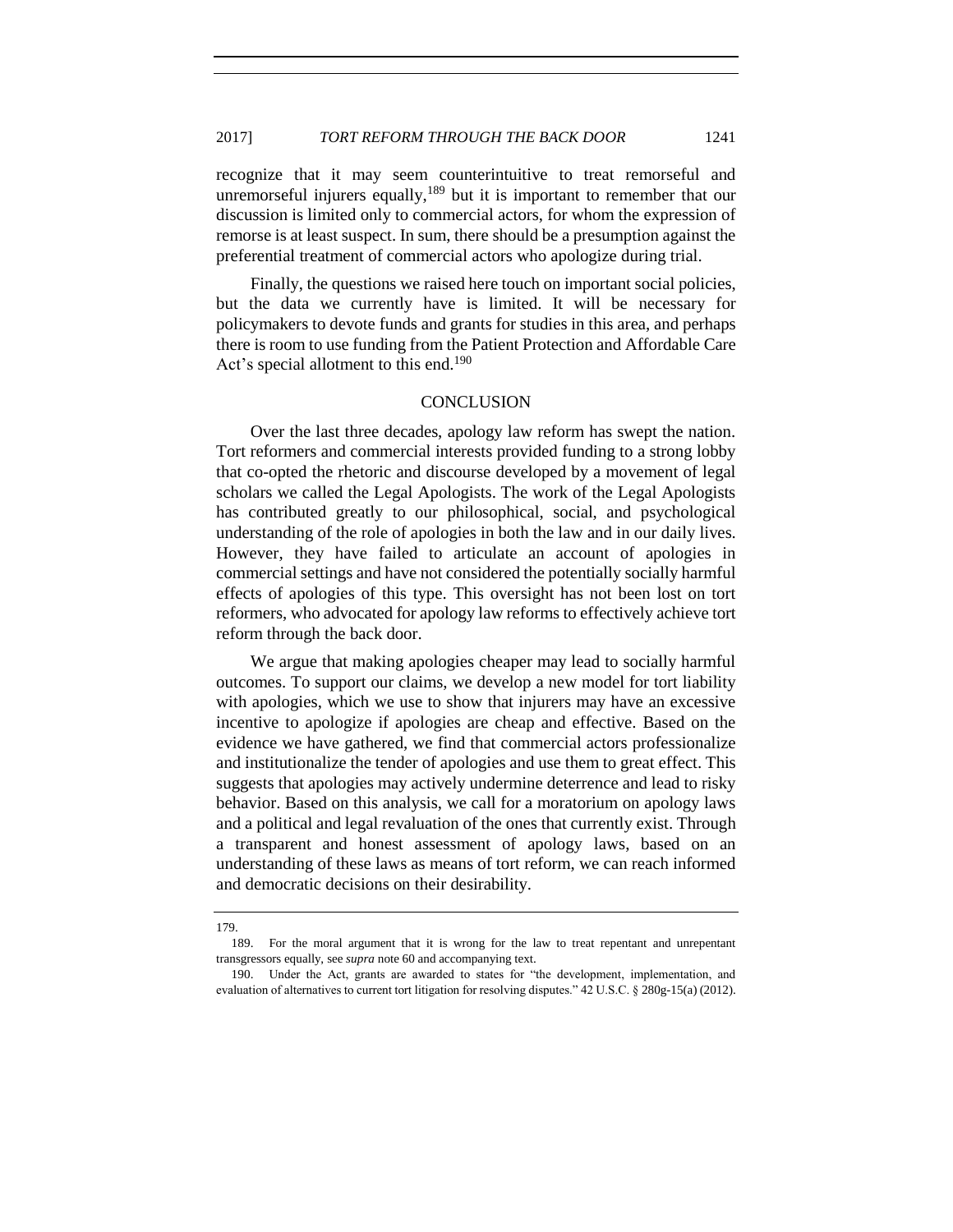This Article should spark a much needed discussion on apologies, commercial interests, tort reform, and liability for harms. From an ethical perspective, there is still much to be said about the value of apologies made by incorporeal entities such as corporations. We are especially hoping that future empirical research will devote more specific attention to the relationship between apology laws and the possible increase of medical malpractice.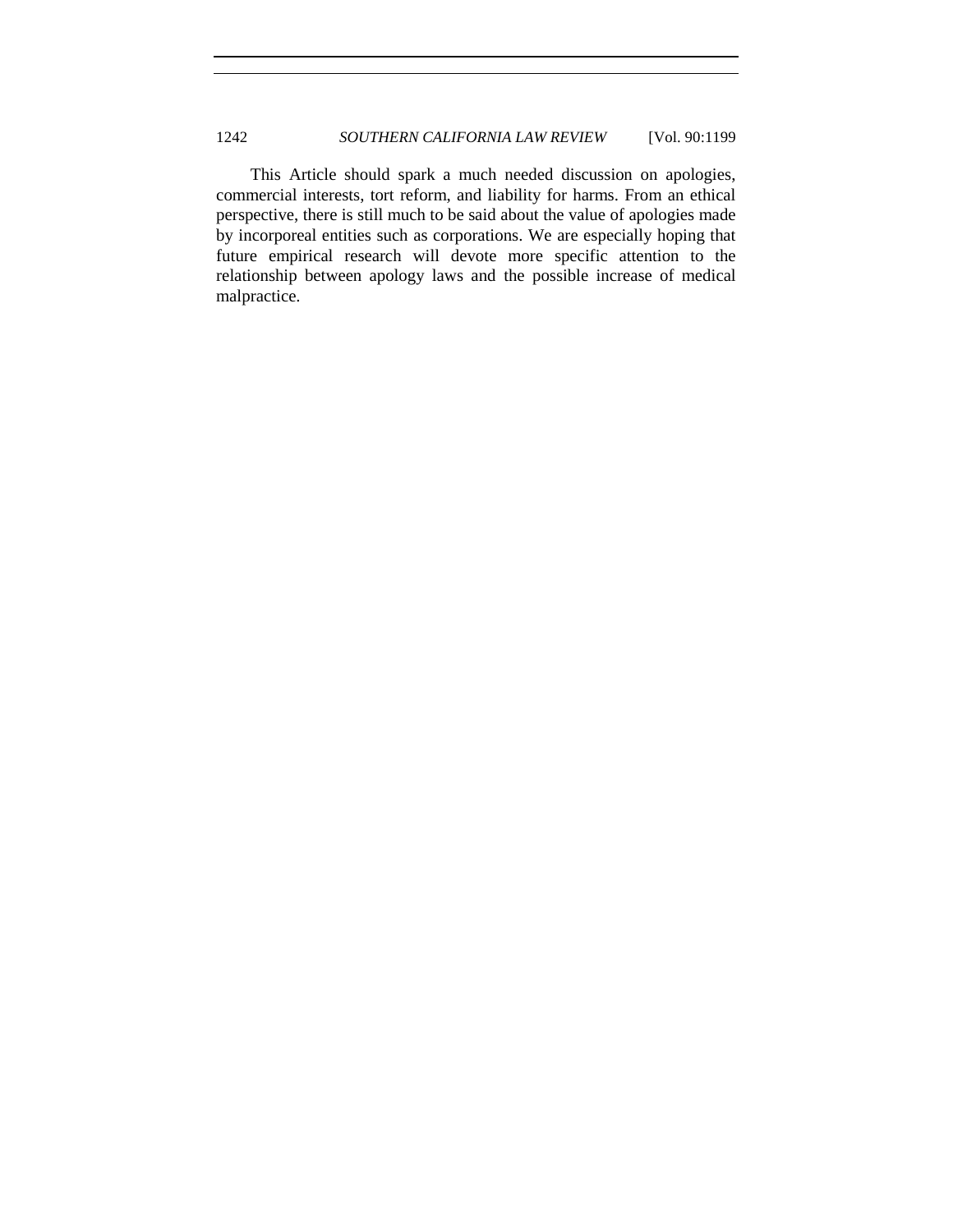# APPENDIX:

# <span id="page-44-0"></span>A MODEL OF LIABILITY FOR ACCIDENTS WITH APOLOGIES

The Legal Apologists argue that apologies curb litigation. However, they have failed to consider the full implications on ex-ante behavior. In this section, we provide a model designed to articulate the implications of this distinction in terms of the social desirability of apologies, with a focus on the problem of deterrence.

To fit apologies within the framework of the incentive to take care, we take the conventional model of accidents.<sup>191</sup> In the model, a potential injurer chooses a level of precautions for an activity. These precautions are costly, but they reduce the risk of an accident. If an accident occurs, then the injurer faces liability for the harm caused by the accident. Alternatively, the injurer may choose to apologize, which is privately costly (e.g., loss of face, humiliation, reputation, the time involved, or other psychological considerations). Making an apology affects the level of liability because the victim may be more willing to settle or less interested in litigation, the jury may be more forgiving, or the judge may be less likely to attribute fault. Additionally, there are some administrative costs involved in litigation, such as the costs of operating the court.<sup>192</sup> Because apologies reveal information, induce settlements, and reduce the necessary expenses of trials, making one reduces the administrative cost. With this in mind, we introduce the following notation:

c: cost of precautions (c  $\geq$  0);

*h*: harm;

*q*(*c*): probability of harm  $(q(0) = 1, q' < 0, q'' < 0)$ ;<sup>193</sup>

*T*: the injurer's choice regarding apology:  $T = 1$  if apology is tendered,  $T = 0$  otherwise;

*a:* the cost of making an apology;

*s*(*T*): social cost of enforcement  $(s(.) \ge 0)$ ;

*l*(*T*)*:* injurer's liability.

Based on our assumptions, we note that  $l(0) = h$  and  $s(1) < s(0)$ . That is, the liability for the accident, absent an apology, is equal to the harm, and

<sup>191.</sup> *See* Steven Shavell, *Liability for Accidents, in* HANDBOOK OF LAW & ECONOMICS, 139, 143– 44 (A. Mitchell Polinsky & Steven Shavell eds., 2007).

<sup>192.</sup> *See id.* at 150.

<sup>193.</sup> We make the conventional assumption that precautions reduce the probability of harm, but that there are diminishing marginal returns to investing in precautions.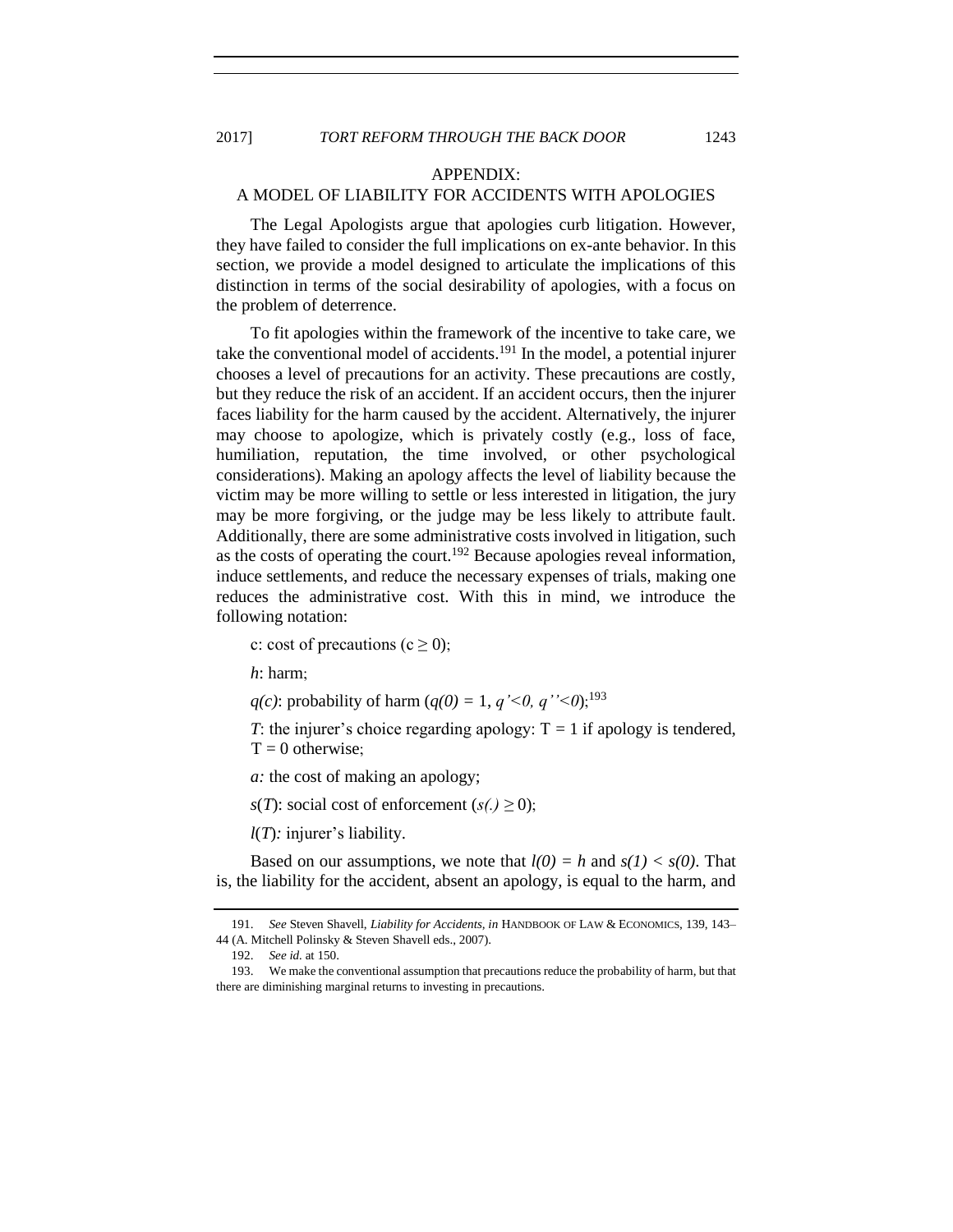the social cost of administering punishments is lower when an apology is made. Looking ex-post (after the harm has occurred), we make the following argument:

**Proposition 1**: The private incentive to apologize diverges from the social interest in apologies. [i] Injurers will have an incentive to apologize even when it is not socially desirable, and [ii] may fail to apologize even when an apology is desirable.

Proof:

*ϕ*:

Consider first the private cost of the activity for the injurer, denoted as

$$
\phi = -c - q(c)(Ta + l(T))
$$

That is, the injurer bears the cost of precautions. If an accident occurs, the injurer further bears the cost of apology if one is made, as well as the costs of liability, which also depend on whether an apology was made. The injurer will choose to apologize  $(T = 1)$  if the cost of the activity when making an apology  $(\phi_1)$  is lower than the cost of the activity without one  $(\phi_0)$ :

(1) 
$$
\begin{aligned}\n\phi_1 < \phi_0 = \\
a < l(0) - l(1)\n\end{aligned}
$$

We see that an apology is only privately desirable if it reduces liability by more than its cost. The social cost of the activity is different. It consists of the harm to the victim, the cost of enforcement, and also the costs of the apology, if made:

(2)  $\theta = -c - q(c)(Ta + h + s(T))$ 

Therefore, apology is *socially* desirable only if the cost from making one  $(\theta_I)$ is lower than the social costs in its absence  $(\theta_0)$ :

$$
\theta_t < \theta_0 = \\
a < s(0) - s(1)
$$

This means (from 2 and 4) that the injurer will have an excessive incentive to apologize whenever:

(4)  $s(0) - s(1) < a < l(0) - l(1)$ 

That is, if the cost of apology exceeds its social benefits, but liability is reduced by a greater amount, the injurer will have an incentive to apologize when it is socially undesirable. Symmetrically, the injurer will *not* apologize, even though an apology is socially desirable, if:

$$
(5) \qquad l(0) - l(1) < a < s(0) - s(1)
$$

QED.

**Proposition 2:** If apologies are privately beneficial for the injurer: [i] the injurer will choose a level of precautions that is lower than the socially optimal level, [ii] the harms from the activity will be higher than the socially optimum, and [iii] the more the treatment of apologies is favored by the legal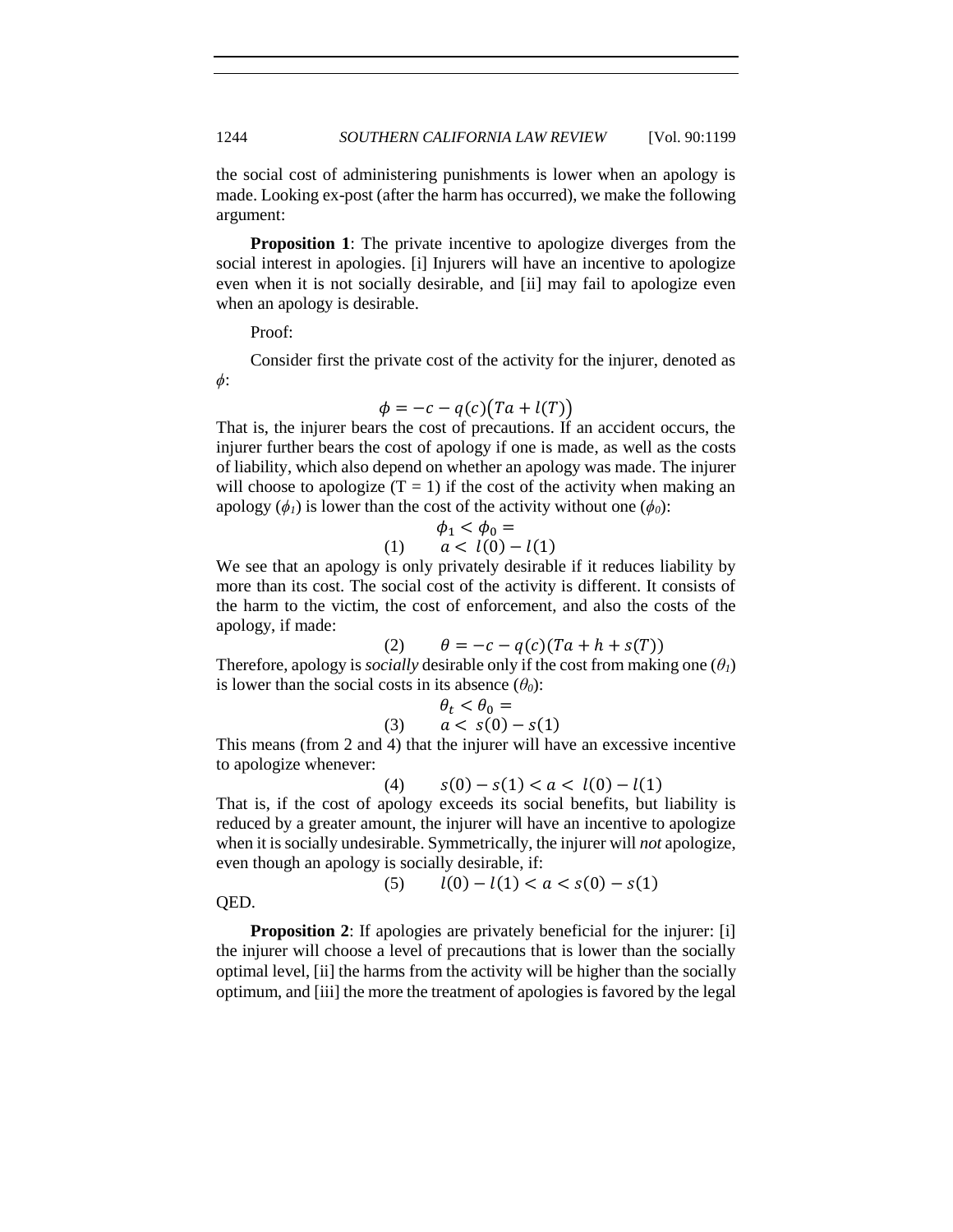system, the less care and more harm injurers will create.

Proof:

The injurer chooses the level of precautions based on the expected costs of the activity, given by (1). When the injurer expects apology to be a beneficial option (from 2) the level of care is given by the first order condition:

(6) 
$$
q'(c) = \frac{-1}{a + l(1)}
$$

Let  $c^*$  be the solution to (7). Note that the socially desirable level of precautions (from 3) is:

(7) 
$$
q'(c) = \frac{-1}{a+h+s(1)}
$$

Comparing the two, we can see that  $a + l(1) < a + h + s(1)$ . To see that, recall that an apology is only made if (2) holds, i.e.,  $a < l(0) - l(1)$ , from which follows directly that  $l(1) < l(0)$ . Therefore, and because  $l(0) = h$ , it can be shown that  $l(1) < h$ . It then follows that the inequality necessarily holds. Note that this is true even if the injurer would bear the social cost of enforcement *s*(1). Even if that was the case, still  $a + l(1) + s(1) < a + h +$  $s(1)$ , as long as apologies help injurers reduce liability  $(l(1) < l(0) = h)$ . Given the concavity of *q*, it follows that the solution to (8) is greater than *c\**.

To verify [iii], note that the greater the difference between *l*(0) and *l*(1) becomes (i.e., the more that favorable treatment to apologizers is given by the legal system), the more the gap between optimal and actual precautions increases.

# QED.

Finally, we consider the possibility that some injurers do not apologize, and the possibility that it would be worthwhile to lower liability to encourage them to apologize.

**Proposition 3:** Providing preferential treatment to apologies is only socially desirable if: [i] the costs of apologies currently not rendered are lower than the benefit of reducing administrative costs, and [ii] the decrease in the administrative costs is not outweighed by an increase in the harms from the injurer's activity.

# Proof:

A socially desirable apology will not be made only if (6) holds, so part [i] follows directly. To verify [ii], note that if (6) holds true, the injurer will not apologize and will take precautions accordingly. The cost of the activity